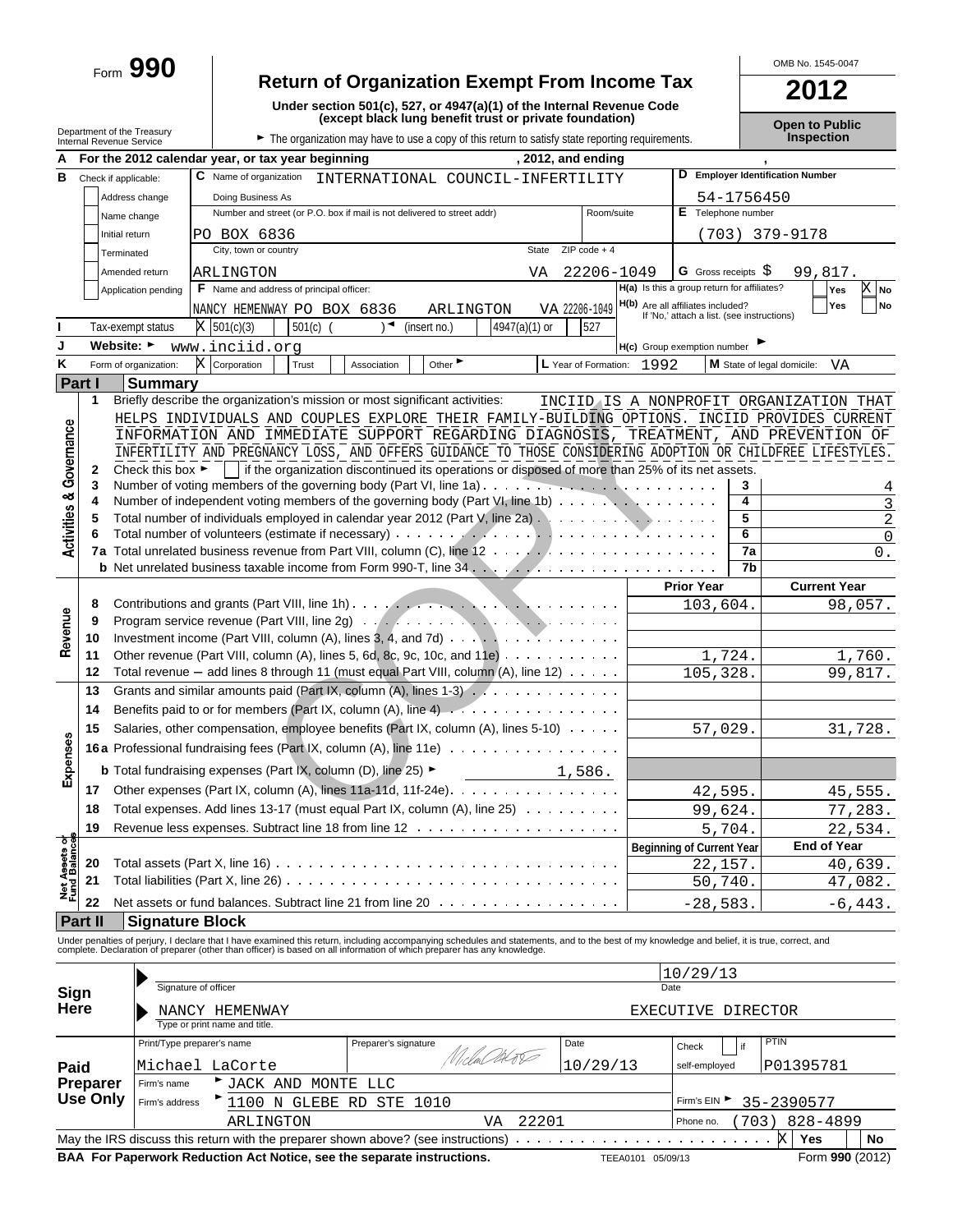| <b>Part III</b> | Form 990 (2012)<br>INTERNATIONAL COUNCIL-INFERTILITY                                                                                         |                     |                             |                                                                                                                                                                                                                                                                                                                                                                                                                                                                                                                                                                                                    | 54-1756450 | Page 2 |
|-----------------|----------------------------------------------------------------------------------------------------------------------------------------------|---------------------|-----------------------------|----------------------------------------------------------------------------------------------------------------------------------------------------------------------------------------------------------------------------------------------------------------------------------------------------------------------------------------------------------------------------------------------------------------------------------------------------------------------------------------------------------------------------------------------------------------------------------------------------|------------|--------|
|                 | <b>Statement of Program Service Accomplishments</b>                                                                                          |                     |                             |                                                                                                                                                                                                                                                                                                                                                                                                                                                                                                                                                                                                    |            |        |
|                 |                                                                                                                                              |                     |                             |                                                                                                                                                                                                                                                                                                                                                                                                                                                                                                                                                                                                    |            |        |
|                 | Briefly describe the organization's mission:                                                                                                 |                     |                             |                                                                                                                                                                                                                                                                                                                                                                                                                                                                                                                                                                                                    |            |        |
|                 | INCIID IS A NONPROFIT ORGANIZATION THAT                                                                                                      |                     |                             |                                                                                                                                                                                                                                                                                                                                                                                                                                                                                                                                                                                                    |            |        |
|                 |                                                                                                                                              |                     |                             | HELPS INDIVIDUALS AND COUPLES EXPLORE THEIR FAMILY-BUILDING OPTIONS. INCIID PROVIDES CURRENT                                                                                                                                                                                                                                                                                                                                                                                                                                                                                                       |            |        |
|                 | See Form 990, Page 2, Part III, Line 1 (continued)                                                                                           |                     |                             |                                                                                                                                                                                                                                                                                                                                                                                                                                                                                                                                                                                                    |            |        |
|                 |                                                                                                                                              |                     |                             | 2 Did the organization undertake any significant program services during the year which were not listed on the prior                                                                                                                                                                                                                                                                                                                                                                                                                                                                               |            |        |
|                 |                                                                                                                                              |                     |                             |                                                                                                                                                                                                                                                                                                                                                                                                                                                                                                                                                                                                    | Yes        |        |
|                 | If 'Yes,' describe these new services on Schedule O.                                                                                         |                     |                             |                                                                                                                                                                                                                                                                                                                                                                                                                                                                                                                                                                                                    |            |        |
| 3               |                                                                                                                                              |                     |                             | Did the organization cease conducting, or make significant changes in how it conducts, any program services?                                                                                                                                                                                                                                                                                                                                                                                                                                                                                       | Yes        |        |
|                 | If 'Yes,' describe these changes on Schedule O.                                                                                              |                     |                             |                                                                                                                                                                                                                                                                                                                                                                                                                                                                                                                                                                                                    |            |        |
| 4               | others, the total expenses, and revenue, if any, for each program service reported.                                                          |                     |                             | Describe the organization's program service accomplishments for each of its three largest program services, as measured by expenses.<br>Section 501(c)(3) and 501(c)(4) organizations and section 4947(a)(1) trusts are required to report the amount of grants and allocations to                                                                                                                                                                                                                                                                                                                 |            |        |
| 4 a (Code:      | ) (Expenses                                                                                                                                  |                     | 38,900. including grants of | $0.$ ) (Revenue                                                                                                                                                                                                                                                                                                                                                                                                                                                                                                                                                                                    |            |        |
|                 | GENERAL PROGRAMS:                                                                                                                            |                     |                             |                                                                                                                                                                                                                                                                                                                                                                                                                                                                                                                                                                                                    |            |        |
|                 |                                                                                                                                              |                     |                             | INCIID provides a site on the world Wide Web which is a permanent location for information, access to                                                                                                                                                                                                                                                                                                                                                                                                                                                                                              |            |        |
|                 |                                                                                                                                              |                     |                             | professionals in the field, and support for the latest on research related to infertility, pregnancy loss and                                                                                                                                                                                                                                                                                                                                                                                                                                                                                      |            |        |
|                 |                                                                                                                                              |                     |                             | adoption. All visitors have 24 hour access to an ever-growing repository of fact sheets and transcipts of                                                                                                                                                                                                                                                                                                                                                                                                                                                                                          |            |        |
|                 |                                                                                                                                              |                     |                             | seminars, and chats with world reknown experts in reproductive medicine and related fields. INCIID also                                                                                                                                                                                                                                                                                                                                                                                                                                                                                            |            |        |
|                 |                                                                                                                                              |                     |                             | provides a variety of forums (bulletin boards) where questions are directly addressed and consumers are directed                                                                                                                                                                                                                                                                                                                                                                                                                                                                                   |            |        |
|                 |                                                                                                                                              |                     |                             | to infertility resources by volunteer professionals in the field. Online sponsorship of periodic seminars and                                                                                                                                                                                                                                                                                                                                                                                                                                                                                      |            |        |
|                 |                                                                                                                                              |                     |                             | workshops using moderated chat rooms and auditoriums is also available. INCIID hosts weekly chats with                                                                                                                                                                                                                                                                                                                                                                                                                                                                                             |            |        |
|                 |                                                                                                                                              |                     |                             | an infertility or adoption expert and also e-mails a monthly newsletter to                                                                                                                                                                                                                                                                                                                                                                                                                                                                                                                         |            |        |
|                 | over 10,000 registered users.                                                                                                                |                     |                             |                                                                                                                                                                                                                                                                                                                                                                                                                                                                                                                                                                                                    |            |        |
|                 |                                                                                                                                              |                     |                             | other medical treatments for infertility, the fact most insurance companies do not provide coverage for many types of fertility treatments, and<br>the cost of alternatives such as adoption, leaves many couples suffering from infertility with little hope for realizing their dreams of a<br>family. INCIID, as the world's leading infertility consumer advocate and provider of information and support related to fertility, family-building<br>and pregnancy loss, has launched a program to assist those without financial means. The program provides donated medical services to worthy |            |        |
|                 | recipients who do not have insurance to cover the IVF procedure. The first baby born with the help of this program was born October 31, 2005 |                     |                             | with the second baby following several weeks later. Hundreds of IVF cycles have been provided through the program since its inception.                                                                                                                                                                                                                                                                                                                                                                                                                                                             |            |        |
|                 |                                                                                                                                              |                     |                             |                                                                                                                                                                                                                                                                                                                                                                                                                                                                                                                                                                                                    |            |        |
| 4c (Code:       | ) (Expenses \$                                                                                                                               |                     | including grants of         | \$                                                                                                                                                                                                                                                                                                                                                                                                                                                                                                                                                                                                 | ) (Revenue |        |
|                 |                                                                                                                                              |                     |                             |                                                                                                                                                                                                                                                                                                                                                                                                                                                                                                                                                                                                    |            |        |
|                 |                                                                                                                                              |                     |                             |                                                                                                                                                                                                                                                                                                                                                                                                                                                                                                                                                                                                    |            |        |
|                 |                                                                                                                                              |                     |                             |                                                                                                                                                                                                                                                                                                                                                                                                                                                                                                                                                                                                    |            |        |
|                 |                                                                                                                                              |                     |                             |                                                                                                                                                                                                                                                                                                                                                                                                                                                                                                                                                                                                    |            |        |
|                 |                                                                                                                                              |                     |                             |                                                                                                                                                                                                                                                                                                                                                                                                                                                                                                                                                                                                    |            |        |
|                 |                                                                                                                                              |                     |                             |                                                                                                                                                                                                                                                                                                                                                                                                                                                                                                                                                                                                    |            |        |
|                 |                                                                                                                                              |                     |                             |                                                                                                                                                                                                                                                                                                                                                                                                                                                                                                                                                                                                    |            |        |
|                 |                                                                                                                                              |                     |                             |                                                                                                                                                                                                                                                                                                                                                                                                                                                                                                                                                                                                    |            |        |
|                 |                                                                                                                                              |                     |                             |                                                                                                                                                                                                                                                                                                                                                                                                                                                                                                                                                                                                    |            |        |
|                 | 4 d Other program services. (Describe in Schedule O.)<br>(Expenses                                                                           | including grants of | \$                          | ) (Revenue \$                                                                                                                                                                                                                                                                                                                                                                                                                                                                                                                                                                                      |            |        |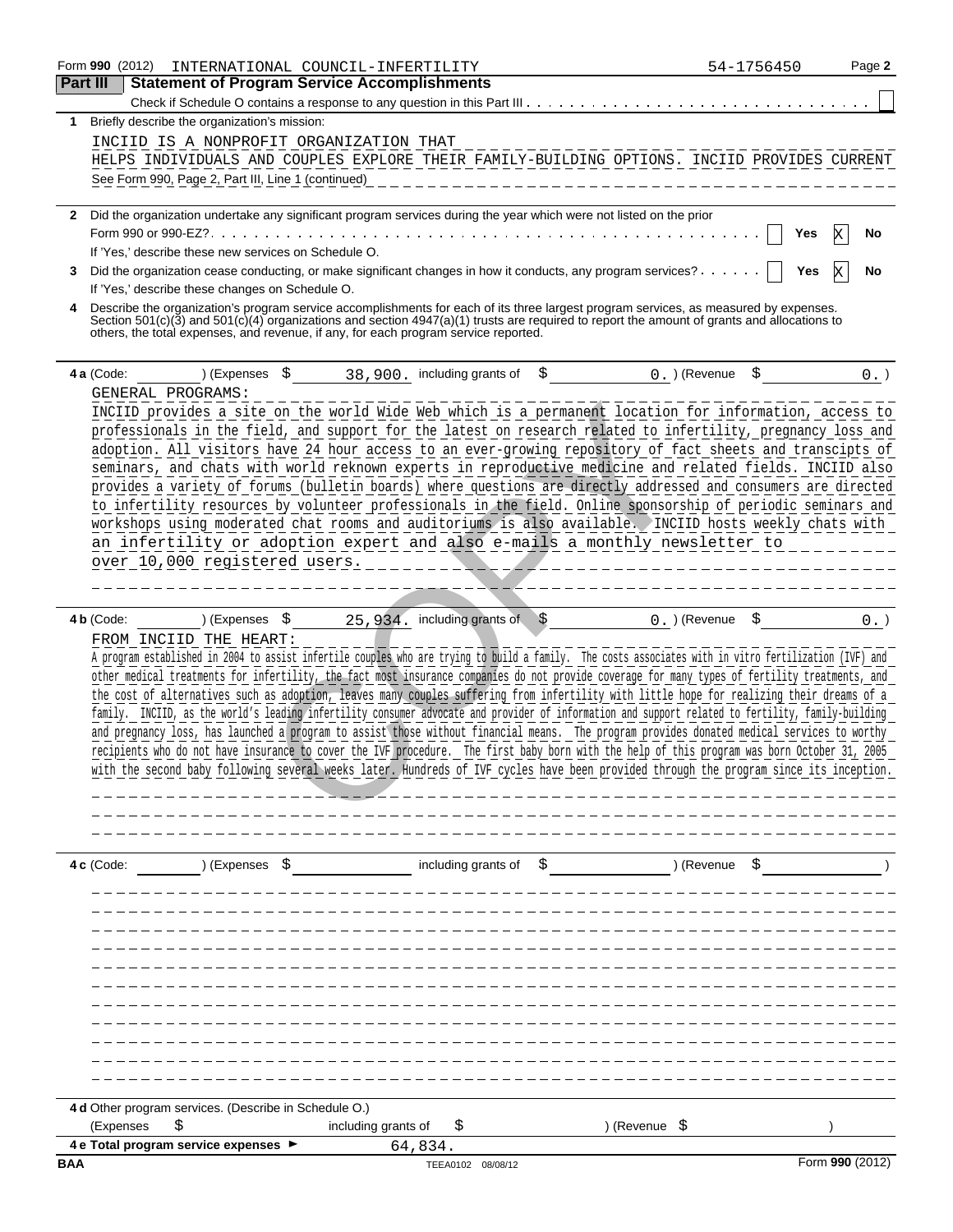### Form **990** (2012) Page **3** INTERNATIONAL COUNCIL-INFERTILITY 54-1756450

|    | <b>Part IV</b><br><b>Checklist of Required Schedules</b>                                                                                                                                                                                            |                         |     |    |
|----|-----------------------------------------------------------------------------------------------------------------------------------------------------------------------------------------------------------------------------------------------------|-------------------------|-----|----|
|    |                                                                                                                                                                                                                                                     |                         | Yes | No |
|    | Is the organization described in section 501(c)(3) or 4947(a)(1) (other than a private foundation)? If 'Yes,' complete                                                                                                                              | $\mathbf{1}$            | Χ   |    |
| 2  | Is the organization required to complete Schedule B, Schedule of Contributors (see instructions)?                                                                                                                                                   | $\overline{2}$          | X   |    |
| 3  | Did the organization engage in direct or indirect political campaign activities on behalf of or in opposition to candidates                                                                                                                         | 3                       |     | X  |
|    | Section 501(c)(3) organizations Did the organization engage in lobbying activities, or have a section 501(h) election                                                                                                                               | $\overline{\mathbf{4}}$ |     | Χ  |
| 5  | Is the organization a section 501(c)(4), 501(c)(5), or 501(c)(6) organization that receives membership dues,<br>assessments, or similar amounts as defined in Revenue Procedure 98-19? If 'Yes,' complete Schedule C, Part III                      | 5                       |     | Χ  |
| 6  | Did the organization maintain any donor advised funds or any similar funds or accounts for which donors have the right to provide advice on the distribution or investment of amounts in such funds or accounts? If 'Yes,' com                      | 6                       |     | Χ  |
| 7  | Did the organization receive or hold a conservation easement, including easements to preserve open space, the                                                                                                                                       | $\overline{7}$          |     | Χ  |
| 8  | Did the organization maintain collections of works of art, historical treasures, or other similar assets? If 'Yes,'                                                                                                                                 | 8                       |     | Χ  |
| 9  | Did the organization report an amount in Part X, line 21, for escrow or custodial account liability; serve as a custodian<br>for amounts not listed in Part X; or provide credit counseling, debt management credit repair, or debt negotiation     | 9                       |     | Χ  |
| 10 | Did the organization, directly or through a related organization, hold assets in temporarily restricted endowments,                                                                                                                                 | 10                      |     | X  |
| 11 | If the organization's answer to any of the following questions is 'Yes', then complete Schedule D, Parts VI, VII, VIII, IX,<br>or X as applicable.                                                                                                  |                         |     |    |
|    | a Did the organization report an amount for land, buildings and equipment in Part X, line 10? If 'Yes,' complete Schedule                                                                                                                           | 11 al                   | X   |    |
|    | <b>b</b> Did the organization report an amount for investments - other securities in Part X, line 12 that is 5% or more of its total                                                                                                                | 11 bl                   |     | X  |
|    | c Did the organization report an amount for investments $-$ program related in Part X, line 13 that is 5% or more of its total<br>assets reported in Part X, line 16? If 'Yes,' complete Schedule D, Part VIII                                      | 11c                     |     | X  |
|    | d Did the organization report an amount for other assets in Part X, line 15 that is 5% or more of its total assets reported                                                                                                                         | 11d                     |     | X  |
|    | e Did the organization report an amount for other liabilities in Part X, line 25? If 'Yes,' complete Schedule D, Part X                                                                                                                             | 11e                     | Χ   |    |
|    | f Did the organization's separate or consolidated financial statements for the tax year include a footnote that addresses<br>the organization's liability for uncertain tax positions under FIN 48 (ASC 740)? If 'Yes,' complete Schedule D, Part X | 11f                     |     | Χ  |
|    | 12a Did the organization obtain separate, independent audited financial statements for the tax year? If 'Yes,' complete<br>Schedule D, Parts XI, and XII.                                                                                           | 12a                     |     | Χ  |
|    | <b>b</b> Was the organization included in consolidated, independent audited financial statements for the tax year? If 'Yes,' and<br>if the organization answered 'No' to line 12a, then completing Schedule D, Parts XI and XII is optional         | 12 <sub>b</sub>         |     | Χ  |
| 13 |                                                                                                                                                                                                                                                     | 13                      |     | Χ  |
|    | 14a Did the organization maintain an office, employees, or agents outside of the United States?                                                                                                                                                     | 14a                     |     | Χ  |
|    | <b>b</b> Did the organization have aggregate revenues or expenses of more than \$10,000 from grantmaking, fundraising,<br>business, investment, and program service activities outside the United States, or aggregate foreign investments valued   | 14b                     |     | Χ  |
|    | 15 Did the organization report on Part IX, column (A), line 3, more than \$5,000 of grants or assistance to any organization                                                                                                                        | 15                      |     | Χ  |
| 16 | Did the organization report on Part IX, column (A), line 3, more than \$5,000 of aggregate grants or assistance to                                                                                                                                  | 16                      |     | Χ  |
|    | 17 Did the organization report a total of more than \$15,000 of expenses for professional fundraising services on Part IX,                                                                                                                          | 17                      |     | Χ  |
| 18 | Did the organization report more than \$15,000 total of fundraising event gross income and contributions on Part VIII,                                                                                                                              | 18                      |     | Χ  |
| 19 | Did the organization report more than \$15,000 of gross income from gaming activities on Part VIII, line 9a? If 'Yes,'                                                                                                                              | 19                      |     | Χ  |
|    |                                                                                                                                                                                                                                                     | 20                      |     | Χ  |
|    | <b>b</b> If 'Yes' to line 20a, did the organization attach a copy of its audited financial statements to this return? $\ldots \ldots \ldots$                                                                                                        | 20 <sub>b</sub>         |     |    |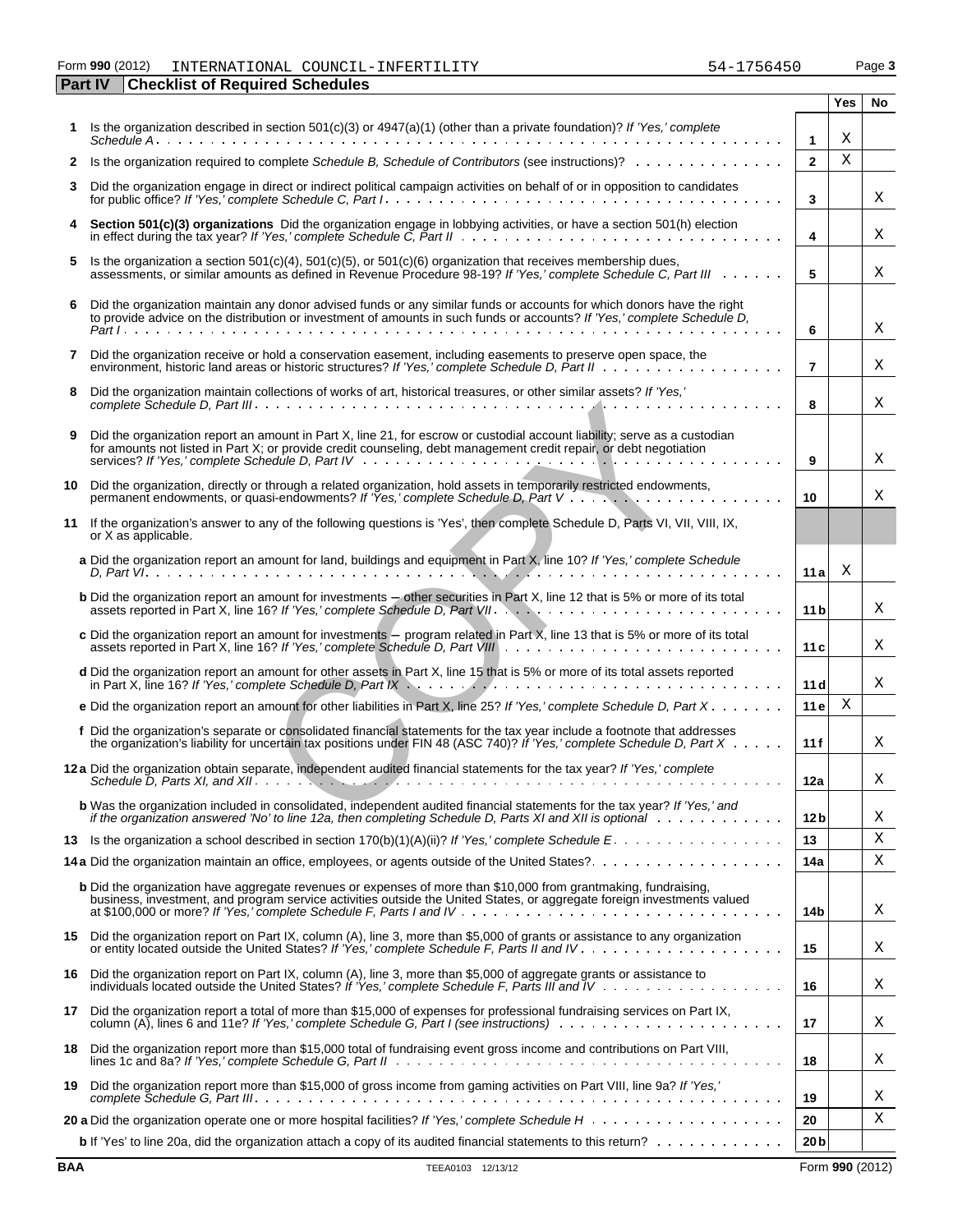Form **990** (2012) Page **4** INTERNATIONAL COUNCIL-INFERTILITY 54-1756450

|     | Part IV<br><b>Checklist of Required Schedules</b> (continued)                                                                                                                                                                                                                                                                                                                   |                 |                 |    |
|-----|---------------------------------------------------------------------------------------------------------------------------------------------------------------------------------------------------------------------------------------------------------------------------------------------------------------------------------------------------------------------------------|-----------------|-----------------|----|
|     |                                                                                                                                                                                                                                                                                                                                                                                 |                 | Yes             | No |
|     | 21 Did the organization report more than \$5,000 of grants and other assistance to governments and organizations in the<br>United States on Part IX, column (A), line 1? If 'Yes,' complete Schedule I, Parts I and II                                                                                                                                                          | 21              |                 | Χ  |
| 22  | Did the organization report more than \$5,000 of grants and other assistance to individuals in the United States on Part<br>IX, column (A), line 2? If 'Yes,' complete Schedule I, Parts I and III $\ldots \ldots \ldots \ldots \ldots \ldots \ldots \ldots \ldots$                                                                                                             | 22              |                 | Χ  |
| 23  | Did the organization answer 'Yes' to Part VII, Section A, line 3, 4, or 5 about compensation of the organization's current and former officers, directors, trustees, key employees, and highest compensated employees? If 'Yes                                                                                                                                                  |                 |                 |    |
|     |                                                                                                                                                                                                                                                                                                                                                                                 | 23              |                 | Χ  |
|     | 24 a Did the organization have a tax-exempt bond issue with an outstanding principal amount of more than \$100,000 as of<br>the last day of the year, and that was issued after December 31, 2002? If 'Yes,' answer lines 24b through 24d and                                                                                                                                   | 24a             |                 | Χ  |
|     | <b>b</b> Did the organization invest any proceeds of tax-exempt bonds beyond a temporary period exception?                                                                                                                                                                                                                                                                      | 24 <sub>b</sub> |                 |    |
|     | c Did the organization maintain an escrow account other than a refunding escrow at any time during the year to defease                                                                                                                                                                                                                                                          | 24c             |                 |    |
|     | d Did the organization act as an 'on behalf of' issuer for bonds outstanding at any time during the year?                                                                                                                                                                                                                                                                       | 24d             |                 |    |
|     | 25 a Section 501(c)(3) and 501(c)(4) organizations. Did the organization engage in an excess benefit transaction with a                                                                                                                                                                                                                                                         | 25a             |                 | Χ  |
|     | <b>b</b> Is the organization aware that it engaged in an excess benefit transaction with a disqualified person in a prior year, and<br>that the transaction has not been reported on any of the organization's prior Forms 990 or 990-EZ? If 'Yes,' complete<br>Schedule L. Part Industrial and account of the U.S. and a series are considered to the contract of the Schedule | 25b             |                 | X  |
|     | 26 Was a loan to or by a current or former officer, director, trustee, key employee, highest compensated employee, or<br>disqualified person outstanding as of the end of the organization's tax year? If 'Yes,' complete Schedule L, Part II.                                                                                                                                  | 26              | Χ               |    |
| 27  | Did the organization provide a grant or other assistance to an officer, director, trustee, key employee, substantial<br>contributor or employee thereof, a grant selection committee member, or to a 35% controlled entity or family member                                                                                                                                     | 27              |                 | X  |
| 28  | Was the organization a party to a business transaction with one of the following parties (see Schedule L, Part IV<br>instructions for applicable filing thresholds, conditions, and exceptions).                                                                                                                                                                                |                 |                 |    |
|     | a A current or former officer, director, trustee, or key employee? If 'Yes,' complete Schedule L, Part IV                                                                                                                                                                                                                                                                       | 28a             |                 | X  |
|     | <b>b</b> A family member of a current or former officer, director, trustee, or key employee? If 'Yes,' complete                                                                                                                                                                                                                                                                 | 28b             |                 | X  |
|     | c An entity of which a current or former officer, director, trustee, or key employee (or a family member thereof) was an                                                                                                                                                                                                                                                        | 28c             |                 | Χ  |
| 29  | Did the organization receive more than \$25,000 in non-cash contributions? If 'Yes,' complete Schedule M                                                                                                                                                                                                                                                                        | 29              |                 | X  |
| 30  | Did the organization receive contributions of art, historical treasures, or other similar assets, or qualified conservation                                                                                                                                                                                                                                                     | 30              |                 | Χ  |
| 31  | Did the organization liquidate, terminate, or dissolve and cease operations? If 'Yes,' complete Schedule N, Part I                                                                                                                                                                                                                                                              | 31              |                 | X  |
| 32  | Did the organization sell, exchange, dispose of, or transfer more than 25% of its net assets? If 'Yes,' complete                                                                                                                                                                                                                                                                | 32              |                 | X  |
|     | 33 Did the organization own 100% of an entity disregarded as separate from the organization under Regulations sections<br>301.7701-2 and 301.7701-3? If 'Yes,' complete Schedule R, Part $1 \ldots \ldots \ldots \ldots \ldots \ldots \ldots \ldots \ldots \ldots \ldots \ldots$                                                                                                | 33              |                 | Χ  |
|     | 34 Was the organization related to any tax-exempt or taxable entity? If 'Yes,' complete Schedule R, Parts II, III, IV,                                                                                                                                                                                                                                                          | 34              |                 | Χ  |
|     | <b>35 a</b> Did the organization have a controlled entity within the meaning of section $512(b)(13)? \ldots \ldots \ldots \ldots \ldots \ldots \ldots$                                                                                                                                                                                                                          | 35a             |                 | Χ  |
|     | b If 'Yes' to line 35a, did the organization receive any payment from or engage in any transaction with a controlled                                                                                                                                                                                                                                                            | 35 <sub>b</sub> |                 | Χ  |
|     | 36 Section 501(c)(3) organizations. Did the organization make any transfers to an exempt non-charitable related                                                                                                                                                                                                                                                                 | 36              |                 | Χ  |
| 37  | Did the organization conduct more than 5% of its activities through an entity that is not a related organization and that is<br>treated as a partnership for federal income tax purposes? If 'Yes,' complete Schedule R, Part VI                                                                                                                                                | 37              |                 | Χ  |
| 38  | Did the organization complete Schedule O and provide explanations in Schedule O for Part VI, lines 11b and 19?                                                                                                                                                                                                                                                                  | 38              | Χ               |    |
| BAA |                                                                                                                                                                                                                                                                                                                                                                                 |                 | Form 990 (2012) |    |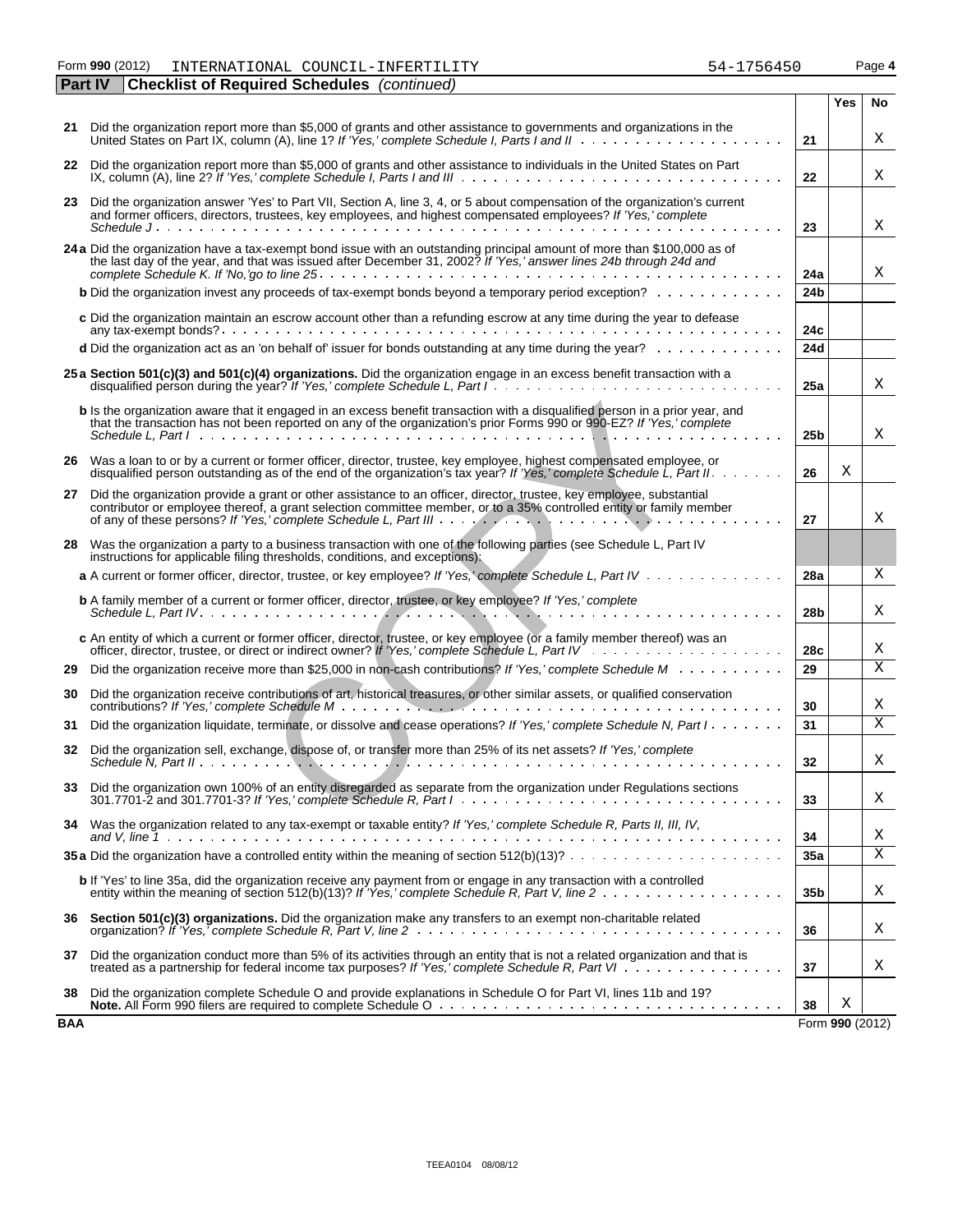|            | Form 990 (2012)<br>INTERNATIONAL COUNCIL-INFERTILITY                                                                                                                                                                                              | 54-1756450          |                 | Page 5 |
|------------|---------------------------------------------------------------------------------------------------------------------------------------------------------------------------------------------------------------------------------------------------|---------------------|-----------------|--------|
| Part V     | <b>Statements Regarding Other IRS Filings and Tax Compliance</b>                                                                                                                                                                                  |                     |                 |        |
|            | Check if Schedule O contains a response to any question in this Part $V \cdot \cdot \cdot \cdot \cdot \cdot \cdot \cdot \cdot \cdot \cdot \cdot \cdot \cdot \cdot \cdot$                                                                          |                     |                 |        |
|            |                                                                                                                                                                                                                                                   |                     | Yes             | No     |
|            | 1 a Enter the number reported in Box 3 of Form 1096. Enter -0- if not applicable<br>1a                                                                                                                                                            | 0                   |                 |        |
|            | <b>b</b> Enter the number of Forms W-2G included in line 1a. Enter -0- if not applicable<br>1 <sub>b</sub>                                                                                                                                        | $\Omega$            |                 |        |
|            | c Did the organization comply with backup withholding rules for reportable payments to vendors and reportable gaming<br>$(gambling)$ winnings to prize winners? $\ldots$ , $\ldots$ , $\ldots$ , $\ldots$ , $\ldots$ , $\ldots$                   | 1 <sub>c</sub>      | Χ               |        |
|            | 2 a Enter the number of employees reported on Form W-3, Transmittal of Wage and Tax State-<br>ments, filed for the calendar year ending with or within the year covered by this return<br>2a                                                      |                     |                 |        |
|            | <b>b</b> If at least one is reported on line 2a, did the organization file all required federal employment tax returns?                                                                                                                           | 2<br>2 <sub>b</sub> | Χ               |        |
|            | Note. If the sum of lines 1a and 2a is greater than 250, you may be required to e-file. (see instructions)                                                                                                                                        |                     |                 |        |
|            | 3 a Did the organization have unrelated business gross income of \$1,000 or more during the year?                                                                                                                                                 | 3a                  |                 | Χ      |
|            | <b>b</b> If 'Yes' has it filed a Form 990-T for this year? If 'No,' provide an explanation in Schedule O.                                                                                                                                         | 3 <sub>b</sub>      |                 |        |
|            | 4 a At any time during the calendar year, did the organization have an interest in, or a signature or other authority over, a<br>financial account in a foreign country (such as a bank account, securities account, or other financial account)? | 4 a                 |                 | Χ      |
|            | <b>b</b> If 'Yes,' enter the name of the foreign country: ►                                                                                                                                                                                       |                     |                 |        |
|            | See instructions for filing requirements for Form TD F 90-22.1, Report of Foreign Bank and Financial Accounts.                                                                                                                                    |                     |                 |        |
|            |                                                                                                                                                                                                                                                   | 5 a                 |                 | Χ      |
|            | <b>b</b> Did any taxable party notify the organization that it was or is a party to a prohibited tax shelter transaction?                                                                                                                         | 5 <sub>b</sub>      |                 | Χ      |
|            |                                                                                                                                                                                                                                                   | 5c                  |                 |        |
|            | 6 a Does the organization have annual gross receipts that are normally greater than \$100,000, and did the organization                                                                                                                           |                     |                 |        |
|            | solicit any contributions that were not tax deductible as charitable contributions?                                                                                                                                                               | 6а                  |                 | Χ      |
|            | b If 'Yes,' did the organization include with every solicitation an express statement that such contributions or gifts were<br>not tax deductible? $\cdots$ $\cdots$ $\cdots$ $\cdots$ $\cdots$ $\cdots$ $\cdots$ $\cdots$ $\cdots$ $\cdots$      | 6b                  |                 |        |
| 7          | Organizations that may receive deductible contributions under section 170(c).                                                                                                                                                                     |                     |                 |        |
|            | a Did the organization receive a payment in excess of \$75 made partly as a contribution and partly for goods and                                                                                                                                 | <b>7a</b>           |                 | X      |
|            |                                                                                                                                                                                                                                                   | 7 <sub>b</sub>      |                 |        |
|            | c Did the organization sell, exchange, or otherwise dispose of tangible personal property for which it was required to file                                                                                                                       | 7с                  |                 | Χ      |
|            | <b>d</b> If 'Yes,' indicate the number of Forms 8282 filed during the year $\dots$ , $\dots$ , $\dots$ , $\dots$<br>7 dl                                                                                                                          |                     |                 |        |
|            | e Did the organization receive any funds, directly or indirectly, to pay premiums on a personal benefit contract?                                                                                                                                 | <b>7e</b>           |                 | Χ      |
|            | f Did the organization, during the year, pay premiums, directly or indirectly, on a personal benefit contract?                                                                                                                                    | 7 f                 |                 | Χ      |
|            | g If the organization received a contribution of qualified intellectual property, did the organization file Form 8899                                                                                                                             | 7 g                 |                 |        |
|            | h If the organization received a contribution of cars, boats, airplanes, or other vehicles, did the organization file a<br>Form $1098-C$ ? $\ldots$ $\ldots$ $\ldots$ $\ldots$ $\ldots$ $\ldots$                                                  | 7 h                 |                 |        |
|            | Sponsoring organizations maintaining donor advised funds and section 509(a)(3) supporting organizations. Did the<br>supporting organization, or a donor advised fund maintained by a sponsoring organization, have excess business                | 8                   |                 |        |
| 9          | Sponsoring organizations maintaining donor advised funds.                                                                                                                                                                                         |                     |                 |        |
|            |                                                                                                                                                                                                                                                   | 9а                  |                 |        |
|            |                                                                                                                                                                                                                                                   | 9 b                 |                 |        |
|            | 10 Section 501(c)(7) organizations. Enter:                                                                                                                                                                                                        |                     |                 |        |
|            | a Initiation fees and capital contributions included on Part VIII, line 12.<br>10a                                                                                                                                                                |                     |                 |        |
|            | <b>b</b> Gross receipts, included on Form 990, Part VIII, line 12, for public use of club facilities<br>10 <sub>b</sub>                                                                                                                           |                     |                 |        |
| 11         | Section 501(c)(12) organizations. Enter:                                                                                                                                                                                                          |                     |                 |        |
|            | 11a                                                                                                                                                                                                                                               |                     |                 |        |
|            | <b>b</b> Gross income from other sources (Do not net amounts due or paid to other sources<br>11 <sub>b</sub>                                                                                                                                      |                     |                 |        |
|            | 12a Section 4947(a)(1) non - exempt charitable trusts. Is the organization filing Form 990 in lieu of Form 1041?                                                                                                                                  | 12 a                |                 |        |
|            | 12 <sub>b</sub><br><b>b</b> If 'Yes,' enter the amount of tax-exempt interest received or accrued during the year $\dots$                                                                                                                         |                     |                 |        |
|            | 13 Section 501(c)(29) qualified nonprofit health insurance issuers.                                                                                                                                                                               |                     |                 |        |
|            |                                                                                                                                                                                                                                                   | 13 a                |                 |        |
|            | Note. See the instructions for additional information the organization must report on Schedule O.                                                                                                                                                 |                     |                 |        |
|            | <b>b</b> Enter the amount of reserves the organization is required to maintain by the states in<br>13 <sub>b</sub>                                                                                                                                |                     |                 |        |
|            | 13c                                                                                                                                                                                                                                               |                     |                 |        |
|            |                                                                                                                                                                                                                                                   | 14 a                |                 | X      |
|            | <b>b</b> If 'Yes,' has it filed a Form 720 to report these payments? If 'No,' provide an explanation in Schedule O.                                                                                                                               | 14 <sub>b</sub>     |                 |        |
| <b>BAA</b> | TEEA0105 08/08/12                                                                                                                                                                                                                                 |                     | Form 990 (2012) |        |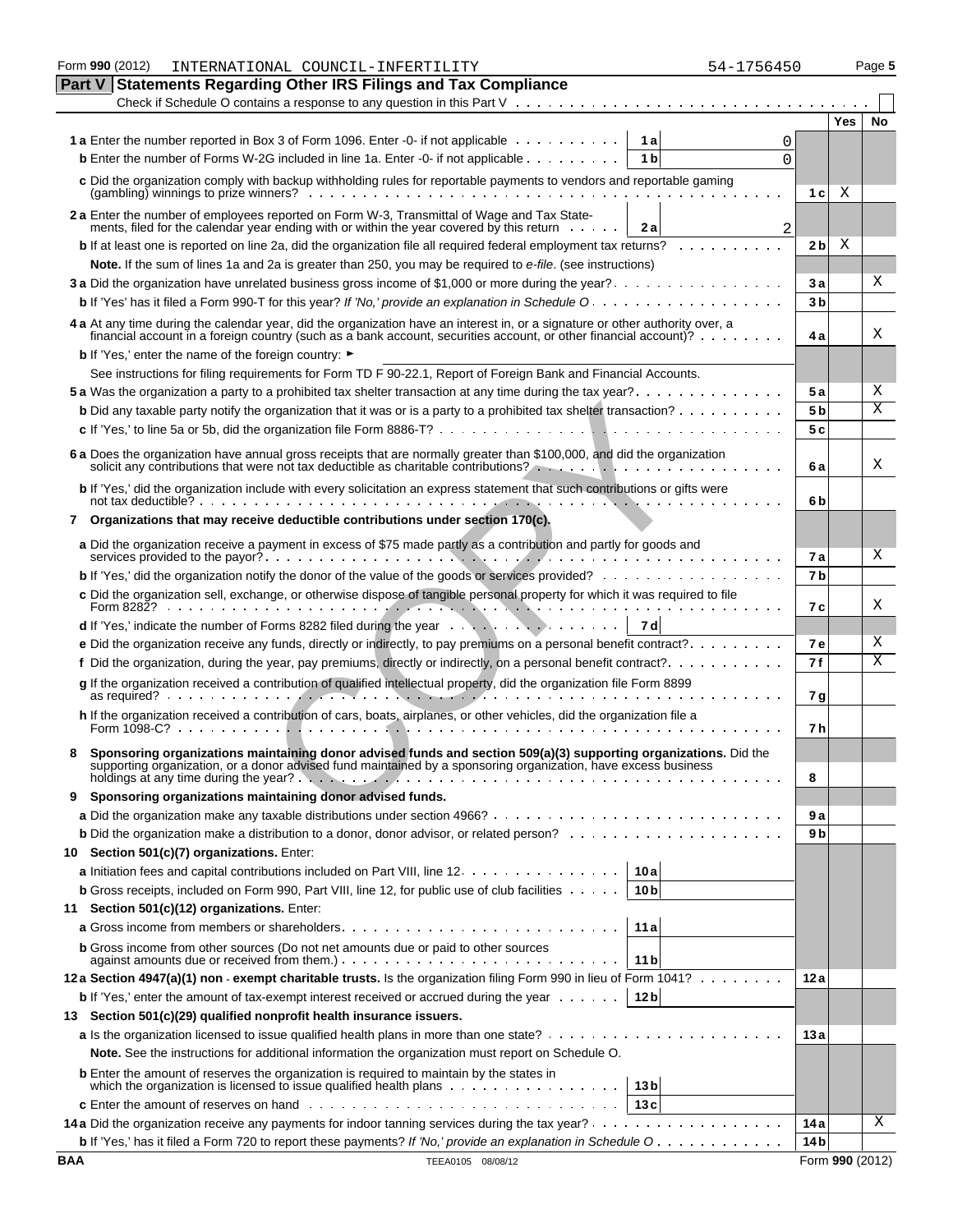|     | a 'No' response to line 8a, 8b, or 10b below, describe the circumstances, processes, or changes in<br>Schedule O. See instructions.                                                                                                                                                                                        |                  |            |                 |
|-----|----------------------------------------------------------------------------------------------------------------------------------------------------------------------------------------------------------------------------------------------------------------------------------------------------------------------------|------------------|------------|-----------------|
|     |                                                                                                                                                                                                                                                                                                                            |                  |            |                 |
|     | <b>Section A. Governing Body and Management</b>                                                                                                                                                                                                                                                                            |                  |            |                 |
|     |                                                                                                                                                                                                                                                                                                                            |                  | <b>Yes</b> | No              |
|     | 1 a Enter the number of voting members of the governing body at the end of the tax year<br>1 al<br>If there are material differences in voting rights among members<br>of the governing body, or if the governing body delegated broad<br>authority to an executive committee or similar committee, explain in Schedule O. |                  |            |                 |
|     | <b>b</b> Enter the number of voting members included in line 1a, above, who are independent $\cdots$<br>1 b<br>3                                                                                                                                                                                                           |                  |            |                 |
| 2   | Did any officer, director, trustee, or key employee have a family relationship or a business relationship with any other                                                                                                                                                                                                   |                  |            |                 |
|     |                                                                                                                                                                                                                                                                                                                            | $\mathbf{2}$     |            | х               |
| 3   | Did the organization delegate control over management duties customarily performed by or under the direct supervision<br>of officers, directors or trustees, or key employees to a management company or other person?                                                                                                     | 3                |            | Χ               |
|     | Did the organization make any significant changes to its governing documents                                                                                                                                                                                                                                               |                  |            |                 |
|     |                                                                                                                                                                                                                                                                                                                            | 4                |            | Χ               |
|     | Did the organization become aware during the year of a significant diversion of the organization's assets?                                                                                                                                                                                                                 | 5                |            | Χ               |
|     |                                                                                                                                                                                                                                                                                                                            | 6                |            | X               |
|     | 7 a Did the organization have members, stockholders, or other persons who had the power to elect or appoint one or more                                                                                                                                                                                                    | 7 a              |            | Χ               |
|     | <b>b</b> Are any governance decisions of the organization reserved to (or subject to approval by) members,<br>stockholders, or other persons other than the governing body? $\ldots$ , $\ldots$ , $\ldots$ , $\ldots$ , $\ldots$ , $\ldots$                                                                                | 7b               |            | Χ               |
|     | Did the organization contemporaneously document the meetings held or written actions undertaken during the year by<br>the following:                                                                                                                                                                                       |                  |            |                 |
|     |                                                                                                                                                                                                                                                                                                                            | 8а               | Χ          |                 |
|     |                                                                                                                                                                                                                                                                                                                            | 8 b              | Χ          |                 |
| 9.  | Is there any officer, director or trustee, or key employee listed in Part VII, Section A, who cannot be reached at the organization's mailing address? If 'Yes,' provide the names and addresses in Schedule O                                                                                                             | 9                |            | X               |
|     | Section B. Policies (This Section B requests information about policies not required by the Internal Revenue Code.                                                                                                                                                                                                         |                  |            |                 |
|     |                                                                                                                                                                                                                                                                                                                            | 10a              | Yes        | <b>No</b><br>X  |
|     |                                                                                                                                                                                                                                                                                                                            |                  |            |                 |
|     | b If 'Yes,' did the organization have written policies and procedures governing the activities of such chapters, affiliates, and branches to ensure their                                                                                                                                                                  | 10 <sub>b</sub>  |            |                 |
|     |                                                                                                                                                                                                                                                                                                                            | 11a              | Χ          |                 |
|     | <b>b</b> Describe in Schedule O the process, if any, used by the organization to review this Form 990.                                                                                                                                                                                                                     |                  |            |                 |
|     |                                                                                                                                                                                                                                                                                                                            | 12a              | Χ          |                 |
|     | b Were officers, directors or trustees, and key employees required to disclose annually interests that could give rise<br>to conflicts? $\cdots$ $\cdots$ $\cdots$                                                                                                                                                         | 12 <sub>b</sub>  |            | Χ               |
|     | c Did the organization regularly and consistently monitor and enforce compliance with the policy? If 'Yes,' describe in                                                                                                                                                                                                    | 12 c             |            | Χ               |
|     |                                                                                                                                                                                                                                                                                                                            | 13               |            | Χ               |
| 14  |                                                                                                                                                                                                                                                                                                                            | 14               |            | X               |
| 15  | Did the process for determining compensation of the following persons include a review and approval by independent<br>persons, comparability data, and contemporaneous substantiation of the deliberation and decision?                                                                                                    |                  |            |                 |
|     |                                                                                                                                                                                                                                                                                                                            | 15 a             | Χ          |                 |
|     |                                                                                                                                                                                                                                                                                                                            | 15 b             | X          |                 |
|     | If 'Yes' to line 15a or 15b, describe the process in Schedule O. (See instructions.)<br>16 a Did the organization invest in, contribute assets to, or participate in a joint venture or similar arrangement with a                                                                                                         |                  |            |                 |
|     | b If 'Yes,' did the organization follow a written policy or procedure requiring the organization to evaluate its                                                                                                                                                                                                           | 16 a             |            | Χ               |
|     | participation in joint venture arrangements under applicable federal tax law, and taken steps to safeguard the                                                                                                                                                                                                             | 16 <sub>b</sub>  |            |                 |
|     | <b>Section C. Disclosure</b>                                                                                                                                                                                                                                                                                               |                  |            |                 |
| 17  | List the states with which a copy of this Form 990 is required to be filed $\blacktriangleright$<br>Virginia                                                                                                                                                                                                               |                  |            |                 |
| 18  | Section 6104 requires an organization to make its Forms 1023 (or 1024 if applicable), 990, and 990-T (501(c)(3)s only) available for public<br>inspection. Indicate how you make these available. Check all that apply.                                                                                                    |                  |            |                 |
|     | Other (explain in Schedule O)<br>Another's website<br>Upon request<br>Own website<br>X<br>Χ                                                                                                                                                                                                                                |                  |            |                 |
| 19  | Describe in Schedule O whether (and if so, how) the organization makes its governing documents, conflict of interest policy, and financial statements available to<br>the public during the tax year.                                                                                                                      |                  |            |                 |
| 20  | State the name, physical address, and telephone number of the person who possesses the books and records of the organization:                                                                                                                                                                                              |                  |            |                 |
|     | 22206-1049<br>NANCY HEMENWAY<br>PO BOX 6836<br>ARLINGTON<br>VA                                                                                                                                                                                                                                                             | $(703)$ 379-9178 |            |                 |
| BAA | TEEA0106 08/08/12                                                                                                                                                                                                                                                                                                          |                  |            | Form 990 (2012) |

| Part VI Governance, Management and Disclosure For each 'Yes' response to lines 2 through 7b below, and for |
|------------------------------------------------------------------------------------------------------------|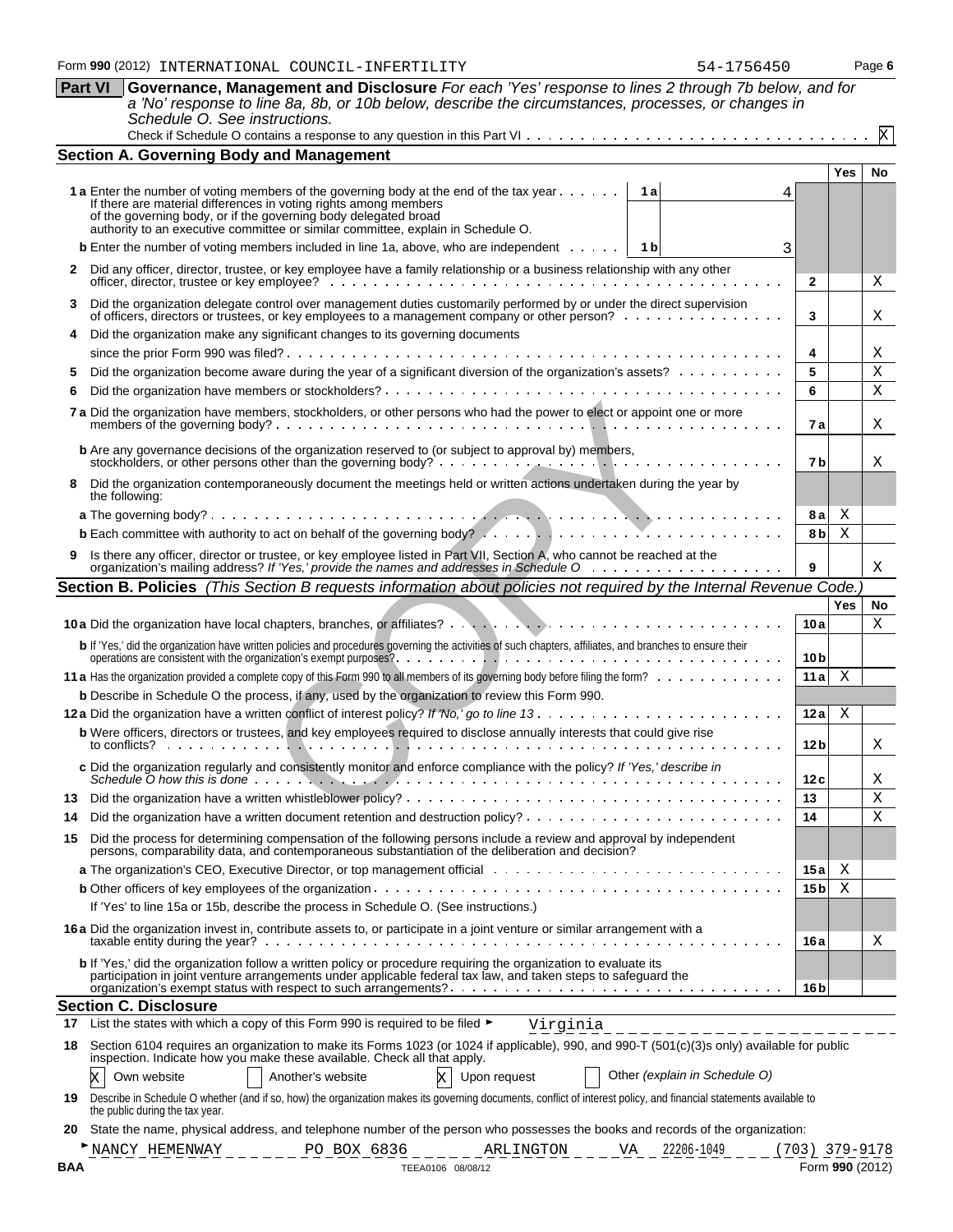| Form 990 (2012)<br>INTERNATIONAL COUNCIL-INFERTILITY                                                                                                                                                                                                                                                              |  |     |  | 54-1756450 | Page 7 |  |  |  |  |
|-------------------------------------------------------------------------------------------------------------------------------------------------------------------------------------------------------------------------------------------------------------------------------------------------------------------|--|-----|--|------------|--------|--|--|--|--|
| Compensation of Officers, Directors, Trustees, Key Employees, Highest Compensated Employees, and<br><b>Part VII</b><br><b>Independent Contractors</b>                                                                                                                                                             |  |     |  |            |        |  |  |  |  |
|                                                                                                                                                                                                                                                                                                                   |  |     |  |            |        |  |  |  |  |
| Section A. Officers, Directors, Trustees, Key Employees, and Highest Compensated Employees                                                                                                                                                                                                                        |  |     |  |            |        |  |  |  |  |
| 1 a Complete this table for all persons required to be listed. Report compensation for the calendar year ending with or within the<br>organization's tax year.                                                                                                                                                    |  |     |  |            |        |  |  |  |  |
| • List all of the organization's current officers, directors, trustees (whether individuals or organizations), regardless of amount of compensation. Enter -0- in columns (D), (E), and (F) if no compensation was paid.                                                                                          |  |     |  |            |        |  |  |  |  |
| • List all of the organization's <b>current</b> key employees, if any. See instructions for definition of 'key employee.'                                                                                                                                                                                         |  |     |  |            |        |  |  |  |  |
| • List the organization's five <b>current</b> highest compensated employees (other than an officer, director, trustee, or key employee)<br>who received reportable compensation (Box 5 of Form W-2 and/or Box 7 of Form 1099-MISC) of more than \$100,000 from the<br>organization and any related organizations. |  |     |  |            |        |  |  |  |  |
| • List all of the organization's <b>former</b> officers, key employees, and highest compensated employees who received more than \$100,000<br>of reportable compensation from the organization and any related organizations.                                                                                     |  |     |  |            |        |  |  |  |  |
| • List all of the organization's former directors or trustees that received, in the capacity as a former director or trustee of the<br>organization, more than \$10,000 of reportable compensation from the organization and any related organizations.                                                           |  |     |  |            |        |  |  |  |  |
| List persons in the following order: individual trustees or directors; institutional trustees; officers; key employees; highest compensated<br>employees; and former such persons.                                                                                                                                |  |     |  |            |        |  |  |  |  |
| Check this box if neither the organization nor any related organization compensated any current officer, director, or trustee.                                                                                                                                                                                    |  |     |  |            |        |  |  |  |  |
|                                                                                                                                                                                                                                                                                                                   |  | (C) |  |            |        |  |  |  |  |
| Position (do not check more than<br>(E)<br>(F)<br>(B)<br>(A)<br>(D)<br>one box, unless person is both an<br>Name and Title<br>Reportable<br>Reportable<br>Average<br>Estimated<br>officer and a director/trustee)<br>compensation from<br>compensation from<br>amount of other<br>hours per                       |  |     |  |            |        |  |  |  |  |

| (A)<br>Name and Title                      | (B)<br>Average<br>hours per<br>week (list                                  |                                    |                      |         |                 | Position (do not check more than<br>one box, unless person is both an<br>officer and a director/trustee) |        | (D)<br>Reportable<br>compensation from<br>the organization | (E)<br>Reportable<br>compensation from<br>related organizations | (F)<br>Estimated<br>amount of other<br>compensation      |
|--------------------------------------------|----------------------------------------------------------------------------|------------------------------------|----------------------|---------|-----------------|----------------------------------------------------------------------------------------------------------|--------|------------------------------------------------------------|-----------------------------------------------------------------|----------------------------------------------------------|
|                                            | any hours<br>for related<br>organiza-<br>tions<br>below<br>dotted<br>line) | Individual trustee<br> or director | nstitutional trustee | Officer | ΚΘλ<br>employee | Highest compensated<br>employee                                                                          | Former | (W-2/1099-MISC)                                            | (W-2/1099-MISC)                                                 | from the<br>organization<br>and related<br>organizations |
| (1) GARY S BERGER MD                       | 1.00                                                                       |                                    |                      |         |                 |                                                                                                          |        |                                                            |                                                                 |                                                          |
| VICE PRESIDENT                             |                                                                            | Χ                                  |                      | X       |                 |                                                                                                          |        | $\mathbf 0$                                                | $\mathbf{0}$ .                                                  | $0$ .                                                    |
| (2) NANCY HEMENWAY                         | 40.00                                                                      |                                    |                      |         |                 |                                                                                                          |        |                                                            |                                                                 |                                                          |
| PRES/EXEC DIR                              |                                                                            | Χ                                  |                      | Χ       |                 |                                                                                                          |        | 21,109.                                                    | $\mathbf{0}$ .                                                  | 5,938.                                                   |
| (3) CHERYL PURRINGTON<br>TREASURER         | 1.00                                                                       | $\mathbf X$                        |                      | X       |                 |                                                                                                          |        | $\mathbf{0}$                                               | $\mathbf{0}$ .                                                  | $\boldsymbol{0}$ .                                       |
|                                            | 1.00                                                                       |                                    |                      |         |                 |                                                                                                          |        |                                                            |                                                                 |                                                          |
| <b>DIRECTOR</b>                            |                                                                            | X                                  |                      |         |                 |                                                                                                          |        | $\mathsf{O}$                                               | $0$ .                                                           | $\mathsf 0$ .                                            |
| (5)<br>_______________ <mark>_</mark>      |                                                                            |                                    |                      |         |                 |                                                                                                          |        |                                                            |                                                                 |                                                          |
| (6)<br>________________                    |                                                                            |                                    |                      |         |                 |                                                                                                          |        |                                                            |                                                                 |                                                          |
| _ (7)_ _ _ _ _ _ _ _ _ _ _ _ _ _ _ _ _ _ _ |                                                                            |                                    |                      |         |                 |                                                                                                          |        |                                                            |                                                                 |                                                          |
| (8)<br>___________________                 |                                                                            |                                    |                      |         |                 |                                                                                                          |        |                                                            |                                                                 |                                                          |
| (9)<br>______________________              |                                                                            |                                    |                      |         |                 |                                                                                                          |        |                                                            |                                                                 |                                                          |
| (10)                                       |                                                                            |                                    |                      |         |                 |                                                                                                          |        |                                                            |                                                                 |                                                          |
| (11)<br>___________________                |                                                                            |                                    |                      |         |                 |                                                                                                          |        |                                                            |                                                                 |                                                          |
| (12)<br>--------------------               | $\frac{1}{2}$                                                              |                                    |                      |         |                 |                                                                                                          |        |                                                            |                                                                 |                                                          |
|                                            |                                                                            |                                    |                      |         |                 |                                                                                                          |        |                                                            |                                                                 |                                                          |
| (14)<br>__________________                 | $\frac{1}{2}$                                                              |                                    |                      |         |                 |                                                                                                          |        |                                                            |                                                                 |                                                          |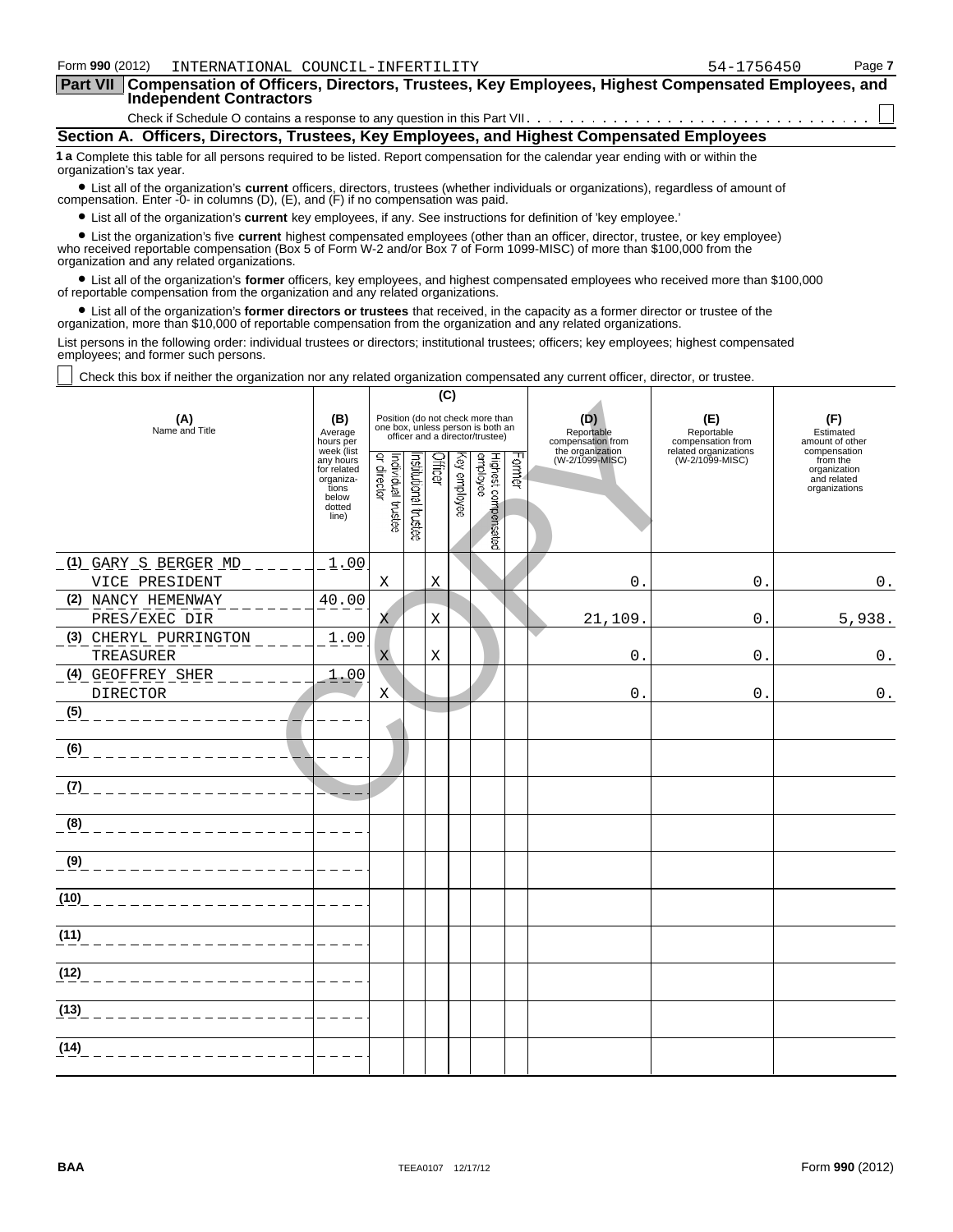|              | $\mid$ Part VII $\mid$ Section A. Officers, Directors, Trustees, Key Employees, and Highest Compensated Employees (cont)                                                                                       |                                                                                         |                                  |                      |          |                             |                                                                                                 |        |                                        |                                          |                     |                                                                          |         |
|--------------|----------------------------------------------------------------------------------------------------------------------------------------------------------------------------------------------------------------|-----------------------------------------------------------------------------------------|----------------------------------|----------------------|----------|-----------------------------|-------------------------------------------------------------------------------------------------|--------|----------------------------------------|------------------------------------------|---------------------|--------------------------------------------------------------------------|---------|
|              |                                                                                                                                                                                                                | (B)                                                                                     |                                  |                      | (C)      |                             |                                                                                                 |        |                                        |                                          |                     |                                                                          |         |
|              | (A)<br>Name and title                                                                                                                                                                                          | Average<br>hours<br>per<br>week                                                         |                                  |                      | Position |                             | (do not check more than one<br>box, unless person is both an<br>officer and a director/trustee) |        | (D)<br>Reportable<br>compensation from | (E)<br>Reportable<br>compensation from   |                     | (F)<br>Estimated<br>amount of other                                      |         |
|              |                                                                                                                                                                                                                | (list any<br>hours<br>for<br>related<br>organiza<br>- tions<br>below<br>dotted<br>line) | or director<br>ndividual trustee | nstitutional trustee | Officer  | Key employee                | Highest compensated<br>employee                                                                 | Former | the organization<br>(W-2/1099-MISC)    | related organizations<br>(W-2/1099-MISC) |                     | compensation<br>from the<br>organization<br>and related<br>organizations |         |
| (15)         |                                                                                                                                                                                                                |                                                                                         |                                  |                      |          |                             |                                                                                                 |        |                                        |                                          |                     |                                                                          |         |
| (16)         |                                                                                                                                                                                                                |                                                                                         |                                  |                      |          |                             |                                                                                                 |        |                                        |                                          |                     |                                                                          |         |
| (17)         |                                                                                                                                                                                                                |                                                                                         |                                  |                      |          |                             |                                                                                                 |        |                                        |                                          |                     |                                                                          |         |
| (18)         |                                                                                                                                                                                                                |                                                                                         |                                  |                      |          |                             |                                                                                                 |        |                                        |                                          |                     |                                                                          |         |
| (19)         |                                                                                                                                                                                                                |                                                                                         |                                  |                      |          |                             |                                                                                                 |        |                                        |                                          |                     |                                                                          |         |
| (20)         |                                                                                                                                                                                                                |                                                                                         |                                  |                      |          |                             |                                                                                                 |        |                                        |                                          |                     |                                                                          |         |
| (21)         |                                                                                                                                                                                                                |                                                                                         |                                  |                      |          |                             |                                                                                                 |        |                                        |                                          |                     |                                                                          |         |
| (22)         |                                                                                                                                                                                                                |                                                                                         |                                  |                      |          |                             |                                                                                                 |        |                                        |                                          |                     |                                                                          |         |
| (23)         |                                                                                                                                                                                                                |                                                                                         |                                  |                      |          |                             |                                                                                                 |        |                                        |                                          |                     |                                                                          |         |
| (24)         |                                                                                                                                                                                                                |                                                                                         |                                  |                      |          |                             |                                                                                                 |        |                                        |                                          |                     |                                                                          |         |
| (25)         |                                                                                                                                                                                                                |                                                                                         |                                  |                      |          |                             |                                                                                                 |        |                                        |                                          |                     |                                                                          |         |
|              |                                                                                                                                                                                                                |                                                                                         |                                  |                      |          | $\sqrt{2}$ , and $\sqrt{2}$ |                                                                                                 |        | 21,109.                                | 0.                                       |                     |                                                                          | 5,938.  |
|              | c Total from continuation sheets to Part VII, Section A.                                                                                                                                                       |                                                                                         |                                  |                      |          |                             |                                                                                                 |        |                                        |                                          |                     |                                                                          |         |
|              | 2 Total number of individuals (including but not limited to those listed above) who received more than \$100,000 of reportable compensation                                                                    |                                                                                         |                                  |                      |          |                             |                                                                                                 |        | 21,109.                                | $0$ .                                    |                     |                                                                          | 5,938.  |
|              | from the organization $\blacktriangleright$                                                                                                                                                                    |                                                                                         |                                  |                      |          |                             |                                                                                                 |        |                                        |                                          |                     | Yes                                                                      |         |
| 3            | Did the organization list any former officer, director or trustee, key employee, or highest compensated employee                                                                                               |                                                                                         |                                  |                      |          |                             |                                                                                                 |        |                                        |                                          | 3                   |                                                                          | No<br>Χ |
| 4            | For any individual listed on line 1a, is the sum of reportable compensation and other compensation from<br>the organization and related organizations greater than \$150,000? If 'Yes' complete Schedule J for |                                                                                         |                                  |                      |          |                             |                                                                                                 |        |                                        |                                          |                     |                                                                          |         |
| 5            | Did any person listed on line 1a receive or accrue compensation from any unrelated organization or individual                                                                                                  |                                                                                         |                                  |                      |          |                             |                                                                                                 |        |                                        |                                          | 4<br>5              |                                                                          | Χ<br>Χ  |
|              | <b>Section B. Independent Contractors</b>                                                                                                                                                                      |                                                                                         |                                  |                      |          |                             |                                                                                                 |        |                                        |                                          |                     |                                                                          |         |
| 1.           | Complete this table for your five highest compensated independent contractors that received more than \$100,000 of                                                                                             |                                                                                         |                                  |                      |          |                             |                                                                                                 |        |                                        |                                          |                     |                                                                          |         |
|              | compensation from the organization. Report compensation for the calendar year ending with or within the organization's tax year.<br>(A)<br>Name and business address                                           |                                                                                         |                                  |                      |          |                             |                                                                                                 |        | (B)<br>Description of services         |                                          | (C)<br>Compensation |                                                                          |         |
|              |                                                                                                                                                                                                                |                                                                                         |                                  |                      |          |                             |                                                                                                 |        |                                        |                                          |                     |                                                                          |         |
|              |                                                                                                                                                                                                                |                                                                                         |                                  |                      |          |                             |                                                                                                 |        |                                        |                                          |                     |                                                                          |         |
|              |                                                                                                                                                                                                                |                                                                                         |                                  |                      |          |                             |                                                                                                 |        |                                        |                                          |                     |                                                                          |         |
| $\mathbf{2}$ | Total number of independent contractors (including but not limited to those listed above) who received more than<br>\$100,000 in compensation from the organization                                            |                                                                                         |                                  |                      |          |                             |                                                                                                 |        |                                        |                                          |                     |                                                                          |         |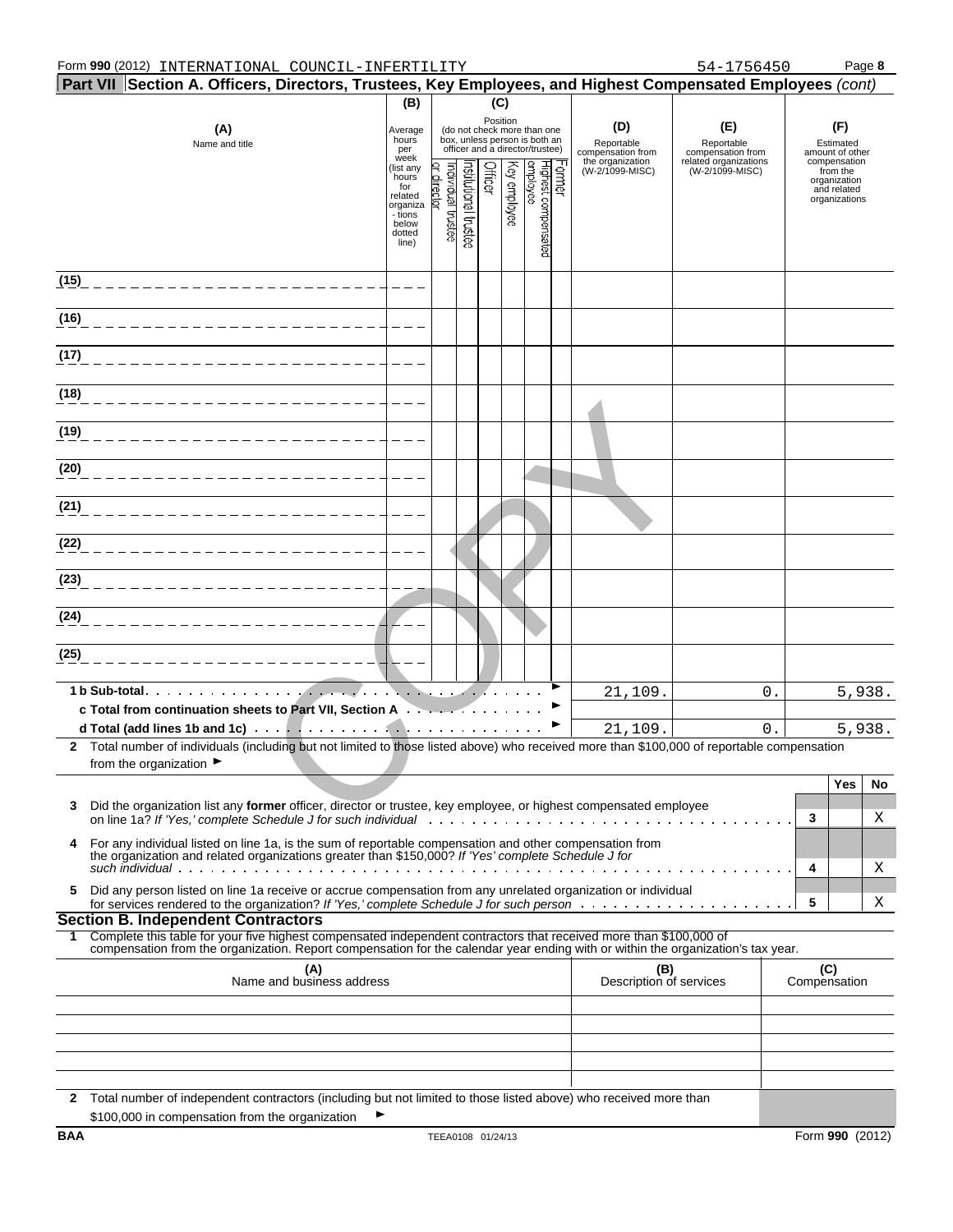|                                                                   | GIL VIII<br><b>ORIGINGLIC OF IVERGITUS</b>                                                                                                |                      |                      |                                                    |                                         |                                                                           |
|-------------------------------------------------------------------|-------------------------------------------------------------------------------------------------------------------------------------------|----------------------|----------------------|----------------------------------------------------|-----------------------------------------|---------------------------------------------------------------------------|
|                                                                   |                                                                                                                                           |                      | (A)<br>Total revenue | (B)<br>Related or<br>exempt<br>function<br>revenue | (C)<br>Unrelated<br>business<br>revenue | (D)<br>Revenue<br>excluded from tax<br>under sections<br>512, 513, or 514 |
|                                                                   | 1 a Federated campaigns<br>1a                                                                                                             |                      |                      |                                                    |                                         |                                                                           |
|                                                                   | <b>b</b> Membership dues<br>1 b                                                                                                           | 31,758.              |                      |                                                    |                                         |                                                                           |
|                                                                   | c Fundraising events<br>1 <sub>c</sub>                                                                                                    |                      |                      |                                                    |                                         |                                                                           |
|                                                                   | d Related organizations<br>1 <sub>d</sub>                                                                                                 |                      |                      |                                                    |                                         |                                                                           |
|                                                                   | e Government grants (contributions)<br>1e                                                                                                 |                      |                      |                                                    |                                         |                                                                           |
| <b>CONTRIBUTIONS, GIFTS, GRANTS<br/>AND OTHER SIMILAR AMOUNTS</b> | f All other contributions, gifts, grants, and<br>similar amounts not included above.<br>1 f                                               | 66, 299.             |                      |                                                    |                                         |                                                                           |
|                                                                   | g Noncash contributions included in lns 1a-1f:<br>\$                                                                                      |                      |                      |                                                    |                                         |                                                                           |
|                                                                   |                                                                                                                                           |                      | 98,057.              |                                                    |                                         |                                                                           |
| PROGRAM SERVICE REVENUE                                           |                                                                                                                                           | <b>Business Code</b> |                      |                                                    |                                         |                                                                           |
|                                                                   | 2 a                                                                                                                                       |                      |                      |                                                    |                                         |                                                                           |
|                                                                   | b                                                                                                                                         |                      |                      |                                                    |                                         |                                                                           |
|                                                                   |                                                                                                                                           |                      |                      |                                                    |                                         |                                                                           |
|                                                                   |                                                                                                                                           |                      |                      |                                                    |                                         |                                                                           |
|                                                                   |                                                                                                                                           |                      |                      |                                                    |                                         |                                                                           |
|                                                                   | <u> 2222222222222</u><br>f All other program service revenue                                                                              |                      |                      |                                                    |                                         |                                                                           |
|                                                                   |                                                                                                                                           |                      |                      |                                                    |                                         |                                                                           |
|                                                                   | Investment income (including dividends, interest and<br>3<br>other similar amounts) $\cdots$ $\cdots$ $\cdots$ $\cdots$ $\cdots$ $\cdots$ |                      |                      |                                                    |                                         |                                                                           |
|                                                                   | Income from investment of tax-exempt bond proceeds ►<br>4                                                                                 |                      |                      |                                                    |                                         |                                                                           |
|                                                                   | 5                                                                                                                                         |                      | 1,760.               | 0.                                                 | 0.                                      | 1,760.                                                                    |
|                                                                   | (i) Real                                                                                                                                  | (ii) Personal        |                      |                                                    |                                         |                                                                           |
|                                                                   | <b>6a Gross rents</b>                                                                                                                     |                      |                      |                                                    |                                         |                                                                           |
|                                                                   | <b>b</b> Less: rental expenses                                                                                                            |                      |                      |                                                    |                                         |                                                                           |
|                                                                   | <b>c</b> Rental income or (loss).                                                                                                         |                      |                      |                                                    |                                         |                                                                           |
|                                                                   | <b>d</b> Net rental income or (loss) $\ldots$ $\ldots$ $\ldots$ $\ldots$ $\ldots$ $\ldots$                                                |                      |                      |                                                    |                                         |                                                                           |
|                                                                   | (i) Securities<br><b>7 a</b> Gross amount from sales of<br>assets other than inventory                                                    |                      |                      |                                                    |                                         |                                                                           |
|                                                                   | <b>b</b> Less: cost or other basis<br>and sales expenses                                                                                  |                      |                      |                                                    |                                         |                                                                           |
|                                                                   | <b>c</b> Gain or (loss) $\cdot \cdot \cdot$                                                                                               |                      |                      |                                                    |                                         |                                                                           |
|                                                                   | <b>d</b> Net gain or (loss) $\cdots$ $\cdots$ $\cdots$ $\cdots$ $\cdots$ $\cdots$ $\cdots$                                                |                      |                      |                                                    |                                         |                                                                           |
| <b>OTHER REVENUE</b>                                              | 8 a Gross income from fundraising events<br>(not including $\frac{1}{2}$                                                                  |                      |                      |                                                    |                                         |                                                                           |
|                                                                   | of contributions reported on line 1c).                                                                                                    |                      |                      |                                                    |                                         |                                                                           |
|                                                                   | See Part IV, line 18. a                                                                                                                   |                      |                      |                                                    |                                         |                                                                           |
|                                                                   | <b>b</b> Less: direct expenses                                                                                                            | $\mathbf{b}$         |                      |                                                    |                                         |                                                                           |
|                                                                   | c Net income or (loss) from fundraising events ▶                                                                                          |                      |                      |                                                    |                                         |                                                                           |
|                                                                   | <b>9 a</b> Gross income from gaming activities.<br>See Part IV, line $19. \ldots 1. \ldots$ a                                             |                      |                      |                                                    |                                         |                                                                           |
|                                                                   | <b>b</b> Less: direct expenses                                                                                                            | $\mathbf b$          |                      |                                                    |                                         |                                                                           |
|                                                                   | c Net income or (loss) from gaming activities ▶                                                                                           |                      |                      |                                                    |                                         |                                                                           |
|                                                                   | 10a Gross sales of inventory, less returns<br>and allowances $\cdots$ $\cdots$ a                                                          |                      |                      |                                                    |                                         |                                                                           |
|                                                                   | <b>b</b> Less: cost of goods sold $\cdot \cdot \cdot \cdot$ <b>b</b>                                                                      |                      |                      |                                                    |                                         |                                                                           |
|                                                                   | c Net income or (loss) from sales of inventory ▶                                                                                          |                      |                      |                                                    |                                         |                                                                           |
|                                                                   | Miscellaneous Revenue                                                                                                                     | <b>Business Code</b> |                      |                                                    |                                         |                                                                           |
|                                                                   | 11a                                                                                                                                       |                      |                      |                                                    |                                         |                                                                           |
|                                                                   | b                                                                                                                                         |                      |                      |                                                    |                                         |                                                                           |
|                                                                   | с<br>------------                                                                                                                         |                      |                      |                                                    |                                         |                                                                           |
|                                                                   | <b>d</b> All other revenue                                                                                                                |                      |                      |                                                    |                                         |                                                                           |
|                                                                   | e Total. Add lines 11a-11d ▶                                                                                                              |                      |                      |                                                    |                                         |                                                                           |
|                                                                   |                                                                                                                                           |                      | 99,817.              | 0.                                                 | 0.                                      | 1,760.                                                                    |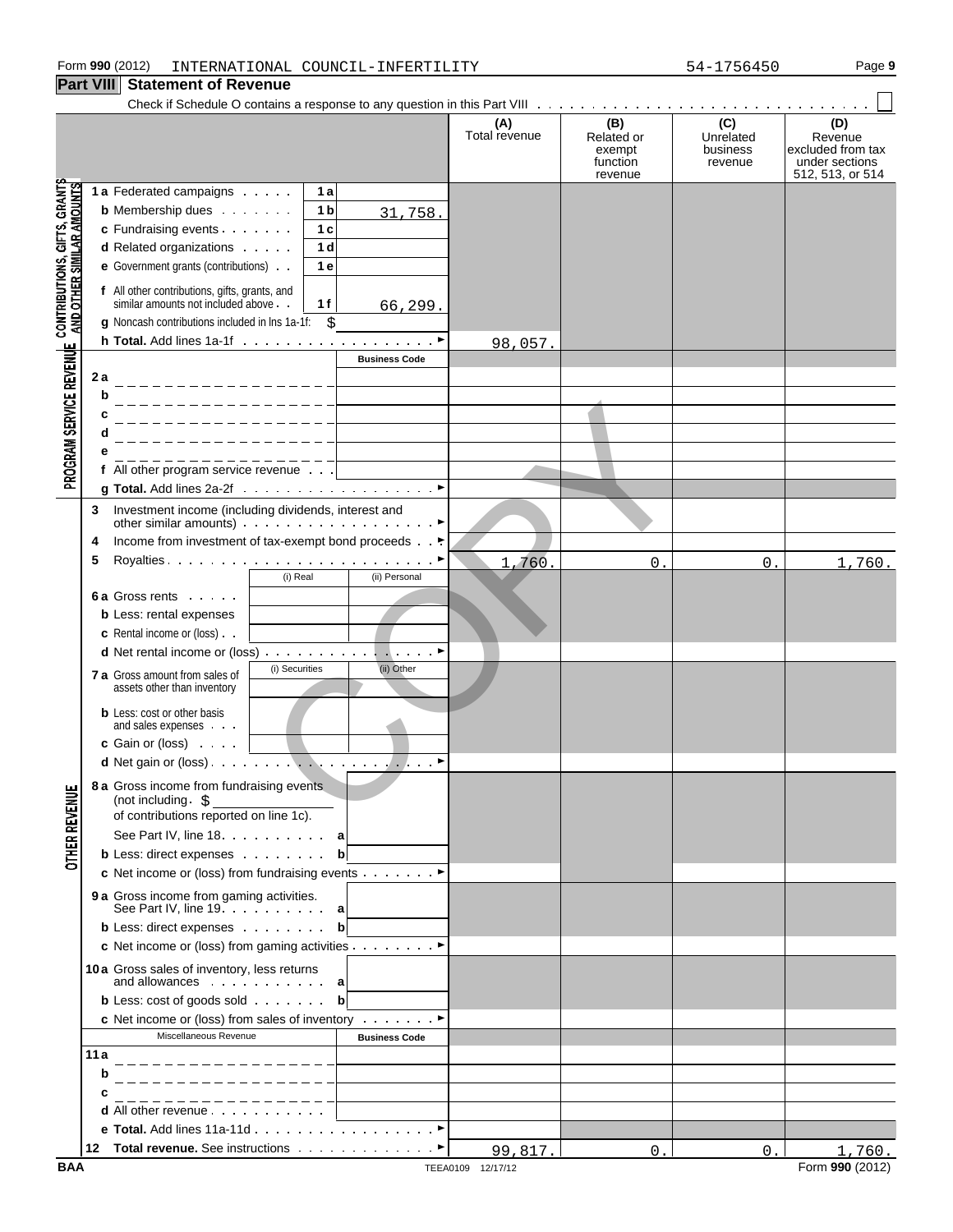|              | Section 501(c)(3) and 501(c)(4) organizations must complete all columns. All other organizations must complete column (A).                                                                                                  |                       |                             |                                    |                         |  |  |  |  |  |
|--------------|-----------------------------------------------------------------------------------------------------------------------------------------------------------------------------------------------------------------------------|-----------------------|-----------------------------|------------------------------------|-------------------------|--|--|--|--|--|
|              |                                                                                                                                                                                                                             |                       | (B)                         | $\overline{C}$                     | (D)                     |  |  |  |  |  |
|              | Do not include amounts reported on lines 6b,<br>7b, 8b, 9b, and 10b of Part VIII.                                                                                                                                           | (A)<br>Total expenses | Program service<br>expenses | Management and<br>general expenses | Fundraising<br>expenses |  |  |  |  |  |
| 1            | Grants and other assistance to governments<br>and organizations in the United States. See<br>Part IV, line $21 \cdot \cdot \cdot \cdot \cdot \cdot \cdot \cdot \cdot \cdot \cdot \cdot \cdot \cdot \cdot$                   |                       |                             |                                    |                         |  |  |  |  |  |
| $\mathbf{2}$ | Grants and other assistance to individuals in<br>the United States. See Part IV, line 22                                                                                                                                    |                       |                             |                                    |                         |  |  |  |  |  |
| 3            | Grants and other assistance to governments,<br>organizations, and individuals outside the<br>United States. See Part IV, lines 15 and 16                                                                                    |                       |                             |                                    |                         |  |  |  |  |  |
| 4            | Benefits paid to or for members                                                                                                                                                                                             |                       |                             |                                    |                         |  |  |  |  |  |
| 5            | Compensation of current officers, directors,                                                                                                                                                                                | 27,047.               | 21,638.                     | 4,057.                             | 1,352.                  |  |  |  |  |  |
| 6            | Compensation not included above, to<br>disqualified persons (as defined under<br>section $4958(f)(1)$ and persons described<br>in section $4958(c)(3)(B)$ .                                                                 |                       |                             |                                    |                         |  |  |  |  |  |
| 7            | Other salaries and wages                                                                                                                                                                                                    | 2,763.                | 1,934.                      | 691.                               | 138.                    |  |  |  |  |  |
| R            | Pension plan accruals and contributions<br>(include section 401(k) and section 403(b)<br>employer contributions) $\cdots$ $\cdots$                                                                                          |                       |                             |                                    |                         |  |  |  |  |  |
| 9            | Other employee benefits                                                                                                                                                                                                     |                       |                             |                                    |                         |  |  |  |  |  |
| 10           | Payroll taxes                                                                                                                                                                                                               | 1,918.                | 1,534.                      | 288.                               | 96.                     |  |  |  |  |  |
| 11           | Fees for services (non-employees):                                                                                                                                                                                          |                       |                             |                                    |                         |  |  |  |  |  |
|              | a Management                                                                                                                                                                                                                |                       |                             |                                    |                         |  |  |  |  |  |
|              | $b$ Legal                                                                                                                                                                                                                   |                       |                             |                                    |                         |  |  |  |  |  |
|              | c Accounting $\ldots$ , $\ldots$ , $\ldots$ , $\ldots$ , $\ldots$ , $\ldots$                                                                                                                                                | 4,779.                | 4,062.                      | 717.                               | $0$ .                   |  |  |  |  |  |
|              | $d$ Lobbying $\ldots$ , $\ldots$ , $\ldots$ , $\ldots$ , $\ldots$ , $\ldots$                                                                                                                                                |                       |                             |                                    |                         |  |  |  |  |  |
|              | e Professional fundraising services. See Part IV, line 17.                                                                                                                                                                  |                       |                             |                                    |                         |  |  |  |  |  |
|              | f Investment management fees                                                                                                                                                                                                |                       |                             |                                    |                         |  |  |  |  |  |
|              | g Other. (If line 11g amt exceeds 10% of line 25, col-                                                                                                                                                                      |                       |                             |                                    |                         |  |  |  |  |  |
|              | umn (A) amt, list line 11g expenses on Sch O) $\cdots$                                                                                                                                                                      | 6,960.                | 5,916.                      | 1,044.                             | 0.                      |  |  |  |  |  |
| 12           | Advertising and promotion                                                                                                                                                                                                   | 1,012.                | 860.                        | 152.                               | $0$ .                   |  |  |  |  |  |
| 13           | Office expenses                                                                                                                                                                                                             | 11,084.               | 9,421.                      | 1,663.                             | $\mathfrak o$ .         |  |  |  |  |  |
| 14           | Information technology                                                                                                                                                                                                      | 12,389.               | 11,537.                     | 852.                               | $0$ .                   |  |  |  |  |  |
| 15           |                                                                                                                                                                                                                             |                       |                             |                                    |                         |  |  |  |  |  |
| 16           | Occupancy $\dots \dots \dots \dots \dots$                                                                                                                                                                                   |                       |                             |                                    |                         |  |  |  |  |  |
| 17<br>18     | Payments of travel or entertainment                                                                                                                                                                                         |                       |                             |                                    |                         |  |  |  |  |  |
|              | expenses for any federal, state, or local                                                                                                                                                                                   |                       |                             |                                    |                         |  |  |  |  |  |
| 19           | Conferences, conventions, and meetings                                                                                                                                                                                      | 100.                  | 85.                         | 15.                                | 0.                      |  |  |  |  |  |
| 20           | Interest $\cdots$                                                                                                                                                                                                           | 789.                  | 671.                        | 118.                               | $0$ .                   |  |  |  |  |  |
| 21           | Payments to affiliates                                                                                                                                                                                                      |                       |                             |                                    |                         |  |  |  |  |  |
| 22           | Depreciation, depletion, and amortization                                                                                                                                                                                   | $0$ .                 | $0$ .                       | $0$ .                              | 0.                      |  |  |  |  |  |
| 23           | Insurance<br>24 Other expenses. Itemize expenses not                                                                                                                                                                        | 1,625.                | 1,381.                      | 244.                               | $0_{\cdot}$             |  |  |  |  |  |
|              | covered above (List miscellaneous expenses<br>in line 24e. If line 24e amount exceeds 10%<br>of line 25, column (A) amount, list line 24e                                                                                   |                       |                             |                                    |                         |  |  |  |  |  |
|              | expenses on Schedule O.)                                                                                                                                                                                                    |                       |                             |                                    |                         |  |  |  |  |  |
|              | a INTERNET _ _ _ _ _ _ _ _ _ _ _ _ _ _ _ _                                                                                                                                                                                  | 3,871.                | 3,290.                      | 581.                               | 0.                      |  |  |  |  |  |
|              | <b>b</b> $\underline{EQUIPMENT}$ RENTAL __________                                                                                                                                                                          | 2,209.                | 1,878.                      | 331.                               | $0$ .                   |  |  |  |  |  |
|              | C DUES & SUBSCRIPTIONS _______                                                                                                                                                                                              | 293.                  | 249.                        | 44.                                | $0$ .                   |  |  |  |  |  |
|              | $d$ BUSINESS GIFTS ___________                                                                                                                                                                                              | 82.                   | 70.                         | 12.                                | $0$ .                   |  |  |  |  |  |
|              | e All other expenses                                                                                                                                                                                                        | 362.                  | 308.                        | $54.$                              | $0$ .                   |  |  |  |  |  |
| 25           | Total functional expenses. Add lines 1 through 24e. .                                                                                                                                                                       | 77,283.               | 64,834.                     | 10,863.                            | 1,586.                  |  |  |  |  |  |
|              | 26 Joint costs. Complete this line only if<br>the organization reported in column (B)<br>joint costs from a combined educational<br>campaign and fundraising solicitation.<br>Check here $\blacktriangleright$ if following |                       |                             |                                    |                         |  |  |  |  |  |

SOP 98-2 (ASC 958-720)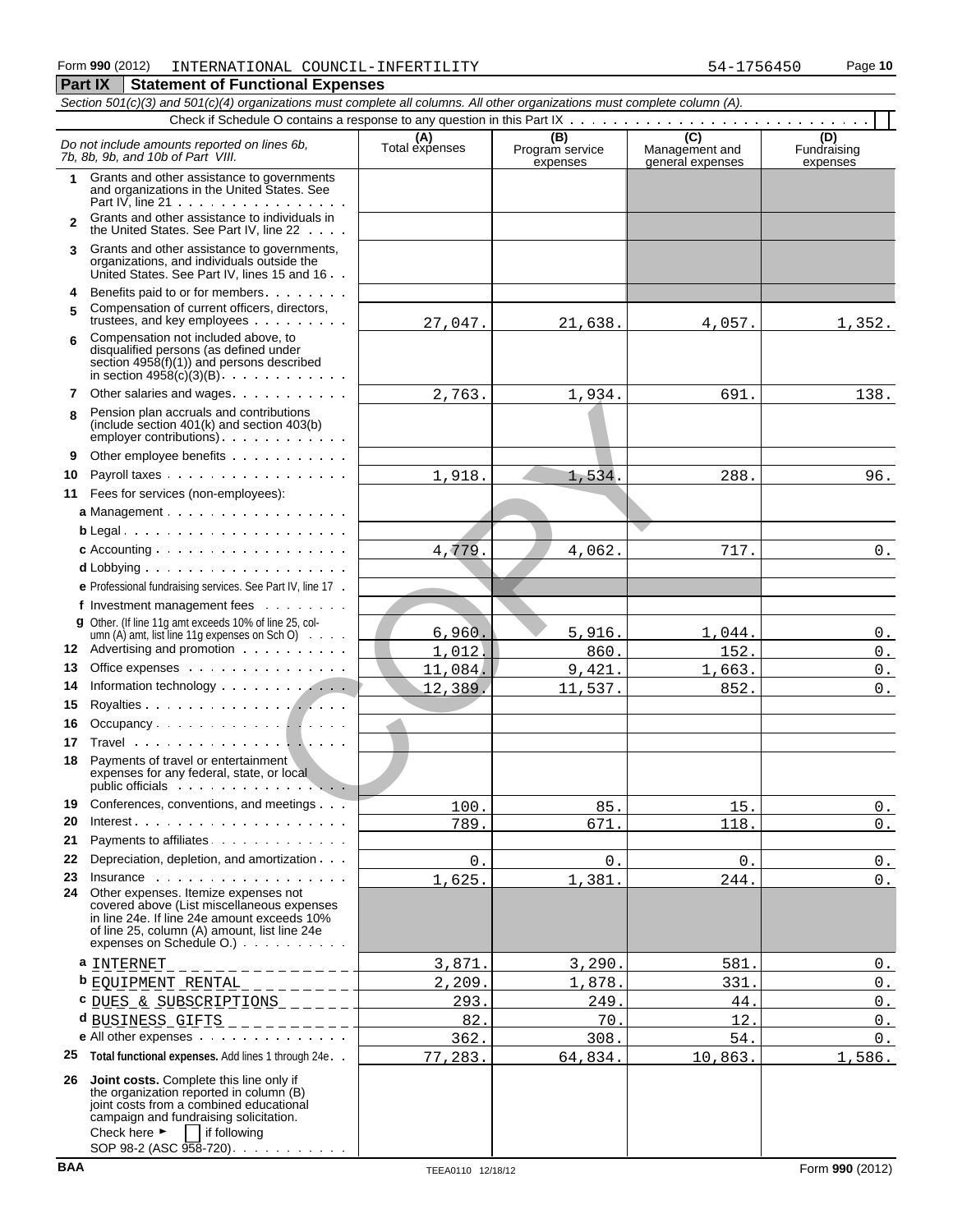#### Form **990** (2012) Page **11** INTERNATIONAL COUNCIL-INFERTILITY 54-1756450 **Part X** Balance Sheet

|                                 |    |                                                                                                                                                                                                                                                                                                                                                    | (A)<br>Beginning of year |     | (B)<br>End of year |
|---------------------------------|----|----------------------------------------------------------------------------------------------------------------------------------------------------------------------------------------------------------------------------------------------------------------------------------------------------------------------------------------------------|--------------------------|-----|--------------------|
|                                 | 1  |                                                                                                                                                                                                                                                                                                                                                    | 6,802.                   | 1   | 16,547.            |
|                                 | 2  |                                                                                                                                                                                                                                                                                                                                                    | 2,475.                   | 2   | 1,076.             |
|                                 | 3  |                                                                                                                                                                                                                                                                                                                                                    | 4,390.                   | 3   | 23,016.            |
|                                 | 4  |                                                                                                                                                                                                                                                                                                                                                    | 8,490.                   | 4   | 0.                 |
|                                 | 5  | Loans and other receivables from current and former officers, directors,<br>trustees, key employees, and highest compensated employees. Complete<br>Part II of Schedule L                                                                                                                                                                          |                          |     |                    |
|                                 |    |                                                                                                                                                                                                                                                                                                                                                    |                          | 5   |                    |
|                                 | 6  | Loans and other receivables from other disqualified persons (as defined under<br>section 4958(f)(1)), persons described in section 4958(c)(3)(B), and contributing<br>employers and sponsoring organizations of section $501(c)(9)$ voluntary employees'<br>beneficiary organizations (see instructions). Complete Part II of Schedule Lewiss 2011 |                          | 6   |                    |
| <b>ASSETS</b>                   | 7  |                                                                                                                                                                                                                                                                                                                                                    |                          | 7   |                    |
|                                 | 8  |                                                                                                                                                                                                                                                                                                                                                    |                          | 8   |                    |
|                                 | 9  |                                                                                                                                                                                                                                                                                                                                                    |                          | 9   |                    |
|                                 |    | 10a Land, buildings, and equipment: cost or other basis.<br>6, 557.                                                                                                                                                                                                                                                                                |                          |     |                    |
|                                 |    | <b>b</b> Less: accumulated depreciation $\cdots \cdots \cdots \cdots$   10b<br>6,557.                                                                                                                                                                                                                                                              | 0.                       | 10c | 0.                 |
|                                 | 11 |                                                                                                                                                                                                                                                                                                                                                    |                          | 11  |                    |
|                                 | 12 | Investments – other securities. See Part IV, line 11 $\dots \dots \dots \dots \dots \dots$                                                                                                                                                                                                                                                         |                          | 12  |                    |
|                                 | 13 | Investments – program-related. See Part IV, line $11 \ldots \ldots \ldots \ldots \ldots$                                                                                                                                                                                                                                                           |                          | 13  |                    |
|                                 | 14 |                                                                                                                                                                                                                                                                                                                                                    |                          | 14  |                    |
|                                 | 15 |                                                                                                                                                                                                                                                                                                                                                    |                          | 15  |                    |
|                                 | 16 |                                                                                                                                                                                                                                                                                                                                                    | 22,157                   | 16  | 40,639.            |
|                                 | 17 |                                                                                                                                                                                                                                                                                                                                                    | 11,013.                  | 17  | 23,933.            |
|                                 | 18 |                                                                                                                                                                                                                                                                                                                                                    |                          | 18  |                    |
|                                 | 19 | Deferred revenue with the contract the contract of the contract of the contract of the contract of the contract of the contract of the contract of the contract of the contract of the contract of the contract of the contrac                                                                                                                     |                          | 19  |                    |
|                                 | 20 |                                                                                                                                                                                                                                                                                                                                                    |                          | 20  |                    |
|                                 | 21 | Escrow or custodial account liability. Complete Part IV of Schedule D                                                                                                                                                                                                                                                                              |                          | 21  |                    |
| A<br>B<br>I<br>$\frac{1}{1}$    | 22 | Loans and other payables to current and former officers, directors, trustees,<br>key employees, highest compensated employees, and disqualified persons.                                                                                                                                                                                           | 23,149                   | 22  | 23,149.            |
| т                               | 23 | Secured mortgages and notes payable to unrelated third parties Almanda Alman Alman and Secured mortgages and notes payable to unrelated third parties Almanda Almanda Almanda Almanda Almanda Almanda Almanda Almanda Almanda                                                                                                                      |                          | 23  |                    |
| E<br>S                          | 24 | Unsecured notes and loans payable to unrelated third parties                                                                                                                                                                                                                                                                                       |                          | 24  |                    |
|                                 | 25 | Other liabilities (including federal income tax, payables to related third parties,<br>and other liabilities not included on lines 17-24). Complete Part X of Schedule D                                                                                                                                                                           | 16,578                   | 25  |                    |
|                                 | 26 |                                                                                                                                                                                                                                                                                                                                                    | 50,740                   | 26  | 47,082.            |
| n<br>F                          |    | Organizations that follow SFAS 117 (ASC 958), check here ► and complete<br>lines 27 through 29, and lines 33 and 34.                                                                                                                                                                                                                               |                          |     |                    |
|                                 | 27 |                                                                                                                                                                                                                                                                                                                                                    |                          | 27  |                    |
| A<br>S<br>S<br>T<br>S<br>T<br>S | 28 |                                                                                                                                                                                                                                                                                                                                                    |                          | 28  |                    |
|                                 | 29 |                                                                                                                                                                                                                                                                                                                                                    |                          | 29  |                    |
| ŏ                               |    | Organizations that do not follow SFAS 117 (ASC 958), check here $\triangleright \mathbb{X}$<br>and complete lines 30 through 34.                                                                                                                                                                                                                   |                          |     |                    |
| DZC <sub>T</sub>                | 30 |                                                                                                                                                                                                                                                                                                                                                    |                          | 30  |                    |
|                                 | 31 | Paid-in or capital surplus, or land, building, or equipment fund                                                                                                                                                                                                                                                                                   |                          | 31  |                    |
|                                 | 32 | Retained earnings, endowment, accumulated income, or other funds                                                                                                                                                                                                                                                                                   | $-28,583.$               | 32  | $-6,443.$          |
| <b>BALANCES</b>                 | 33 |                                                                                                                                                                                                                                                                                                                                                    | $-28,583.$               | 33  | $-6,443.$          |
|                                 | 34 |                                                                                                                                                                                                                                                                                                                                                    | 22,157.                  | 34  | 40,639.            |
| <b>BAA</b>                      |    |                                                                                                                                                                                                                                                                                                                                                    |                          |     | Form 990 (2012)    |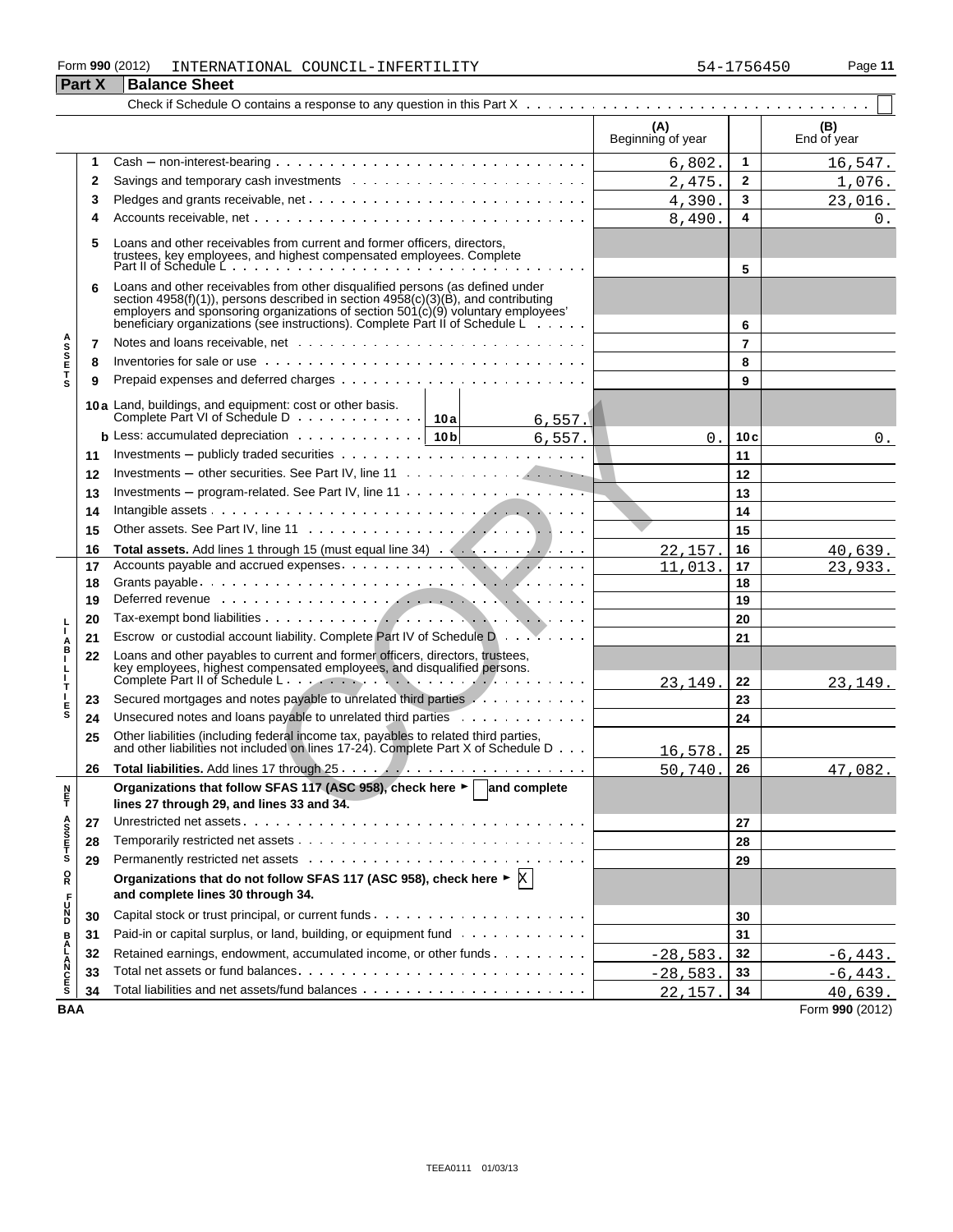|            | Form 990 (2012)<br>INTERNATIONAL COUNCIL-INFERTILITY                                                                                                                                                                          | 54-1756450     |                 |            | Page 12 |
|------------|-------------------------------------------------------------------------------------------------------------------------------------------------------------------------------------------------------------------------------|----------------|-----------------|------------|---------|
|            | <b>Part XI Reconciliation of Net Assets</b>                                                                                                                                                                                   |                |                 |            |         |
|            |                                                                                                                                                                                                                               |                |                 |            |         |
| 1          | Total revenue (must equal Part VIII, column (A), line 12) $\ldots \ldots \ldots \ldots \ldots \ldots \ldots \ldots \ldots \ldots \ldots$                                                                                      | $\mathbf{1}$   |                 |            | 99,817. |
| 2          |                                                                                                                                                                                                                               | $\mathbf{2}$   |                 | 77,283.    |         |
| 3          |                                                                                                                                                                                                                               | 3              |                 | 22,534.    |         |
| 4          | Net assets or fund balances at beginning of year (must equal Part X, line 33, column (A)).                                                                                                                                    | 4              |                 | $-28,583.$ |         |
| 5          |                                                                                                                                                                                                                               | 5              |                 |            |         |
| 6          |                                                                                                                                                                                                                               | 6              |                 |            |         |
| 7          |                                                                                                                                                                                                                               | $\overline{7}$ |                 |            |         |
| 8          |                                                                                                                                                                                                                               | 8              |                 |            | $-394.$ |
| 9          |                                                                                                                                                                                                                               | 9              |                 |            |         |
| 10         | Net assets or fund balances at end of year. Combine lines 3 through 9 (must equal Part X, line 33,                                                                                                                            |                |                 |            |         |
|            |                                                                                                                                                                                                                               | 10             |                 | $-6.443.$  |         |
|            | <b>Part XII Financial Statements and Reporting</b>                                                                                                                                                                            |                |                 |            |         |
|            |                                                                                                                                                                                                                               |                |                 |            |         |
|            |                                                                                                                                                                                                                               |                |                 | Yes        | No      |
| 1.         | Accounting method used to prepare the Form 990:<br>Cash<br><b>X</b> Accrual<br>Other                                                                                                                                          |                |                 |            |         |
|            | If the organization changed its method of accounting from a prior year or checked 'Other,' explain<br>in Schedule O.                                                                                                          |                |                 |            |         |
|            | 2 a Were the organization's financial statements compiled or reviewed by an independent accountant?                                                                                                                           |                | 2 a             |            | X       |
|            | If 'Yes,' check a box below to indicate whether the financial statements for the year were compiled or reviewed on a<br>separate basis, consolidated basis, or both:                                                          |                |                 |            |         |
|            | <b>Consolidated basis</b><br>Both consolidated and separate basis<br>Separate basis                                                                                                                                           |                |                 |            |         |
|            | <b>b</b> Were the organization's financial statements audited by an independent accountant? $\cdots$ , $\cdots$ , $\cdots$ , $\cdots$ , $\cdots$                                                                              |                | 2 <sub>b</sub>  |            | X       |
|            | If 'Yes,' check a box below to indicate whether the financial statements for the year were audited on a separate<br>basis, consolidated basis, or both:                                                                       |                |                 |            |         |
|            | Both consolidated and separate basis<br>Separate basis<br><b>Consolidated basis</b>                                                                                                                                           |                |                 |            |         |
|            | c If 'Yes' to line 2a or 2b, does the organization have a committee that assumes responsibility for oversight of the audit,<br>review, or compilation of its financial statements and selection of an independent accountant? |                | 2c              |            |         |
|            | If the organization changed either its oversight process or selection process during the tax year, explain<br>in Schedule O.                                                                                                  |                |                 |            |         |
|            | 3 a As a result of a federal award, was the organization required to undergo an audit or audits as set forth in the Single                                                                                                    |                | Зa              |            | Χ       |
|            | b If 'Yes,' did the organization undergo the required audit or audits? If the organization did not undergo the required audit                                                                                                 |                | 3 <sub>b</sub>  |            |         |
| <b>BAA</b> |                                                                                                                                                                                                                               |                | Form 990 (2012) |            |         |
|            |                                                                                                                                                                                                                               |                |                 |            |         |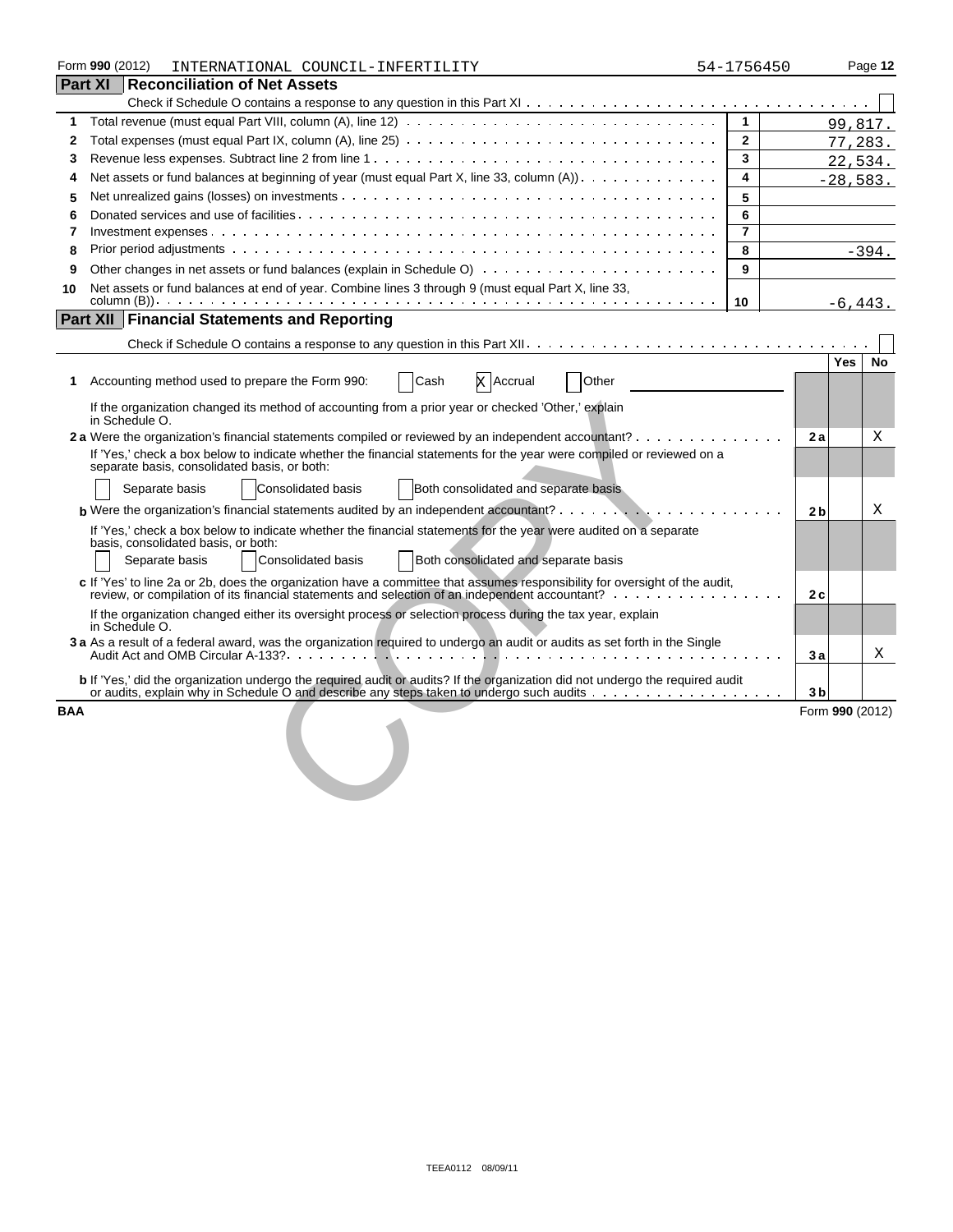| <b>SCHEDULE A</b><br>(Form 990 or 990-EZ)              | Complet |
|--------------------------------------------------------|---------|
| Department of the Treasury<br>Internal Revenue Service |         |
| Name of the organization                               |         |

# **(Form 990 or 990-EZ) Public Charity Status and Public Support 2012**

**Complete if the organization is a section 501(c)(3) organization or a section 4947(a)(1) nonexempt charitable trust. Open to Public** 

OMB No. 1545-0047

| Department of the Treasurv<br>Internal Revenue Service | ► Attach to Form 990 or Form 990-EZ. ► See separate instructions. | <b>Inspection</b> |
|--------------------------------------------------------|-------------------------------------------------------------------|-------------------|
|--------------------------------------------------------|-------------------------------------------------------------------|-------------------|

|               |   | Name of the organization                                    |              |                                                                                                                                                                                                                                                                                                                                                                                                                                                            |                                                                                       |    |                                                                             |    | <b>Employer identification number</b>                                     |    |                                        |                  |
|---------------|---|-------------------------------------------------------------|--------------|------------------------------------------------------------------------------------------------------------------------------------------------------------------------------------------------------------------------------------------------------------------------------------------------------------------------------------------------------------------------------------------------------------------------------------------------------------|---------------------------------------------------------------------------------------|----|-----------------------------------------------------------------------------|----|---------------------------------------------------------------------------|----|----------------------------------------|------------------|
|               |   | INTERNATIONAL COUNCIL-INFERTILITY                           |              |                                                                                                                                                                                                                                                                                                                                                                                                                                                            |                                                                                       |    |                                                                             |    | 54-1756450                                                                |    |                                        |                  |
| <b>Part I</b> |   |                                                             |              | Reason for Public Charity Status (All organizations must complete this part.) See instructions.                                                                                                                                                                                                                                                                                                                                                            |                                                                                       |    |                                                                             |    |                                                                           |    |                                        |                  |
|               |   |                                                             |              | The organization is not a private foundation because it is: (For lines 1 through 11, check only one box.)                                                                                                                                                                                                                                                                                                                                                  |                                                                                       |    |                                                                             |    |                                                                           |    |                                        |                  |
| 1             |   |                                                             |              | A church, convention of churches or association of churches described in section 170(b)(1)(A)(i).                                                                                                                                                                                                                                                                                                                                                          |                                                                                       |    |                                                                             |    |                                                                           |    |                                        |                  |
| 2             |   |                                                             |              | A school described in section 170(b)(1)(A)(ii). (Attach Schedule E.)                                                                                                                                                                                                                                                                                                                                                                                       |                                                                                       |    |                                                                             |    |                                                                           |    |                                        |                  |
| 3             |   |                                                             |              | A hospital or a cooperative hospital service organization described in section 170(b)(1)(A)(iii).                                                                                                                                                                                                                                                                                                                                                          |                                                                                       |    |                                                                             |    |                                                                           |    |                                        |                  |
| 4             |   |                                                             |              | A medical research organization operated in conjunction with a hospital described in section 170(b)(1)(A)(iii). Enter the hospital's                                                                                                                                                                                                                                                                                                                       |                                                                                       |    |                                                                             |    |                                                                           |    |                                        |                  |
|               |   | name, city, and state:                                      |              |                                                                                                                                                                                                                                                                                                                                                                                                                                                            |                                                                                       |    |                                                                             |    |                                                                           |    |                                        |                  |
| 5             |   | $170(b)(1)(A)(iv)$ . (Complete Part II.)                    |              | An organization operated for the benefit of a college or university owned or operated by a governmental unit described in section                                                                                                                                                                                                                                                                                                                          |                                                                                       |    |                                                                             |    |                                                                           |    |                                        |                  |
| 6             |   |                                                             |              | A federal, state, or local government or governmental unit described in section 170(b)(1)(A)(v).                                                                                                                                                                                                                                                                                                                                                           |                                                                                       |    |                                                                             |    |                                                                           |    |                                        |                  |
| 7             | X | in section 170(b)(1)(A)(vi). (Complete Part II.)            |              | An organization that normally receives a substantial part of its support from a governmental unit or from the general public described                                                                                                                                                                                                                                                                                                                     |                                                                                       |    |                                                                             |    |                                                                           |    |                                        |                  |
| 8             |   |                                                             |              | A community trust described in section 170(b)(1)(A)(vi). (Complete Part II.)                                                                                                                                                                                                                                                                                                                                                                               |                                                                                       |    |                                                                             |    |                                                                           |    |                                        |                  |
| 9             |   | (Complete Part III.)                                        |              | An organization that normally receives: (1) more than 33-1/3% of its support from contributions, membership fees, and gross receipts from activities<br>related to its exempt functions - subject to certain exceptions, and (2) no more than 33-1/3% of its support from gross investment income and<br>unrelated business taxable income (less section 511 tax) from businesses acquired by the organization after June 30, 1975. See section 509(a)(2). |                                                                                       |    |                                                                             |    |                                                                           |    |                                        |                  |
| 10            |   |                                                             |              | An organization organized and operated exclusively to test for public safety. See section 509(a)(4).                                                                                                                                                                                                                                                                                                                                                       |                                                                                       |    |                                                                             |    |                                                                           |    |                                        |                  |
| 11            |   | supporting organization and complete lines 11e through 11h. |              | An organization organized and operated exclusively for the benefit of, to perform the functions of, or carry out the purposes of one or more publicly<br>supported organizations described in section $509(a)(1)$ or section $509(a)(2)$ . See section $509(a)(3)$ . Check the box that describes the type of                                                                                                                                              |                                                                                       |    |                                                                             |    |                                                                           |    |                                        |                  |
|               |   | b<br>Type I<br>a                                            | Type II<br>c | Type III - Functionally integrated                                                                                                                                                                                                                                                                                                                                                                                                                         |                                                                                       |    | d                                                                           |    |                                                                           |    | Type III - Non-functionally integrated |                  |
| е             |   | section $509(a)(2)$ .                                       |              | By checking this box, I certify that the organization is not controlled directly or indirectly by one or more disqualified persons<br>other than foundation managers and other than one or more publicly supported organizations described in section 509(a)(1) or                                                                                                                                                                                         |                                                                                       |    |                                                                             |    |                                                                           |    |                                        |                  |
| f             |   |                                                             |              | If the organization received a written determination from the IRS that is a Type I, Type II or Type III supporting organization,                                                                                                                                                                                                                                                                                                                           |                                                                                       |    |                                                                             |    |                                                                           |    |                                        |                  |
|               |   | check this box                                              |              |                                                                                                                                                                                                                                                                                                                                                                                                                                                            |                                                                                       |    |                                                                             |    |                                                                           |    |                                        |                  |
| g             |   |                                                             |              | Since August 17, 2006, has the organization accepted any gift or contribution from any of the following persons?                                                                                                                                                                                                                                                                                                                                           |                                                                                       |    |                                                                             |    |                                                                           |    |                                        |                  |
|               |   |                                                             |              |                                                                                                                                                                                                                                                                                                                                                                                                                                                            |                                                                                       |    |                                                                             |    |                                                                           |    |                                        | <b>Yes</b><br>No |
|               |   | (i)                                                         |              | A person who directly or indirectly controls, either alone or together with persons described in (ii) and (iii)                                                                                                                                                                                                                                                                                                                                            |                                                                                       |    |                                                                             |    |                                                                           |    | 11 g (i)                               |                  |
|               |   | (ii)                                                        |              |                                                                                                                                                                                                                                                                                                                                                                                                                                                            |                                                                                       |    |                                                                             |    |                                                                           |    | 11 g (ii)                              |                  |
|               |   | (iii)                                                       |              | A 35% controlled entity of a person described in (i) or (ii) above? $\cdots$                                                                                                                                                                                                                                                                                                                                                                               |                                                                                       |    |                                                                             |    |                                                                           |    | 11 g (iii)                             |                  |
| h             |   |                                                             |              | Provide the following information about the supported organization(s).                                                                                                                                                                                                                                                                                                                                                                                     |                                                                                       |    |                                                                             |    |                                                                           |    |                                        |                  |
|               |   | (i) Name of supported<br>organization                       | (ii) EIN     | (iii) Type of organization<br>described on lines 1-9<br>above or IRC section<br>(see instructions))                                                                                                                                                                                                                                                                                                                                                        | (iv) is the<br>organization in<br>column (i) listed in<br>your governing<br>document? |    | (v) Did you notify<br>the organization in<br>column (i) of your<br>support? |    | (vi) Is the<br>organization in<br>column (i)<br>organized in the<br>U.S.? |    | (vii) Amount of monetary<br>support    |                  |
|               |   |                                                             |              |                                                                                                                                                                                                                                                                                                                                                                                                                                                            | Yes                                                                                   | No | Yes                                                                         | No | Yes                                                                       | No |                                        |                  |
|               |   |                                                             |              |                                                                                                                                                                                                                                                                                                                                                                                                                                                            |                                                                                       |    |                                                                             |    |                                                                           |    |                                        |                  |
| (A)           |   |                                                             |              |                                                                                                                                                                                                                                                                                                                                                                                                                                                            |                                                                                       |    |                                                                             |    |                                                                           |    |                                        |                  |
| (B)           |   |                                                             |              |                                                                                                                                                                                                                                                                                                                                                                                                                                                            |                                                                                       |    |                                                                             |    |                                                                           |    |                                        |                  |
|               |   |                                                             |              |                                                                                                                                                                                                                                                                                                                                                                                                                                                            |                                                                                       |    |                                                                             |    |                                                                           |    |                                        |                  |
| (C)           |   |                                                             |              |                                                                                                                                                                                                                                                                                                                                                                                                                                                            |                                                                                       |    |                                                                             |    |                                                                           |    |                                        |                  |
| (D)           |   |                                                             |              |                                                                                                                                                                                                                                                                                                                                                                                                                                                            |                                                                                       |    |                                                                             |    |                                                                           |    |                                        |                  |
| (E)           |   |                                                             |              |                                                                                                                                                                                                                                                                                                                                                                                                                                                            |                                                                                       |    |                                                                             |    |                                                                           |    |                                        |                  |
| <b>Total</b>  |   |                                                             |              |                                                                                                                                                                                                                                                                                                                                                                                                                                                            |                                                                                       |    |                                                                             |    |                                                                           |    |                                        |                  |

**BAA For Paperwork Reduction Act Notice, see the Instructions for Form 990 or 990-EZ.** Schedule **A** (Form 990 or 990-EZ) 2012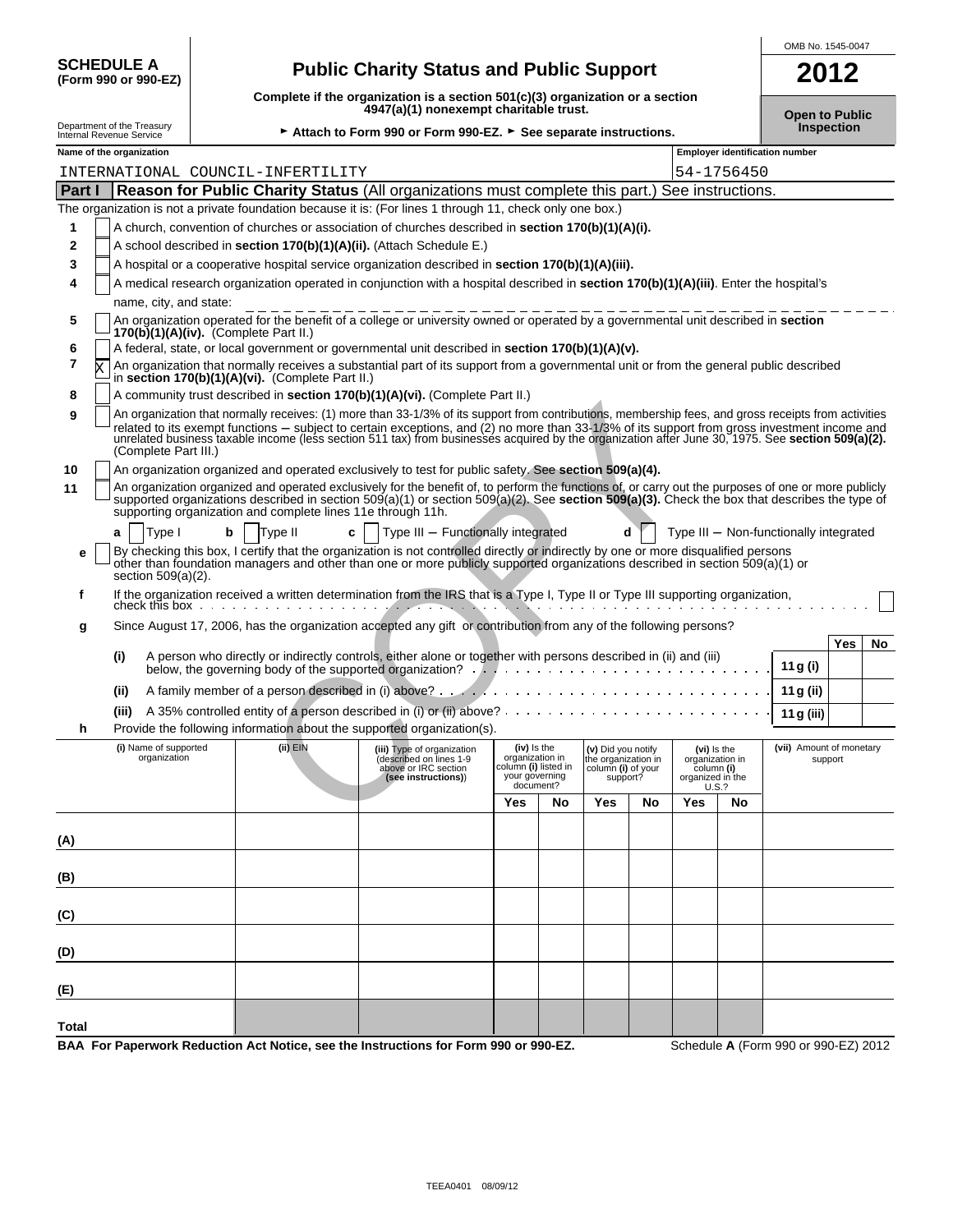# **Part II** Support Schedule for Organizations Described in Sections 170(b)(1)(A)(iv) and 170(b)(1)(A)(vi)

(Complete only if you checked the box on line 5, 7, or 8 of Part I or if the organization failed to qualify under Part III. If the organization fails to qualify under the tests listed below, please complete Part III.)

|    | <b>Section A. Public Support</b>                                                                                                                                                                                                                                                                                                                                                                                                                                                                                          |          |          |            |            |          |           |  |
|----|---------------------------------------------------------------------------------------------------------------------------------------------------------------------------------------------------------------------------------------------------------------------------------------------------------------------------------------------------------------------------------------------------------------------------------------------------------------------------------------------------------------------------|----------|----------|------------|------------|----------|-----------|--|
|    | Calendar year (or fiscal year<br>beginning in) $\overrightarrow{r}$                                                                                                                                                                                                                                                                                                                                                                                                                                                       | (a) 2008 | (b) 2009 | $(c)$ 2010 | $(d)$ 2011 | (e) 2012 | (f) Total |  |
| 1. | Gifts, grants, contributions, and<br>membership fees received. (Do not<br>include any 'unusual grants.')<br>a carried and                                                                                                                                                                                                                                                                                                                                                                                                 | 181,980. | 142,470. | 105,434.   | 103,604.   | 98,057.  | 631,545.  |  |
|    | 2 Tax revenues levied for the<br>organization's benefit and<br>either paid to or expended<br>on its behalf                                                                                                                                                                                                                                                                                                                                                                                                                |          |          |            |            |          |           |  |
| 3  | The value of services or<br>facilities furnished by a<br>governmental unit to the<br>organization without charge                                                                                                                                                                                                                                                                                                                                                                                                          |          |          |            |            |          |           |  |
| 4  | <b>Total.</b> Add lines 1 through 3                                                                                                                                                                                                                                                                                                                                                                                                                                                                                       | 181,980. | 142,470. | 105,434.   | 103,604.   | 98,057.  | 631,545.  |  |
| 5  | The portion of total<br>contributions by each person<br>(other than a governmental<br>unit or publicly supported<br>organization) included on line 1<br>that exceeds 2% of the amount<br>shown on line 11, column (f)                                                                                                                                                                                                                                                                                                     |          |          |            |            |          |           |  |
| 6  | Public support. Subtract line 5<br>from line $4$ , $\cdots$ , $\cdots$                                                                                                                                                                                                                                                                                                                                                                                                                                                    |          |          |            |            |          | 631,545.  |  |
|    | <b>Section B. Total Support</b>                                                                                                                                                                                                                                                                                                                                                                                                                                                                                           |          |          |            |            |          |           |  |
|    | Calendar year (or fiscal year<br>beginning in) $\blacktriangleright$                                                                                                                                                                                                                                                                                                                                                                                                                                                      | (a) 2008 | (b) 2009 | $(c)$ 2010 | $(d)$ 2011 | (e) 2012 | (f) Total |  |
|    | <b>7</b> Amounts from line 4                                                                                                                                                                                                                                                                                                                                                                                                                                                                                              | 181,980. | 142,470. | 105,434.   | 103,604.   | 98,057.  | 631,545.  |  |
| 8  | Gross income from interest.<br>dividends, payments received<br>on securities loans, rents,<br>royalties and income from<br>similar sources                                                                                                                                                                                                                                                                                                                                                                                | $2$ .    | 1.       | 0.         | 0.         | 1,760.   | 1,763.    |  |
| 9  | Net income from unrelated<br>business activities, whether or<br>not the business is regularly<br>carried on the carried on the care in the care of the care in the case of the care in the case of the case of the case of the case of the case of the case of the case of the case of the case of the case of the case of the                                                                                                                                                                                            |          |          |            |            |          |           |  |
| 10 | Other income. Do not include<br>gain or loss from the sale of<br>capital assets (Explain in<br>Part IV.) $\cdots$                                                                                                                                                                                                                                                                                                                                                                                                         |          |          |            |            |          |           |  |
|    | 11 Total support. Add lines 7<br>through $10$                                                                                                                                                                                                                                                                                                                                                                                                                                                                             |          |          |            |            |          | 633,308.  |  |
| 12 |                                                                                                                                                                                                                                                                                                                                                                                                                                                                                                                           |          |          |            |            | $12 \,$  |           |  |
| 13 | First five years. If the Form 990 is for the organization's first, second, third, fourth, or fifth tax year as a section $501(c)(3)$                                                                                                                                                                                                                                                                                                                                                                                      |          |          |            |            |          |           |  |
|    | Section C. Computation of Public Support Percentage                                                                                                                                                                                                                                                                                                                                                                                                                                                                       |          |          |            |            |          |           |  |
|    |                                                                                                                                                                                                                                                                                                                                                                                                                                                                                                                           |          |          |            |            | 14       | 99.72%    |  |
| 15 |                                                                                                                                                                                                                                                                                                                                                                                                                                                                                                                           |          |          |            |            | 15       | 99.63%    |  |
|    | 16 a 33-1/3% support test - 2012. If the organization did not check the box on line 13, and the line 14 is 33-1/3% or more, check this box                                                                                                                                                                                                                                                                                                                                                                                |          |          |            |            |          | X         |  |
|    | b 33-1/3% support test - 2011. If the organization did not check a box on line 13 or 16a, and line 15 is 33-1/3% or more, check this box                                                                                                                                                                                                                                                                                                                                                                                  |          |          |            |            |          |           |  |
|    | 17 a 10%-facts-and-circumstances test - 2012. If the organization did not check a box on line 13, 16a, or 16b, and line 14 is 10%<br>or more, and if the organization meets the 'facts-and-circumstances' test, check this box and stop here. Explain in Part IV how<br>the organization meets the 'facts-and-circumstances' test. The organization qualifies as a publicly supported organization                                                                                                                        |          |          |            |            |          |           |  |
|    | <b>b 10%-facts-and-circumstances test - 2011.</b> If the organization did not check a box on line 13, 16a, 16b, or 17a, and line 15 is 10%<br>or more, and if the organization meets the 'facts-and-circumstances' test, check this box and <b>stop here.</b> Explain in Part IV how the<br>organization meets the 'facts-and-circumstances' test. The organization qualifies as a publicly supported organization meets the 'facts-and-circumstances' test. The organization meets the 'facts-and-circumstances' test. T |          |          |            |            |          |           |  |
| 18 | Private foundation. If the organization did not check a box on line 13, 16a, 16b, 17a, or 17b, check this box and see instructions ▶                                                                                                                                                                                                                                                                                                                                                                                      |          |          |            |            |          |           |  |

**BAA** Schedule **A** (Form 990 or 990-EZ) 2012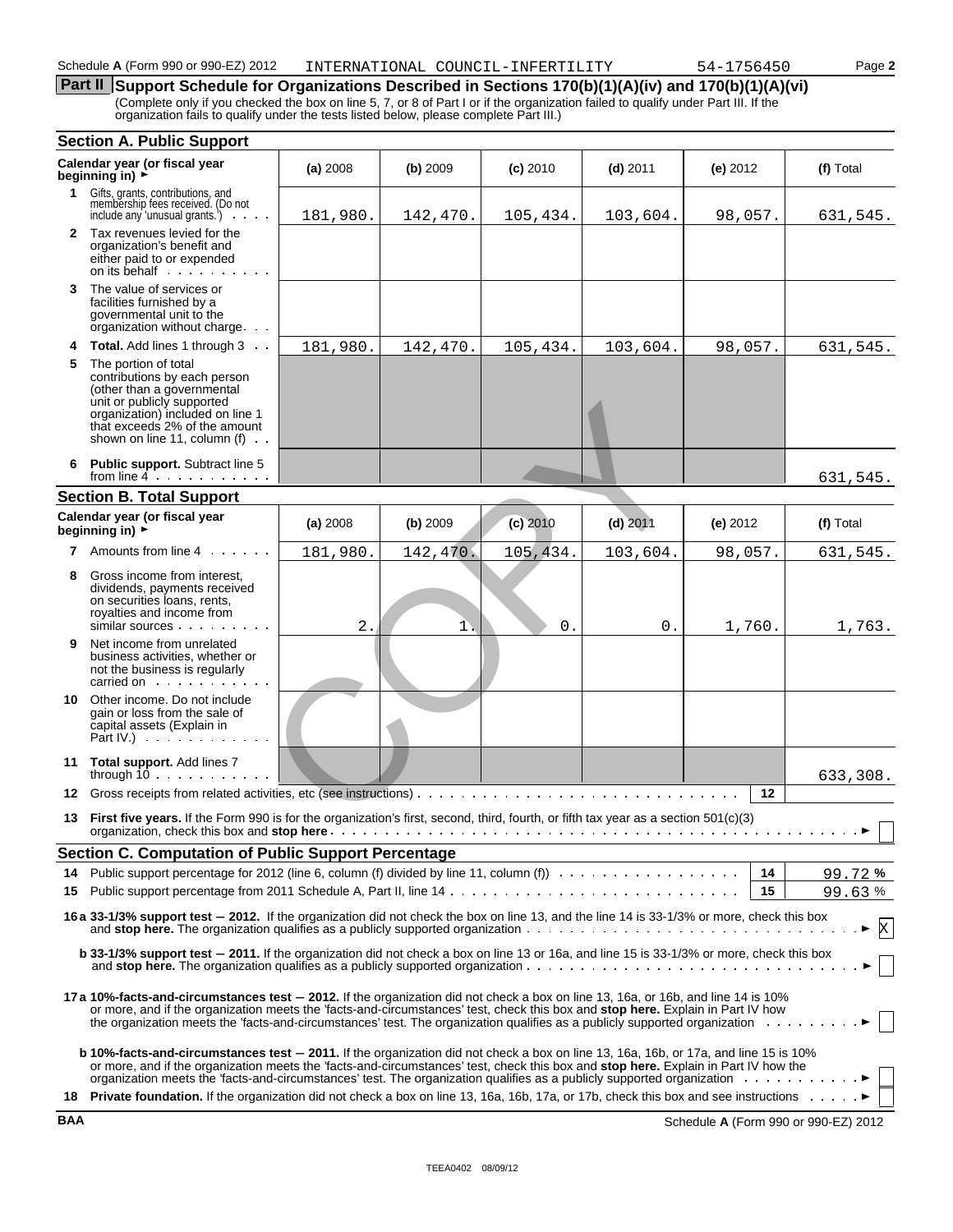# **Part III** Support Schedule for Organizations Described in Section 509(a)(2)

(Complete only if you checked the box on line 9 of Part I or if the organization failed to qualify under Part II. If the organization fails to qualify under the tests listed below, please complete Part II.)

|        | <b>Section A. Public Support</b>                                                                                                                                                                                                                                                                            |          |          |            |            |          |    |           |
|--------|-------------------------------------------------------------------------------------------------------------------------------------------------------------------------------------------------------------------------------------------------------------------------------------------------------------|----------|----------|------------|------------|----------|----|-----------|
|        | Calendar year (or fiscal yr beginning in) ►                                                                                                                                                                                                                                                                 | (a) 2008 | (b) 2009 | $(c)$ 2010 | $(d)$ 2011 | (e) 2012 |    | (f) Total |
|        | 1 Gifts, grants, contributions<br>and membership fees<br>received. (Do not include<br>any 'unusual grants.') $\cdots$                                                                                                                                                                                       |          |          |            |            |          |    |           |
| 2      | Gross receipts from admis-<br>sions, merchandise sold or<br>services performed, or facilities<br>furnished in any activity that is<br>related to the organization's<br>tax-exempt purpose                                                                                                                   |          |          |            |            |          |    |           |
| 3      | Gross receipts from activities<br>that are not an unrelated trade<br>or business under section 513.                                                                                                                                                                                                         |          |          |            |            |          |    |           |
| 4<br>5 | Tax revenues levied for the<br>organization's benefit and<br>either paid to or expended on<br>its behalf<br>The value of services or                                                                                                                                                                        |          |          |            |            |          |    |           |
|        | facilities furnished by a<br>governmental unit to the<br>organization without charge                                                                                                                                                                                                                        |          |          |            |            |          |    |           |
| 6      | <b>Total.</b> Add lines 1 through 5                                                                                                                                                                                                                                                                         |          |          |            |            |          |    |           |
|        | <b>7 a</b> Amounts included on lines 1,<br>2, and 3 received from<br>disqualified persons                                                                                                                                                                                                                   |          |          |            |            |          |    |           |
|        | <b>b</b> Amounts included on lines 2<br>and 3 received from other than<br>disqualified persons that<br>exceed the greater of \$5,000 or<br>1% of the amount on line 13<br>for the year                                                                                                                      |          |          |            |            |          |    |           |
|        | <b>c</b> Add lines 7a and 7b $\ldots$                                                                                                                                                                                                                                                                       |          |          |            |            |          |    |           |
| 8      | <b>Public support</b> (Subtract line<br>$7c$ from line $6.$ ) $\ldots$ $\ldots$                                                                                                                                                                                                                             |          |          |            |            |          |    |           |
|        | <b>Section B. Total Support</b>                                                                                                                                                                                                                                                                             |          |          |            |            |          |    |           |
|        | Calendar year (or fiscal yr beginning in) ►                                                                                                                                                                                                                                                                 | (a) 2008 | (b) 2009 | $(c)$ 2010 | $(d)$ 2011 | (e) 2012 |    | (f) Total |
| 9      | Amounts from line 6<br><b>10 a</b> Gross income from interest,<br>dividends, payments received<br>on securities loans, rents,<br>royalties and income from<br>similar sources<br><b>b</b> Unrelated business taxable<br>income (less section 511<br>taxes) from businesses<br>acquired after June 30, 1975. |          |          |            |            |          |    |           |
| 11     | <b>c</b> Add lines 10a and 10b $\ldots$<br>Net income from unrelated business<br>activities not included in line 10b,<br>whether or not the business is<br>requiarly carried on                                                                                                                             |          |          |            |            |          |    |           |
|        | 12 Other income. Do not include<br>gain or loss from the sale of<br>čapital assets (Explain in<br>Part IV.) $\cdots$                                                                                                                                                                                        |          |          |            |            |          |    |           |
|        | <b>13 Total support.</b> (Add lns 9, 10c, 11, and 12.)                                                                                                                                                                                                                                                      |          |          |            |            |          |    |           |
|        | 14 First five years. If the Form 990 is for the organization's first, second, third, fourth, or fifth tax year as a section 501(c)(3)                                                                                                                                                                       |          |          |            |            |          |    |           |
|        | <b>Section C. Computation of Public Support Percentage</b>                                                                                                                                                                                                                                                  |          |          |            |            |          |    |           |
| 15     | Public support percentage for 2012 (line 8, column (f) divided by line 13, column (f)                                                                                                                                                                                                                       |          |          |            |            |          | 15 | %         |
| 16     |                                                                                                                                                                                                                                                                                                             |          |          |            |            |          | 16 | နွ        |
|        | Section D. Computation of Investment Income Percentage                                                                                                                                                                                                                                                      |          |          |            |            |          |    |           |
| 17     | Investment income percentage for 2012 (line 10c, column (f) divided by line 13, column (f)) $\cdots$                                                                                                                                                                                                        |          |          |            |            |          | 17 | %         |
| 18     |                                                                                                                                                                                                                                                                                                             |          |          |            |            |          | 18 | နွ        |
|        | 19 a 33-1/3% support tests - 2012. If the organization did not check the box on line 14, and line 15 is more than 33-1/3%, and line 17<br>is not more than 33-1/3%, check this box and stop here. The organization qualifies as a publicly supported organization $\ldots$                                  |          |          |            |            |          |    |           |
|        | b 33-1/3% support tests - 2011. If the organization did not check a box on line 14 or line 19a, and line 16 is more than 33-1/3%, and<br>line 18 is not more than 33-1/3%, check this box and stop here. The organization qualifies as a publicly supported organization                                    |          |          |            |            |          |    |           |
| 20     |                                                                                                                                                                                                                                                                                                             |          |          |            |            |          |    |           |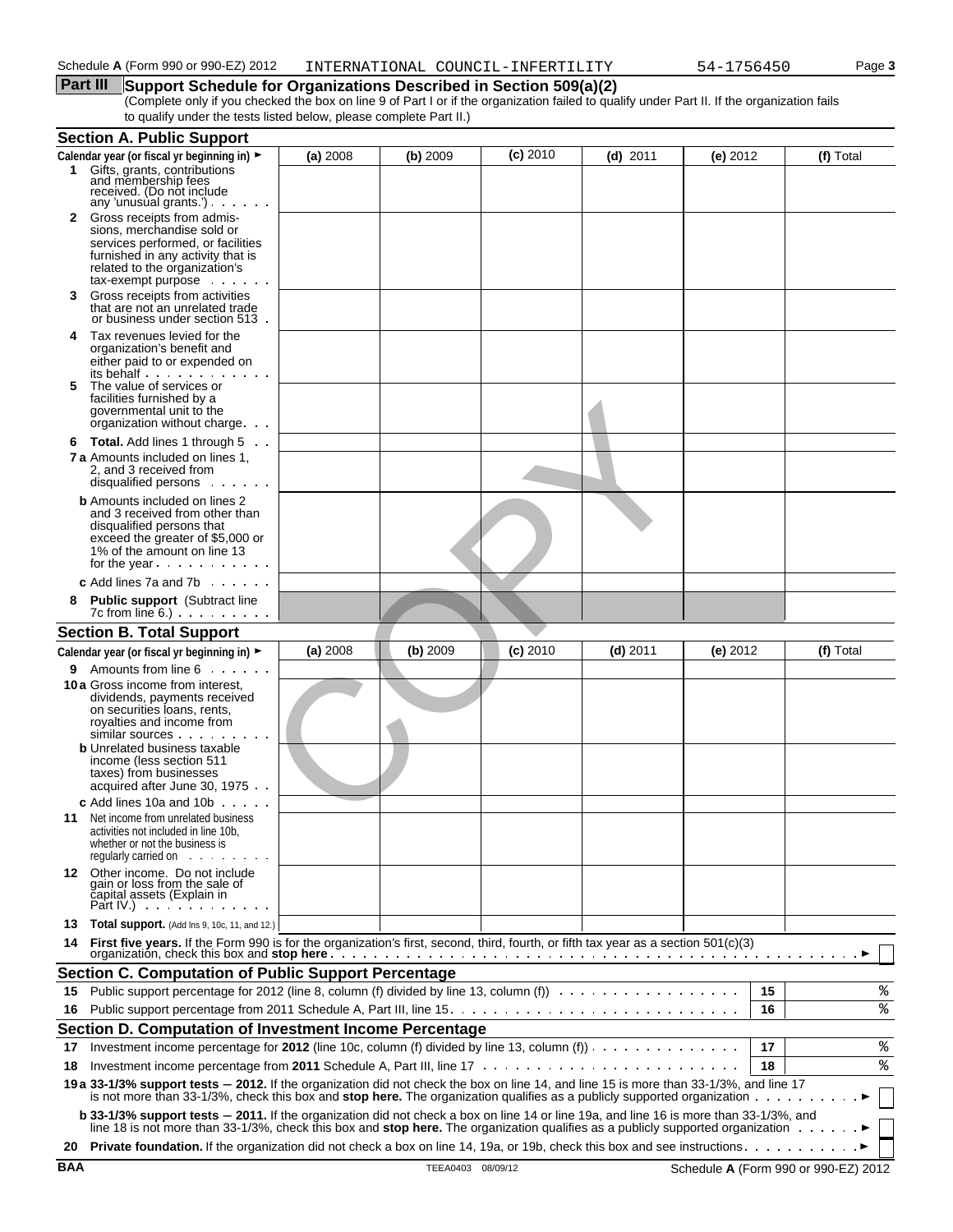| <b>Part IV</b> Supplemental Information. Complete this part to provide the explanations required by Part II, line 10; |
|-----------------------------------------------------------------------------------------------------------------------|
| Part II, line 17a or 17b; and Part III, line 12. Also complete this part for any additional information.              |
| (See instructions).                                                                                                   |

| _____________________________________ |
|---------------------------------------|
|                                       |
|                                       |
| -------------------------             |
|                                       |
|                                       |
|                                       |
|                                       |
|                                       |
|                                       |
|                                       |
|                                       |
|                                       |
|                                       |
|                                       |
|                                       |
|                                       |
|                                       |
|                                       |
|                                       |
|                                       |
|                                       |
|                                       |
|                                       |
|                                       |
|                                       |
|                                       |
|                                       |
|                                       |
|                                       |
|                                       |
|                                       |
|                                       |
|                                       |
|                                       |
|                                       |
|                                       |
|                                       |
|                                       |
|                                       |
|                                       |
|                                       |
|                                       |
|                                       |
|                                       |
|                                       |
|                                       |
|                                       |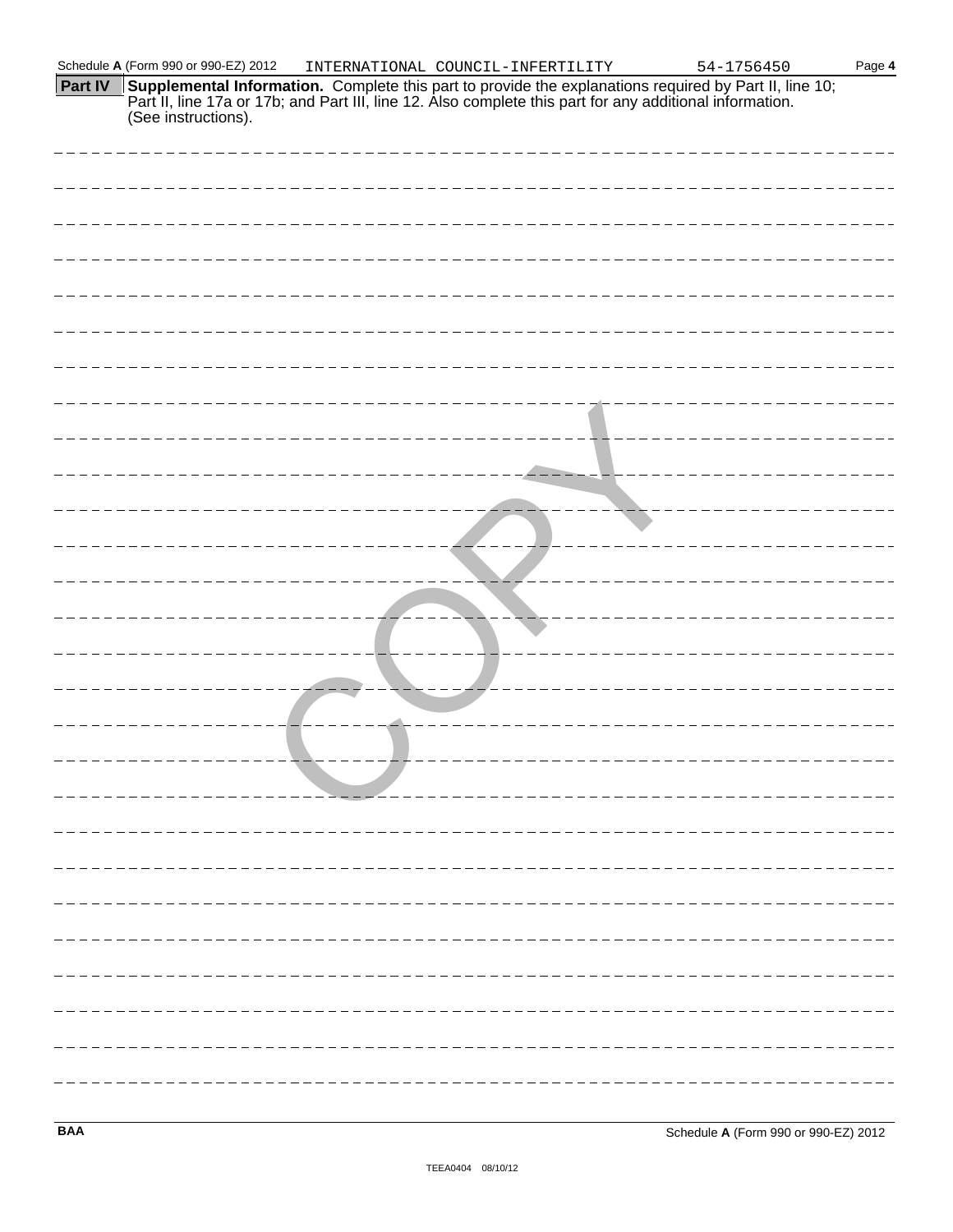# **Schedule of Contributors**

<sup>G</sup>**Attach to Form 990, Form 990-EZ, or Form 990-PF 2012**

Department of the Treasury Internal Revenue Service

| Attach to Form 990, For |  |
|-------------------------|--|
|                         |  |

| Name of the organization              |                                                                                    | <b>Employer identification number</b> |  |  |  |
|---------------------------------------|------------------------------------------------------------------------------------|---------------------------------------|--|--|--|
| INTERNATIONAL COUNCIL-INFERTILITY     |                                                                                    | 54-1756450                            |  |  |  |
| <b>Organization type (check one):</b> |                                                                                    |                                       |  |  |  |
| Filers of:                            | Section:                                                                           |                                       |  |  |  |
| Form 990 or 990-EZ                    | $X$ 501(c)( 3 ) (enter number) organization                                        |                                       |  |  |  |
|                                       | $4947(a)(1)$ nonexempt charitable trust <b>not</b> treated as a private foundation |                                       |  |  |  |
|                                       | 527 political organization                                                         |                                       |  |  |  |
| Form 990-PF                           | 501(c)(3) exempt private foundation                                                |                                       |  |  |  |
|                                       | 4947(a)(1) nonexempt charitable trust treated as a private foundation              |                                       |  |  |  |
|                                       | 501(c)(3) taxable private foundation                                               |                                       |  |  |  |

#### Check if your organization is covered by the **General Rule** or a **Special Rule**

**Note.** Only a section 501(c)(7), (8), or (10) organization can check boxes for both the General Rule and a Special Rule. See instructions.

#### **General Rule**

For an organization filing Form 990, 990-EZ, or 990-PF that received, during the year, \$5,000 or more (in money or property) from any one X For an organization filing Form 990, 9<br>contributor. (Complete Parts I and II.)

### **Special Rules**

For a section 501(c)(3) organization filing Form 990 or 990-EZ that met the 33-1/3% support test of the regulations under sections 509(a)(1) and 170(b)(1)(A)(vi) and received from any one contributor, during the year, a contribution of the greater of (**1**) \$5,000 or (**2**) 2% of the amount on (i) Form 990, Part VIII, line 1h or (ii) Form 990-EZ, line 1. Complete Parts I and II.

For a section 501(c)(7), (8), or (10) organization filing Form 990 or 990-EZ that received from any one contributor, during the year, total contributions of more than \$1,000 for use *exclusively* for religious, charitable, scientific, literary, or educational purposes, or the prevention of cruelty to children or animals. Complete Parts I, II, and III.

For a section 501(c)(7), (8), or (10) organization filing Form 990 or 990-EZ that received from any one contributor, during the year, contributions for use *exclusively* for religious, charitable, etc, purposes, but these contributions did not total to more than \$1,000. If this box is checked, enter here the total contributions that were received during the year for an *exclusively* religious, charitable, etc, purpose. Do not complete any of the parts unless the **General Rule** applies to this organization because it received nonexclusively religious, charitable, etc, contributions of \$5,000 or more during the year  $\ldots \ldots \ldots \ldots \ldots \ldots \ldots \vdash \mathcal{S}$ by and Social Hills of a Dependent and the General Rule and a Special F<br>(10) organization can check boxes for both the General Rule and a Special F<br>0. 990-EZ, or 990-PF that received, during the year, \$5,000 or more (in mo

**Caution:** An organization that is not covered by the General Rule and/or the Special Rules does not file Schedule B (Form 990, 990-EZ, or 990-PF) but it **must** answer 'No' on Part IV, line 2, of its Form 990; or check the box on line H of its Form 990-EZ or on Part I, line 2, of its Form 990-PF, to certify that it does not<br>meet the filing requirements of Schedule B (Form 990, 990

**BAA For Paperwork Reduction Act Notice, see the Instructions for Form 990, 990EZ,** Schedule **B** (Form 990, 990-EZ, or 990-PF) (2012) **or 990-PF.**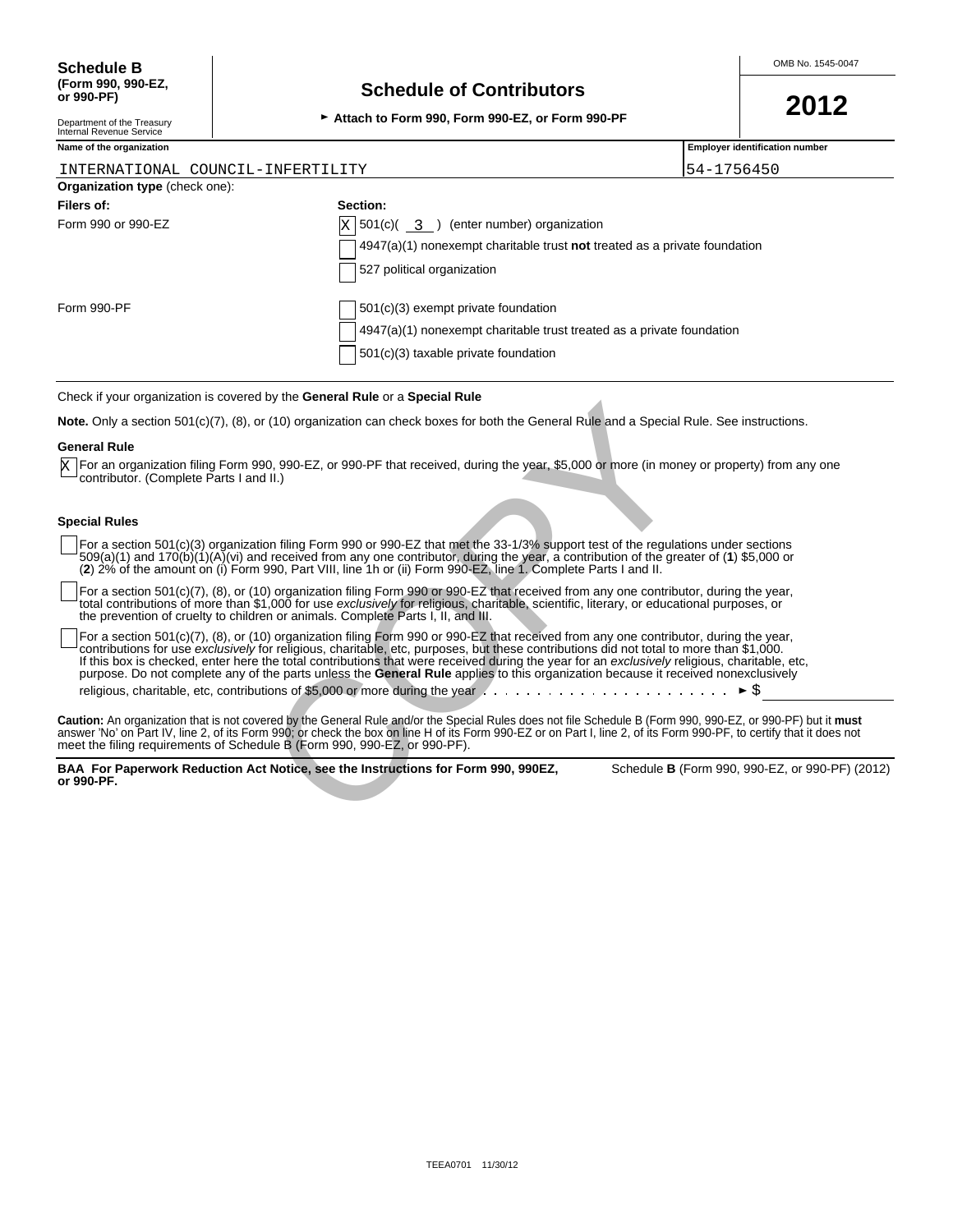| <b>SCHEDULE D</b> |  |
|-------------------|--|
| (Form 990)        |  |

# **SCHEDULE D OMB No.** 1545-0047 **(Form 990) Supplemental Financial Statements 2012**

G **Complete if the organization answered 'Yes,' to Form 990,** Depart ment of the Treasury | **Depart IV, lines 6, 7, 8, 9, 10, 11a, 11b, 11c, 11d, 11e, 11f, 12a, or 12b.** Open to Public<br>Internal Revenue Service | Numbertion → Attach to Form 990. → See separate instructions. Numbertio Department of the Treasury **Name of the Open to Pultumal Revenue Service**<br>
Inspection<br>
Trans of the organization<br> **Employer identification number**<br>
Trans of the organization number<br> **Employer identification number**<br>
Emplo

|                |                                | INTERNATIONAL COUNCIL-INFERTILITY                                                              |                                                                                                                                                                                                                                                                                               | 54-1756450                                          |
|----------------|--------------------------------|------------------------------------------------------------------------------------------------|-----------------------------------------------------------------------------------------------------------------------------------------------------------------------------------------------------------------------------------------------------------------------------------------------|-----------------------------------------------------|
| <b>Part I</b>  |                                | the organization answered 'Yes' to Form 990, Part IV, line 6.                                  | Organizations Maintaining Donor Advised Funds or Other Similar Funds or Accounts. Complete if                                                                                                                                                                                                 |                                                     |
|                |                                |                                                                                                |                                                                                                                                                                                                                                                                                               |                                                     |
|                |                                |                                                                                                | (a) Donor advised funds                                                                                                                                                                                                                                                                       | (b) Funds and other accounts                        |
| 1              |                                | Total number at end of year                                                                    |                                                                                                                                                                                                                                                                                               |                                                     |
| 2              |                                | Aggregate contributions to (during year)                                                       |                                                                                                                                                                                                                                                                                               |                                                     |
| 3              |                                | Aggregate grants from (during year)                                                            |                                                                                                                                                                                                                                                                                               |                                                     |
|                |                                | Aggregate value at end of year $\ldots$                                                        |                                                                                                                                                                                                                                                                                               |                                                     |
| 5              |                                |                                                                                                | Did the organization inform all donors and donor advisors in writing that the assets held in donor advised funds                                                                                                                                                                              | Yes<br>No                                           |
| 6              |                                |                                                                                                | Did the organization inform all grantees, donors, and donor advisors in writing that grant funds can be used only<br>for charitable purposes and not for the benefit of the donor or donor advisor, or for any other purpose conferring                                                       | Yes<br>No                                           |
| <b>Part II</b> |                                |                                                                                                | Conservation Easements. Complete if the organization answered 'Yes' to Form 990, Part IV, line 7.                                                                                                                                                                                             |                                                     |
| 1              |                                | Purpose(s) of conservation easements held by the organization (check all that apply).          |                                                                                                                                                                                                                                                                                               |                                                     |
|                |                                | Preservation of land for public use (e.g., recreation or education)                            |                                                                                                                                                                                                                                                                                               | Preservation of an historically important land area |
|                |                                | Protection of natural habitat                                                                  |                                                                                                                                                                                                                                                                                               | Preservation of a certified historic structure      |
|                |                                | Preservation of open space                                                                     |                                                                                                                                                                                                                                                                                               |                                                     |
| 2              |                                | last day of the tax year.                                                                      | Complete lines 2a through 2d if the organization held a qualified conservation contribution in the form of a conservation easement on the                                                                                                                                                     |                                                     |
|                |                                |                                                                                                |                                                                                                                                                                                                                                                                                               | Held at the End of the Tax Year                     |
|                |                                |                                                                                                |                                                                                                                                                                                                                                                                                               | 2a                                                  |
|                |                                |                                                                                                |                                                                                                                                                                                                                                                                                               | 2 <sub>b</sub>                                      |
|                |                                |                                                                                                | <b>c</b> Number of conservation easements on a certified historic structure included in (a) $\ldots \ldots \ldots$                                                                                                                                                                            | 2c                                                  |
|                |                                |                                                                                                | d Number of conservation easements included in (c) acquired after 8/17/06, and not on a historic                                                                                                                                                                                              | 2d                                                  |
| 3              | tax year $\blacktriangleright$ |                                                                                                | Number of conservation easements modified, transferred, released, extinguished, or terminated by the organization during the                                                                                                                                                                  |                                                     |
|                |                                | Number of states where property subject to conservation easement is located ▶                  |                                                                                                                                                                                                                                                                                               |                                                     |
| 5              |                                |                                                                                                | Does the organization have a written policy regarding the periodic monitoring, inspection, handling of violations,                                                                                                                                                                            | Yes<br>No                                           |
| 6              |                                |                                                                                                | Staff and volunteer hours devoted to monitoring, inspecting, and enforcing conservation easements during the year                                                                                                                                                                             |                                                     |
| 7              | \$<br>▶                        |                                                                                                | Amount of expenses incurred in monitoring, inspecting, and enforcing conservation easements during the year                                                                                                                                                                                   |                                                     |
|                |                                |                                                                                                | Does each conservation easement reported on line 2(d) above satisfy the requirements of section 170(h)(4)(B)(i)                                                                                                                                                                               | Yes<br>No                                           |
|                |                                | conservation easements.                                                                        | In Part XIII, describe how the organization reports conservation easements in its revenue and expense statement, and balance sheet, and<br>include, if applicable, the text of the footnote to the organization's financial statements that describes the organization's accounting for       |                                                     |
| Part III       |                                |                                                                                                | Organizations Maintaining Collections of Art, Historical Treasures, or Other Similar Assets.<br>Complete if the organization answered 'Yes' to Form 990, Part IV, line 8.                                                                                                                     |                                                     |
|                |                                | in Part XIII, the text of the footnote to its financial statements that describes these items. | 1 a If the organization elected, as permitted under SFAS 116 (ASC 958), not to report in its revenue statement and balance sheet works of<br>art, historical treasures, or other similar assets held for public exhibition, education, or research in furtherance of public service, provide, |                                                     |
|                |                                | following amounts relating to these items:                                                     | b If the organization elected, as permitted under SFAS 116 (ASC 958), to report in its revenue statement and balance sheet works of art,<br>historical treasures, or other similar assets held for public exhibition, education, or research in furtherance of public service, provide the    |                                                     |
|                |                                |                                                                                                | (i) Revenues included in Form 990, Part VIII, line 1 $\dots \dots \dots \dots \dots \dots \dots \dots \dots \dots \dots \dots \dots \dots \dots$                                                                                                                                              |                                                     |
|                |                                |                                                                                                |                                                                                                                                                                                                                                                                                               |                                                     |
| 2              |                                | amounts required to be reported under SFAS 116 (ASC 958) relating to these items:              | If the organization received or held works of art, historical treasures, or other similar assets for financial gain, provide the following                                                                                                                                                    |                                                     |
|                |                                |                                                                                                |                                                                                                                                                                                                                                                                                               |                                                     |
|                |                                |                                                                                                |                                                                                                                                                                                                                                                                                               |                                                     |

**BAA For Paperwork Reduction Act Notice, see the Instructions for Form 990.** TEEA3301 09/18/12 Schedule **D** (Form 990) 2012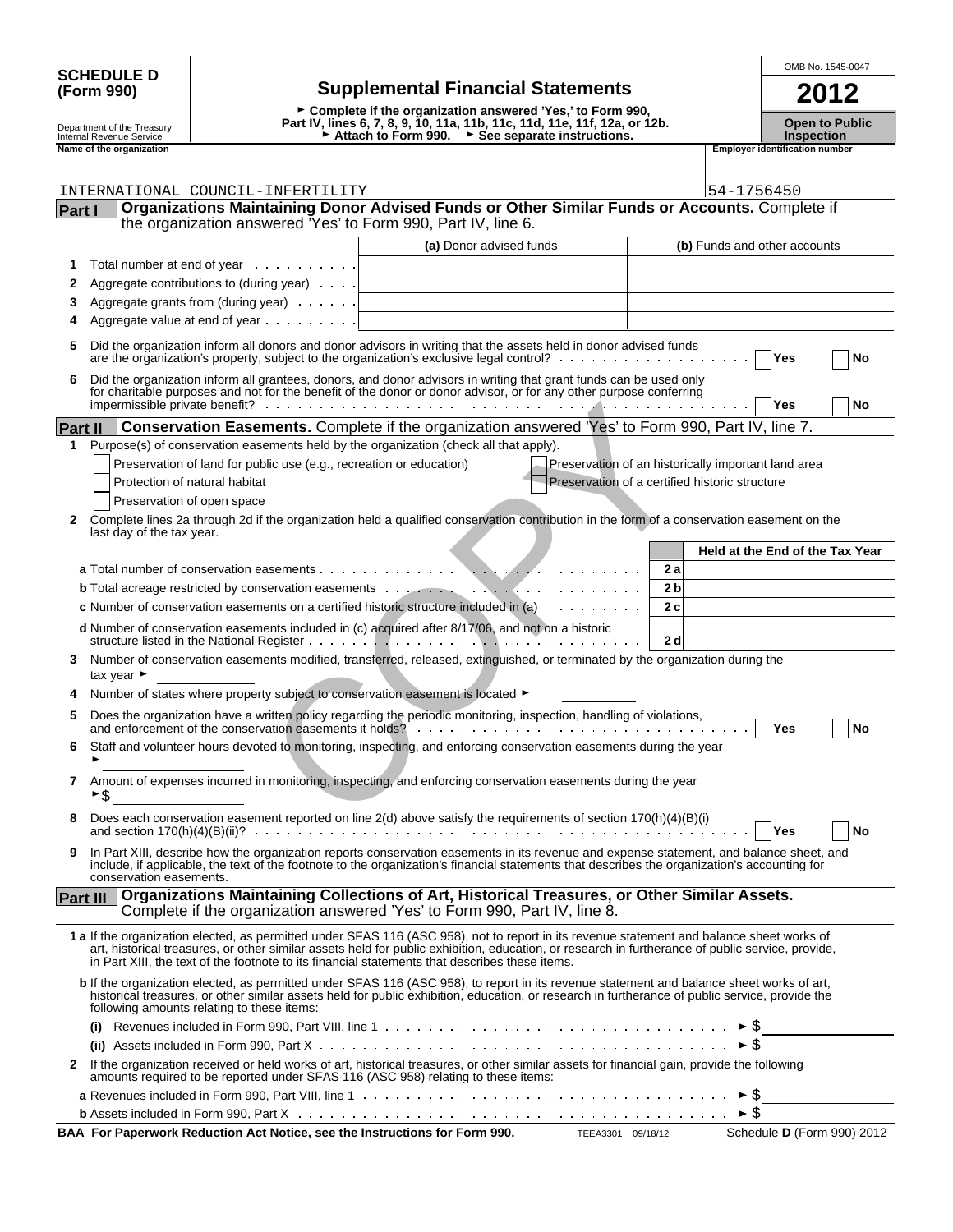|                 | Schedule <b>D</b> (Form 990) 2012                                                                                                                                            |                                                  | INTERNATIONAL COUNCIL-INFERTILITY                                                                                      |                           | 54-1756450      | Page 2                     |
|-----------------|------------------------------------------------------------------------------------------------------------------------------------------------------------------------------|--------------------------------------------------|------------------------------------------------------------------------------------------------------------------------|---------------------------|-----------------|----------------------------|
| <b>Part III</b> |                                                                                                                                                                              |                                                  | Organizations Maintaining Collections of Art, Historical Treasures, or Other Similar Assets (continued)                |                           |                 |                            |
| 3               | Using the organization's acquisition, accession, and other records, check any of the following that are a significant use of its collection<br>items (check all that apply): |                                                  |                                                                                                                        |                           |                 |                            |
|                 | Public exhibition<br>a                                                                                                                                                       |                                                  | d                                                                                                                      | Loan or exchange programs |                 |                            |
|                 | Scholarly research<br>b                                                                                                                                                      |                                                  | Other<br>е                                                                                                             |                           |                 |                            |
|                 | Preservation for future generations<br>c                                                                                                                                     |                                                  |                                                                                                                        |                           |                 |                            |
| 4               | Provide a description of the organization's collections and explain how they further the organization's exempt purpose in<br>Part XIII.                                      |                                                  |                                                                                                                        |                           |                 |                            |
| 5               | During the year, did the organization solicit or receive donations of art, historical treasures, or other similar assets                                                     |                                                  |                                                                                                                        |                           |                 | Yes<br>No                  |
|                 | <b>Part IV</b>                                                                                                                                                               | reported an amount on Form 990, Part X, line 21. | <b>Escrow and Custodial Arrangements.</b> Complete if the organization answered 'Yes' to Form 990, Part IV, line 9, or |                           |                 |                            |
|                 | 1 a Is the organization an agent, trustee, custodian, or other intermediary for contributions or other assets not included                                                   |                                                  |                                                                                                                        |                           |                 | Yes<br>No                  |
|                 | b If 'Yes,' explain the arrangement in Part XIII and complete the following table:                                                                                           |                                                  |                                                                                                                        |                           |                 |                            |
|                 |                                                                                                                                                                              |                                                  |                                                                                                                        |                           |                 | Amount                     |
|                 |                                                                                                                                                                              |                                                  |                                                                                                                        |                           | 1 c             |                            |
|                 |                                                                                                                                                                              |                                                  |                                                                                                                        |                           | 1 d             |                            |
|                 |                                                                                                                                                                              |                                                  |                                                                                                                        |                           | 1 e             |                            |
|                 |                                                                                                                                                                              |                                                  |                                                                                                                        |                           | 1f              |                            |
|                 |                                                                                                                                                                              |                                                  |                                                                                                                        |                           |                 | Yes<br>No                  |
|                 | b If 'Yes,' explain the arrangement in Part XIII. Check here if the explantion has been provided in Part XIII                                                                |                                                  |                                                                                                                        |                           |                 |                            |
| <b>Part V</b>   |                                                                                                                                                                              |                                                  | Endowment Funds. Complete if the organization answered 'Yes' to Form 990, Part IV, line 10.                            |                           |                 |                            |
|                 |                                                                                                                                                                              | (a) Current                                      | (b) Prior year                                                                                                         | (c) Two years             | (d) Three years | (e) Four years             |
|                 | <b>1 a</b> Beginning of year balance                                                                                                                                         |                                                  |                                                                                                                        |                           |                 |                            |
|                 | <b>b</b> Contributions                                                                                                                                                       |                                                  |                                                                                                                        |                           |                 |                            |
|                 |                                                                                                                                                                              |                                                  |                                                                                                                        |                           |                 |                            |
|                 | <b>c</b> Net investment earnings, gains,<br>and losses                                                                                                                       |                                                  |                                                                                                                        |                           |                 |                            |
|                 | <b>d</b> Grants or scholarships                                                                                                                                              |                                                  |                                                                                                                        |                           |                 |                            |
|                 | <b>e</b> Other expenditures for facilities<br>and programs                                                                                                                   |                                                  |                                                                                                                        |                           |                 |                            |
|                 | f Administrative expenses                                                                                                                                                    |                                                  |                                                                                                                        |                           |                 |                            |
|                 | $g$ End of year balance $\cdots$                                                                                                                                             |                                                  |                                                                                                                        |                           |                 |                            |
|                 | 2 Provide the estimated percentage of the current year end balance (line 1g, column (a)) held as:                                                                            |                                                  |                                                                                                                        |                           |                 |                            |
|                 | a Board designated or quasi-endowment $\blacktriangleright$                                                                                                                  |                                                  |                                                                                                                        |                           |                 |                            |
|                 | <b>b</b> Permanent endowment ►                                                                                                                                               | ి                                                |                                                                                                                        |                           |                 |                            |
|                 | c Temporarily restricted endowment                                                                                                                                           |                                                  | ٥.                                                                                                                     |                           |                 |                            |
|                 | The percentages in lines 2a, 2b, and 2c should equal 100%.                                                                                                                   |                                                  |                                                                                                                        |                           |                 |                            |
|                 | 3 a Are there endowment funds not in the possession of the organization that are held and administered for the                                                               |                                                  |                                                                                                                        |                           |                 | <b>Yes</b><br>No           |
|                 | organization by:<br>(i)                                                                                                                                                      |                                                  |                                                                                                                        |                           |                 | 3a(i)                      |
|                 |                                                                                                                                                                              |                                                  |                                                                                                                        |                           |                 |                            |
|                 |                                                                                                                                                                              |                                                  |                                                                                                                        |                           |                 | 3a(ii)<br>3b               |
|                 |                                                                                                                                                                              |                                                  |                                                                                                                        |                           |                 |                            |
| 4               | Describe in Part XIII the intended uses of the organization's endowment funds.                                                                                               |                                                  |                                                                                                                        |                           |                 |                            |
|                 | <b>Part VI</b><br>Description of property                                                                                                                                    |                                                  | Land, Buildings, and Equipment. See Form 990, Part X, line 10.<br>(a) Cost or other basis                              | (b) Cost or other         | (c) Accumulated | (d) Book value             |
|                 |                                                                                                                                                                              |                                                  | (investment)                                                                                                           | basis (other)             | depreciation    |                            |
|                 |                                                                                                                                                                              |                                                  |                                                                                                                        |                           |                 |                            |
|                 |                                                                                                                                                                              |                                                  |                                                                                                                        |                           |                 |                            |
|                 | c Leasehold improvements                                                                                                                                                     |                                                  |                                                                                                                        |                           |                 |                            |
|                 |                                                                                                                                                                              |                                                  | 0.                                                                                                                     | 6,557.                    | 6,557.          | 0.                         |
|                 |                                                                                                                                                                              |                                                  |                                                                                                                        |                           |                 |                            |
|                 | Total. Add lines 1a through 1e. (Column (d) must equal Form 990, Part X, column (B), line $10(c)$ .) $\dots$                                                                 |                                                  |                                                                                                                        |                           |                 | 0.                         |
| <b>BAA</b>      |                                                                                                                                                                              |                                                  |                                                                                                                        |                           |                 | Schedule D (Form 990) 2012 |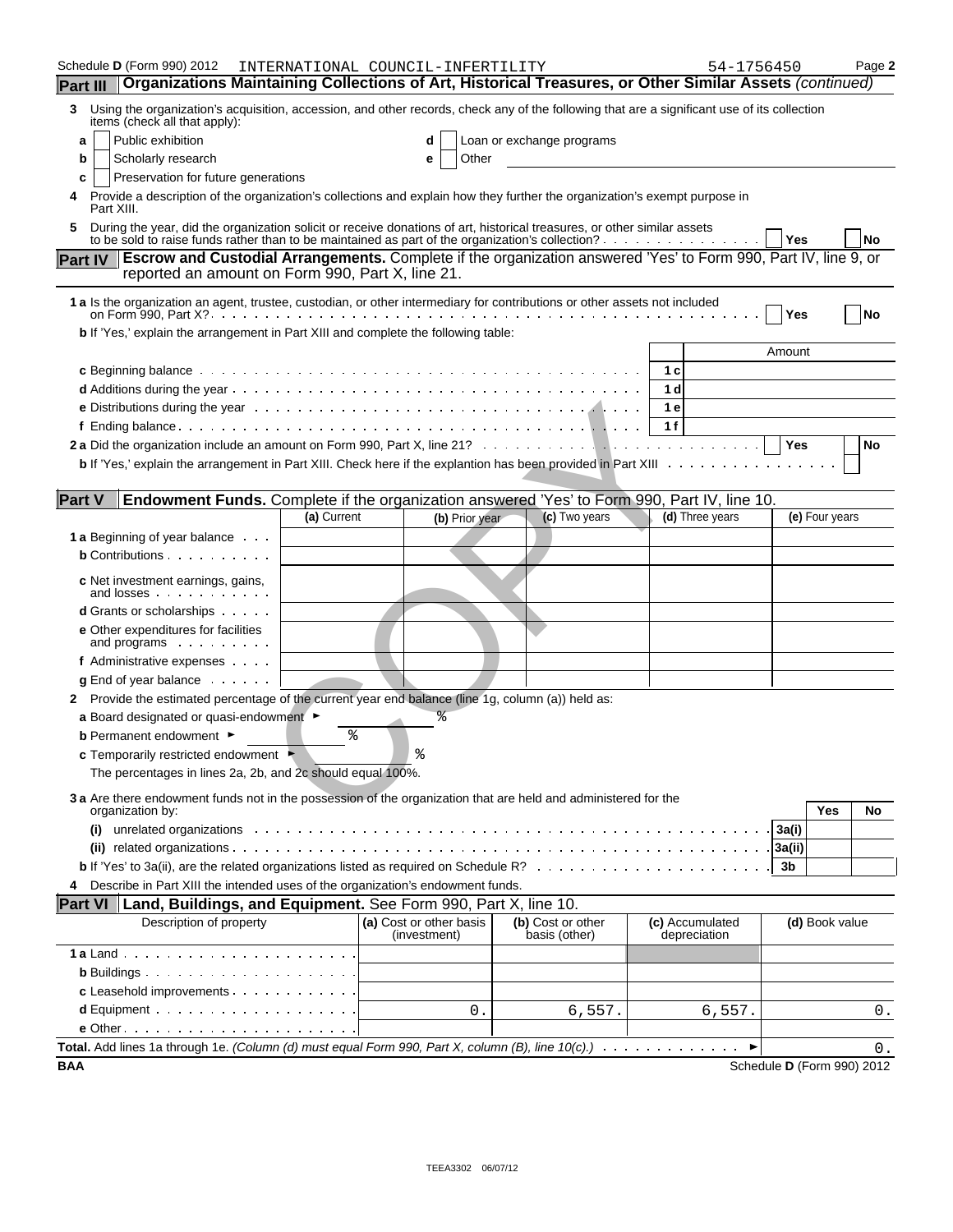| Schedule D (Form 990) 2012<br>COUNCIL-<br>INTERNATIONAL<br>INFERTILITY-<br>756450<br>- 4 - | Page 3 |
|--------------------------------------------------------------------------------------------|--------|
|--------------------------------------------------------------------------------------------|--------|

|                           | Part VII   Investments - Other Securities. See Form 990, Part X, line 12.                                                                                                                     |                 |                                                              |                |
|---------------------------|-----------------------------------------------------------------------------------------------------------------------------------------------------------------------------------------------|-----------------|--------------------------------------------------------------|----------------|
|                           | (a) Description of security or category<br>(including name of security)                                                                                                                       | (b) Book value  | (c) Method of valuation: Cost or<br>end-of-year market value |                |
|                           | (1) Financial derivatives                                                                                                                                                                     |                 |                                                              |                |
|                           | (2) Closely-held equity interests                                                                                                                                                             |                 |                                                              |                |
| (3) Other                 |                                                                                                                                                                                               |                 |                                                              |                |
| $\frac{(A)}{A}$           |                                                                                                                                                                                               |                 |                                                              |                |
| $\overline{(\mathsf{B})}$ |                                                                                                                                                                                               |                 |                                                              |                |
| (C)                       |                                                                                                                                                                                               |                 |                                                              |                |
| (D)                       |                                                                                                                                                                                               |                 |                                                              |                |
| (E)                       |                                                                                                                                                                                               |                 |                                                              |                |
| (F)                       |                                                                                                                                                                                               |                 |                                                              |                |
| (G)                       |                                                                                                                                                                                               |                 |                                                              |                |
| (H)                       |                                                                                                                                                                                               |                 |                                                              |                |
| (1)                       |                                                                                                                                                                                               |                 |                                                              |                |
|                           | Total. (Column (b) must equal Form 990, Part X, column (B) line 12.) $\rightarrow$                                                                                                            |                 |                                                              |                |
|                           | Part VIII Investments - Program Related. See Form 990, Part X, line 13.<br>(a) Description of investment type                                                                                 | (b) Book value  | (c) Method of valuation: Cost or                             |                |
|                           |                                                                                                                                                                                               |                 | end-of-year market value                                     |                |
| (1)                       |                                                                                                                                                                                               |                 |                                                              |                |
| (2)                       |                                                                                                                                                                                               |                 |                                                              |                |
| (3)                       |                                                                                                                                                                                               |                 |                                                              |                |
| (4)                       |                                                                                                                                                                                               |                 |                                                              |                |
| (5)                       |                                                                                                                                                                                               |                 |                                                              |                |
| (6)                       |                                                                                                                                                                                               |                 |                                                              |                |
| (7)                       |                                                                                                                                                                                               |                 |                                                              |                |
| (8)                       |                                                                                                                                                                                               |                 |                                                              |                |
| (9)                       |                                                                                                                                                                                               |                 |                                                              |                |
| (10)                      |                                                                                                                                                                                               |                 |                                                              |                |
|                           | Total. (Column (b) must equal Form 990, Part X, column (B) line 13.).<br>Æ                                                                                                                    |                 |                                                              |                |
| <b>Part IX</b>            | Other Assets. See Form 990, Part X, line 15.                                                                                                                                                  | (a) Description |                                                              | (b) Book value |
| (1)                       |                                                                                                                                                                                               |                 |                                                              |                |
| (2)                       |                                                                                                                                                                                               |                 |                                                              |                |
| (3)                       |                                                                                                                                                                                               |                 |                                                              |                |
| (4)                       |                                                                                                                                                                                               |                 |                                                              |                |
| (5)                       |                                                                                                                                                                                               |                 |                                                              |                |
| (6)                       |                                                                                                                                                                                               |                 |                                                              |                |
| (7)                       |                                                                                                                                                                                               |                 |                                                              |                |
| (8)                       |                                                                                                                                                                                               |                 |                                                              |                |
| (9)                       |                                                                                                                                                                                               |                 |                                                              |                |
| (10)                      |                                                                                                                                                                                               |                 |                                                              |                |
|                           | Total. (Column (b) must equal Form 990, Part X, column (B), line 15.)                                                                                                                         |                 | ▶                                                            |                |
| Part X                    | Other Liabilities. See Form 990, Part X, line 25.                                                                                                                                             |                 |                                                              |                |
|                           | (a) Description of liability                                                                                                                                                                  | (b) Book value  |                                                              |                |
|                           | (1) Federal income taxes                                                                                                                                                                      |                 |                                                              |                |
| (2)                       |                                                                                                                                                                                               |                 |                                                              |                |
| (3)<br>(4)                |                                                                                                                                                                                               |                 |                                                              |                |
| (5)                       |                                                                                                                                                                                               |                 |                                                              |                |
| (6)                       |                                                                                                                                                                                               |                 |                                                              |                |
| (7)                       |                                                                                                                                                                                               |                 |                                                              |                |
| (8)                       |                                                                                                                                                                                               |                 |                                                              |                |
| (9)                       |                                                                                                                                                                                               |                 |                                                              |                |
| (10)                      |                                                                                                                                                                                               |                 |                                                              |                |
| (11)                      |                                                                                                                                                                                               |                 |                                                              |                |
|                           | Total. (Column (b) must equal Form 990, Part X, column (B) line 25.)                                                                                                                          |                 |                                                              |                |
|                           | 2. FIN 48 (ASC 740) Footnote. In Part XIII, provide the text of the footnote to the organization's financial statements that reports the organization's liability for uncertain tax positions |                 |                                                              |                |
|                           |                                                                                                                                                                                               |                 |                                                              |                |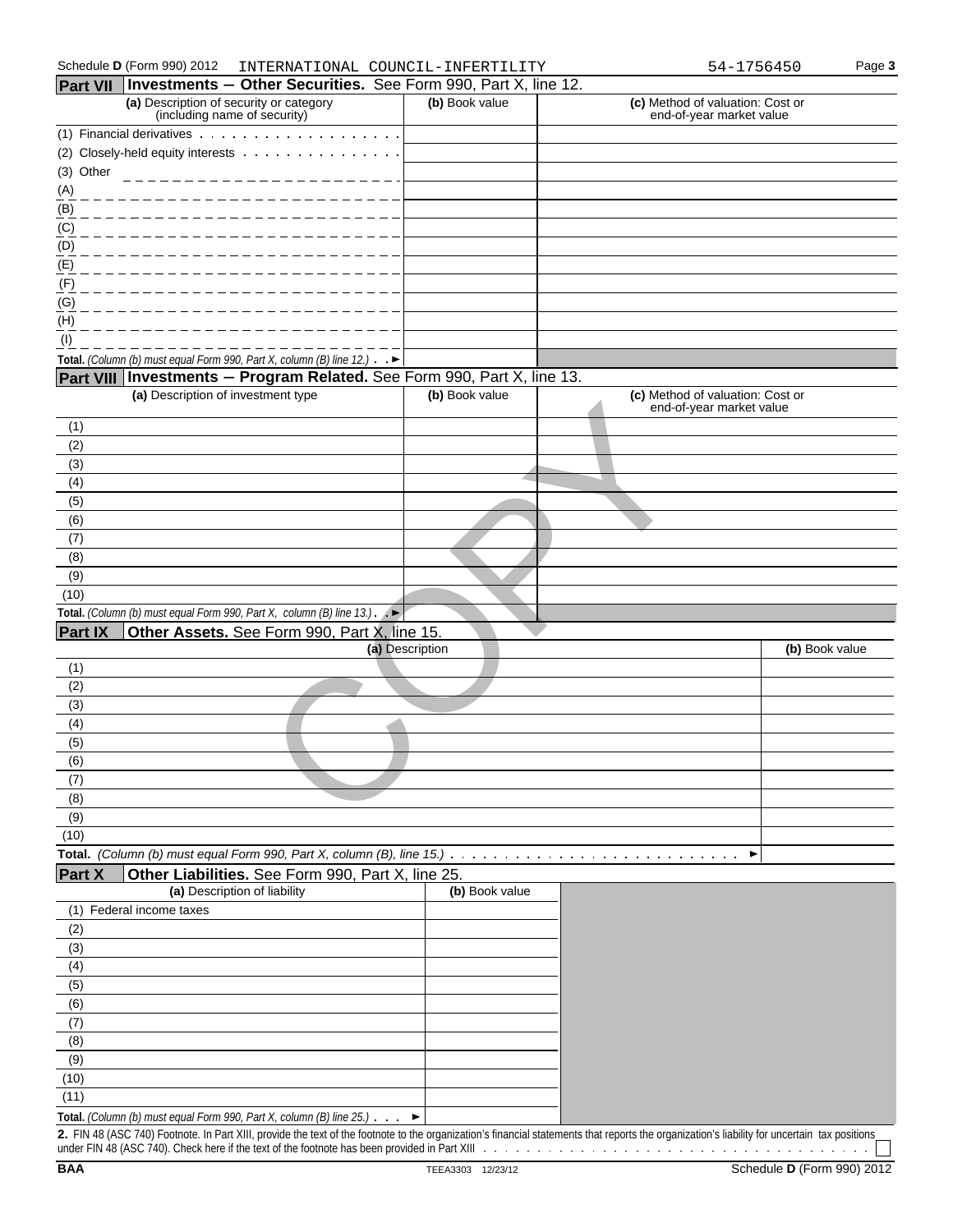|                | Schedule D (Form 990) 2012<br>INTERNATIONAL COUNCIL-INFERTILITY                                                                                     | 54-1756450 | Page 4 |
|----------------|-----------------------------------------------------------------------------------------------------------------------------------------------------|------------|--------|
| <b>Part XI</b> | Reconciliation of Revenue per Audited Financial Statements With Revenue per Return                                                                  |            |        |
| 1              |                                                                                                                                                     | 1          |        |
| 2              | Amounts included on line 1 but not on Form 990, Part VIII, line 12:                                                                                 |            |        |
|                | 2a                                                                                                                                                  |            |        |
|                | <b>b</b> Donated services and use of facilities<br>2 <sub>b</sub>                                                                                   |            |        |
|                | 2c                                                                                                                                                  |            |        |
|                | 2 d                                                                                                                                                 |            |        |
|                | e Add lines 2a through 2d (a) and a contract of the contract of the contract of the contract of the contract of the C                               | 2e         |        |
|                |                                                                                                                                                     | 3          |        |
| 3              |                                                                                                                                                     |            |        |
|                | Amounts included on Form 990, Part VIII, line 12, but not on line 1:                                                                                |            |        |
|                | a Investment expenses not included on Form 990, Part VIII, line 7b.<br>4 a l                                                                        |            |        |
|                | <b>b</b> Other (Describe in Part XIII.) $\ldots \ldots \ldots \ldots \ldots \ldots \ldots \ldots \ldots \ldots \ldots$<br>4 b                       |            |        |
|                |                                                                                                                                                     | 4 c        |        |
| 5.             |                                                                                                                                                     | 5          |        |
|                | Part XII Reconciliation of Expenses per Audited Financial Statements With Expenses per Return                                                       |            |        |
| 1              |                                                                                                                                                     | 1          |        |
| 2              | Amounts included on line 1 but not on Form 990, Part IX, line 25:                                                                                   |            |        |
|                | 2a                                                                                                                                                  |            |        |
|                | 2 <sub>b</sub>                                                                                                                                      |            |        |
|                | 2c                                                                                                                                                  |            |        |
|                | 2 dl                                                                                                                                                |            |        |
|                |                                                                                                                                                     | 2e         |        |
|                |                                                                                                                                                     | 3          |        |
| 3              |                                                                                                                                                     |            |        |
| 4              | Amounts included on Form 990, Part IX, line 25, but not on line 1:                                                                                  |            |        |
|                | a Investment expenses not included on Form 990, Part VIII, line 7b. 4a                                                                              |            |        |
|                |                                                                                                                                                     |            |        |
|                |                                                                                                                                                     | 4 c<br>5   |        |
|                |                                                                                                                                                     |            |        |
|                | <b>Part XIII Supplemental Information</b>                                                                                                           |            |        |
|                | Complete this part to provide the descriptions required for Part II, lines 3, 5, and 9; Part III, lines 1a and 4; Part IV, lines 1b and 2b; Part V, |            |        |
|                | line 4; Part X, line 2; Part XI, lines 2d and 4b; and Part XII, lines 2d and 4b. Also complete this part to provide any additional information.     |            |        |
|                |                                                                                                                                                     |            |        |
|                |                                                                                                                                                     |            |        |
|                |                                                                                                                                                     |            |        |
|                |                                                                                                                                                     |            |        |
|                |                                                                                                                                                     |            |        |
|                |                                                                                                                                                     |            |        |
|                |                                                                                                                                                     |            |        |
|                |                                                                                                                                                     |            |        |
|                |                                                                                                                                                     |            |        |
|                |                                                                                                                                                     |            |        |
|                |                                                                                                                                                     |            |        |
|                |                                                                                                                                                     |            |        |
|                |                                                                                                                                                     |            |        |
|                |                                                                                                                                                     |            |        |
|                |                                                                                                                                                     |            |        |
|                |                                                                                                                                                     |            |        |
|                |                                                                                                                                                     |            |        |

**BAA** Schedule **D** (Form 990) 2012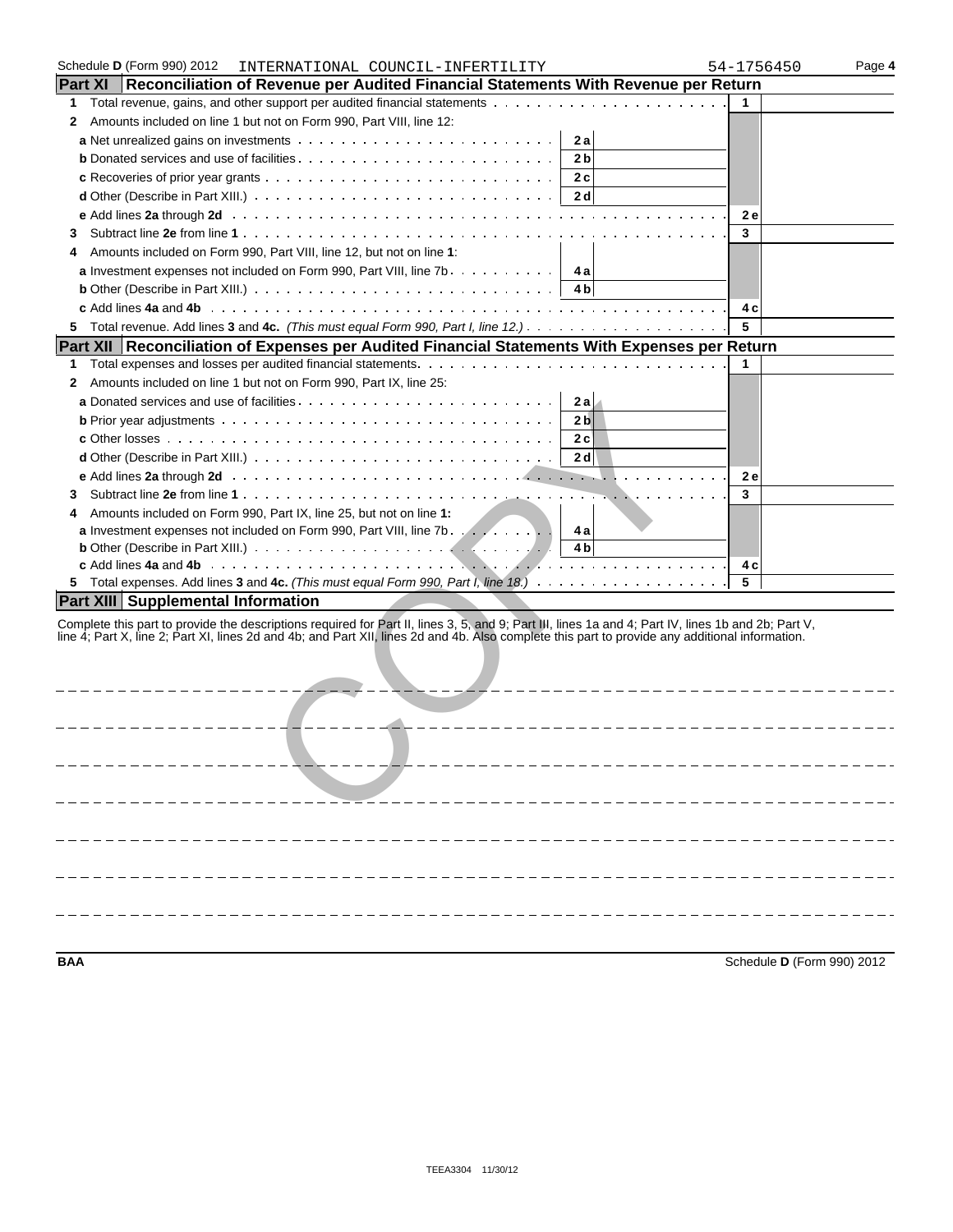| Schedule <b>D</b> (Form<br>2012<br>990) | TERNATIONAL<br>INTE.<br>INF.<br>' )I INC'<br>ERTILITY<br>$\overline{\phantom{a}}$ | ╮ ⊥ _ | Page 5 |
|-----------------------------------------|-----------------------------------------------------------------------------------|-------|--------|
| XIII<br>Part                            | Supplemental Information<br>(continued)                                           |       |        |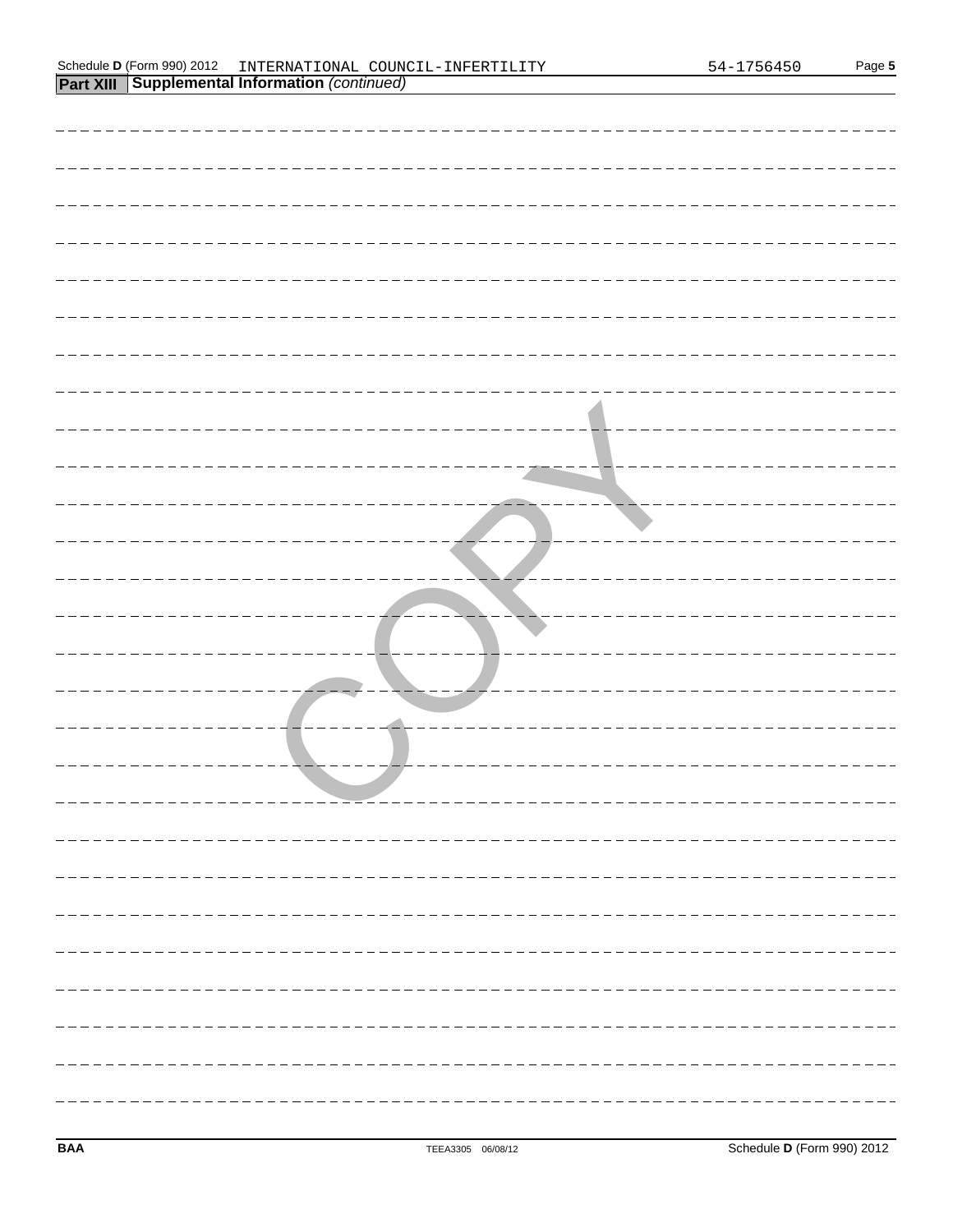| <b>SCHEDULE L</b>                             |  |
|-----------------------------------------------|--|
| $/$ $C_{\alpha r m}$ 000 $\alpha r$ 000 $E$ 7 |  |

SCHEDULE L<br>
(Form 990 or 990-EZ) **Transactions With Interested Persons**  $\overline{2012}$ <sup>G</sup> **Complete if the organization answered 2012 'Yes' on Form 990, Part IV, line 25a, 25b, 26, 27, 28a, 28b, 28c, Open to Public Correct Correct Correct Correct Correct Correct Correct Correct Correct Correct Correct Correct Correct Correct Correct Correct Correct Correct Correct Correct Correct Correct Correct Correct Correct Corre** 

|                              | סטועוסט סאוופאסוואר אוווס                                                                                                                                                                                      |                                       |                                                                                                                                                                                                                                             |                      |                                                                  |                                  |                 |                                |                                       |                             |     |                                           |                           |    |
|------------------------------|----------------------------------------------------------------------------------------------------------------------------------------------------------------------------------------------------------------|---------------------------------------|---------------------------------------------------------------------------------------------------------------------------------------------------------------------------------------------------------------------------------------------|----------------------|------------------------------------------------------------------|----------------------------------|-----------------|--------------------------------|---------------------------------------|-----------------------------|-----|-------------------------------------------|---------------------------|----|
|                              | Name of the organization                                                                                                                                                                                       |                                       |                                                                                                                                                                                                                                             |                      |                                                                  |                                  |                 |                                | <b>Employer identification number</b> |                             |     |                                           |                           |    |
|                              | INTERNATIONAL COUNCIL-INFERTILITY                                                                                                                                                                              |                                       |                                                                                                                                                                                                                                             |                      |                                                                  |                                  |                 |                                | 54-1756450                            |                             |     |                                           |                           |    |
| Part I                       |                                                                                                                                                                                                                |                                       | <b>Excess Benefit Transactions</b> (section 501(c)(3) and section 501(c)(4) organizations only).<br>Complete if the organization answered 'Yes' on Form 990, Part IV, line 25a or 25b, or Form 990-EZ, Part V, line 40b.                    |                      |                                                                  |                                  |                 |                                |                                       |                             |     |                                           |                           |    |
| $\mathbf{1}$                 | (a) Name of disqualified person                                                                                                                                                                                |                                       |                                                                                                                                                                                                                                             |                      | (b) Relationship between disqualified<br>person and organization |                                  |                 | (c) Description of transaction |                                       |                             |     |                                           | (d) Corrected?<br>Yes     | No |
| (1)                          |                                                                                                                                                                                                                |                                       |                                                                                                                                                                                                                                             |                      |                                                                  |                                  |                 |                                |                                       |                             |     |                                           |                           |    |
| (2)                          |                                                                                                                                                                                                                |                                       |                                                                                                                                                                                                                                             |                      |                                                                  |                                  |                 |                                |                                       |                             |     |                                           |                           |    |
| (3)                          |                                                                                                                                                                                                                |                                       |                                                                                                                                                                                                                                             |                      |                                                                  |                                  |                 |                                |                                       |                             |     |                                           |                           |    |
| (4)                          |                                                                                                                                                                                                                |                                       |                                                                                                                                                                                                                                             |                      |                                                                  |                                  |                 |                                |                                       |                             |     |                                           |                           |    |
| (5)                          |                                                                                                                                                                                                                |                                       |                                                                                                                                                                                                                                             |                      |                                                                  |                                  |                 |                                |                                       |                             |     |                                           |                           |    |
| (6)                          |                                                                                                                                                                                                                |                                       |                                                                                                                                                                                                                                             |                      |                                                                  |                                  |                 |                                |                                       |                             |     |                                           |                           |    |
| $\mathbf{2}$<br>3<br>Part II | Enter the amount of tax incurred by the organization managers or disqualified persons during the year under<br>Enter the amount of tax, if any, on line 2, above, reimbursed by the organization $\dots \dots$ |                                       | Loans to and/or From Interested Persons.<br>Complete if the organization answered 'Yes' on Form 990-EZ, Page V, line 38a or Form 990, Part IV, line 26; or if the<br>organization reported an amount on Form 990, Part X, line 5, 6, or 22. |                      |                                                                  |                                  |                 |                                |                                       | ► \$<br>$\triangleright$ \$ |     |                                           |                           |    |
|                              | (a) Name of interested person                                                                                                                                                                                  | (b) Relationship<br>with organization | (c) Purpose<br>of loan                                                                                                                                                                                                                      |                      | (d) Loan to or<br>from the<br>organization?                      | (e) Original<br>principal amount | (f) Balance due |                                | (g) In default?                       |                             |     | (h) Approved<br>by board or<br>committee? | (i) Written<br>agreement? |    |
|                              |                                                                                                                                                                                                                |                                       |                                                                                                                                                                                                                                             | To                   | From                                                             |                                  |                 |                                | Yes                                   | No                          | Yes | No                                        | Yes                       | No |
|                              | (1) NANCY HEMENWAY EXECUTIVE DIRECTOR SALARIES PAYABLE                                                                                                                                                         |                                       |                                                                                                                                                                                                                                             | Χ                    |                                                                  | 23,149                           |                 | 23,149                         |                                       | X                           | X   |                                           | X                         |    |
| (2)                          |                                                                                                                                                                                                                |                                       |                                                                                                                                                                                                                                             |                      |                                                                  |                                  |                 |                                |                                       |                             |     |                                           |                           |    |
| (3)                          |                                                                                                                                                                                                                |                                       |                                                                                                                                                                                                                                             |                      |                                                                  |                                  |                 |                                |                                       |                             |     |                                           |                           |    |
| (4)                          |                                                                                                                                                                                                                |                                       |                                                                                                                                                                                                                                             |                      |                                                                  |                                  |                 |                                |                                       |                             |     |                                           |                           |    |
| (5)                          |                                                                                                                                                                                                                |                                       |                                                                                                                                                                                                                                             |                      |                                                                  |                                  |                 |                                |                                       |                             |     |                                           |                           |    |
| (6)                          |                                                                                                                                                                                                                |                                       |                                                                                                                                                                                                                                             |                      |                                                                  |                                  |                 |                                |                                       |                             |     |                                           |                           |    |
| (7)                          |                                                                                                                                                                                                                |                                       |                                                                                                                                                                                                                                             |                      |                                                                  |                                  |                 |                                |                                       |                             |     |                                           |                           |    |
| (8)<br>(9)                   |                                                                                                                                                                                                                |                                       |                                                                                                                                                                                                                                             |                      |                                                                  |                                  |                 |                                |                                       |                             |     |                                           |                           |    |
| (10)                         |                                                                                                                                                                                                                |                                       |                                                                                                                                                                                                                                             |                      |                                                                  |                                  |                 |                                |                                       |                             |     |                                           |                           |    |
|                              |                                                                                                                                                                                                                |                                       |                                                                                                                                                                                                                                             |                      |                                                                  | $\blacktriangleright$ \$         |                 | 23,149.                        |                                       |                             |     |                                           |                           |    |
|                              | Part III Grants or Assistance Benefiting Interested Persons.<br>(a) Name of interested person                                                                                                                  |                                       | Complete if the organization answered 'Yes' on Form 990, Part IV, line 27.<br>(b) Relationship between interested person                                                                                                                    | and the organization |                                                                  | (c) Amount of assistance         |                 |                                | (d) Type of Assistance                |                             |     | (e) Purpose of assistance                 |                           |    |
| (1)                          |                                                                                                                                                                                                                |                                       |                                                                                                                                                                                                                                             |                      |                                                                  |                                  |                 |                                |                                       |                             |     |                                           |                           |    |
| (2)                          |                                                                                                                                                                                                                |                                       |                                                                                                                                                                                                                                             |                      |                                                                  |                                  |                 |                                |                                       |                             |     |                                           |                           |    |
| (3)                          |                                                                                                                                                                                                                |                                       |                                                                                                                                                                                                                                             |                      |                                                                  |                                  |                 |                                |                                       |                             |     |                                           |                           |    |
| (4)                          |                                                                                                                                                                                                                |                                       |                                                                                                                                                                                                                                             |                      |                                                                  |                                  |                 |                                |                                       |                             |     |                                           |                           |    |
| (5)                          |                                                                                                                                                                                                                |                                       |                                                                                                                                                                                                                                             |                      |                                                                  |                                  |                 |                                |                                       |                             |     |                                           |                           |    |
| (6)                          |                                                                                                                                                                                                                |                                       |                                                                                                                                                                                                                                             |                      |                                                                  |                                  |                 |                                |                                       |                             |     |                                           |                           |    |
| (7)                          |                                                                                                                                                                                                                |                                       |                                                                                                                                                                                                                                             |                      |                                                                  |                                  |                 |                                |                                       |                             |     |                                           |                           |    |

**(9) (10)**

**(8)**

**BAA For Paperwork Reduction Act Notice, see the Instructions for Form 990 or 990-EZ.** Schedule **L** (Form 990 or 990-EZ) 2012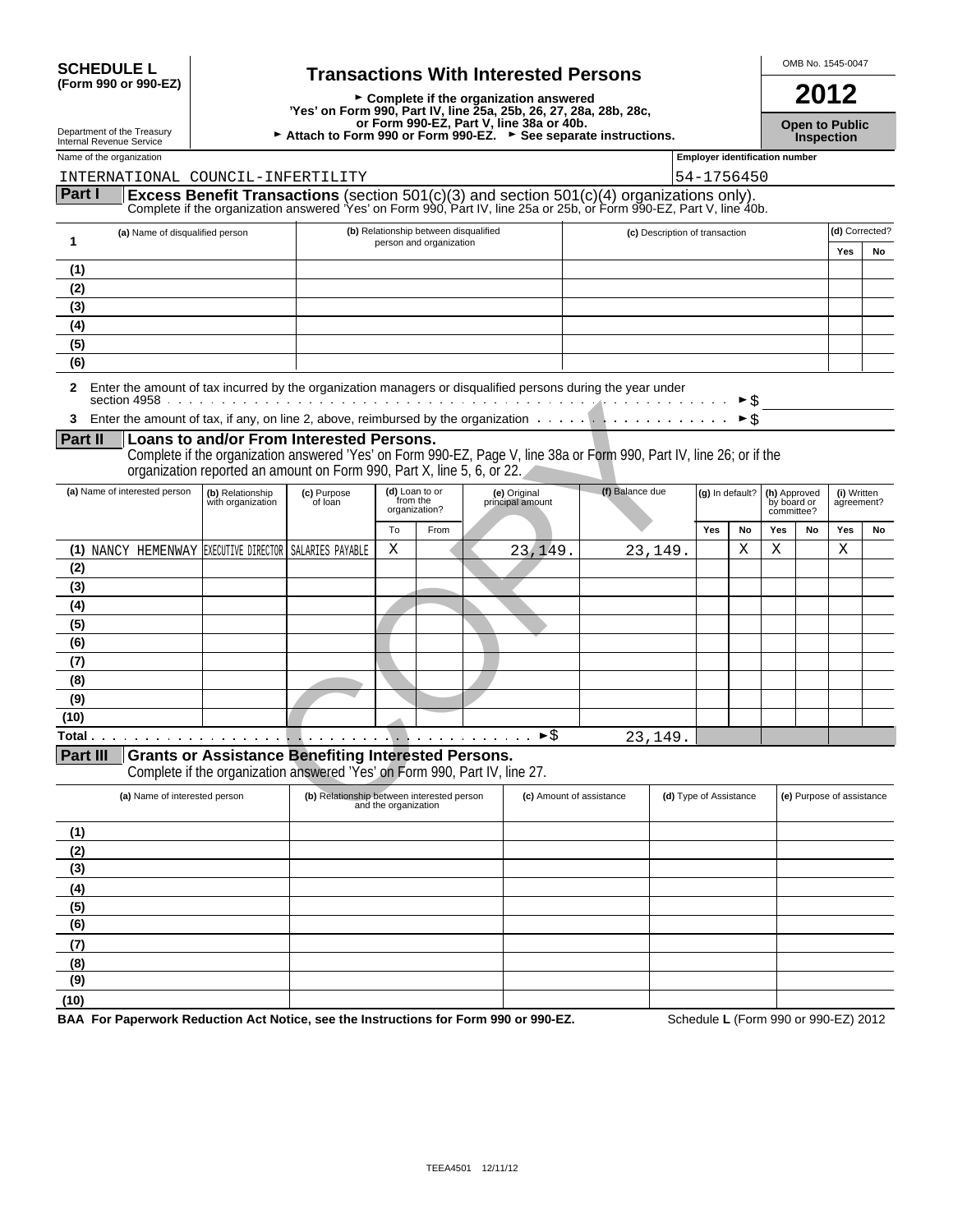$\equiv$ 

| <b>Part IV</b> | Schedule L (Form 990 or 990-EZ) 2012 | INTERNATIONAL COUNCIL-INFERTILITY<br><b>Business Transactions Involving Interested Persons.</b><br>Complete if the organization answered 'Yes' on Form 990, Part IV, line 28a, 28b, or 28c. |                              | 54-1756450                           |                                               | Page 2 |
|----------------|--------------------------------------|---------------------------------------------------------------------------------------------------------------------------------------------------------------------------------------------|------------------------------|--------------------------------------|-----------------------------------------------|--------|
|                | (a) Name of interested person        | (b) Relationship between<br>interested person and the<br>organization                                                                                                                       | (c) Amount of<br>transaction | (d) Description of transaction       | (e) Sharing of<br>organization's<br>revenues? |        |
|                |                                      |                                                                                                                                                                                             |                              |                                      | Yes                                           | No     |
| (1)            |                                      |                                                                                                                                                                                             |                              |                                      |                                               |        |
| (2)<br>(3)     |                                      |                                                                                                                                                                                             |                              |                                      |                                               |        |
| (4)            |                                      |                                                                                                                                                                                             |                              |                                      |                                               |        |
| (5)            |                                      |                                                                                                                                                                                             |                              |                                      |                                               |        |
| (6)            |                                      |                                                                                                                                                                                             |                              |                                      |                                               |        |
| (7)            |                                      |                                                                                                                                                                                             |                              |                                      |                                               |        |
| (8)<br>(9)     |                                      |                                                                                                                                                                                             |                              |                                      |                                               |        |
| (10)           |                                      |                                                                                                                                                                                             |                              |                                      |                                               |        |
| Part V         | <b>Supplemental Information</b>      |                                                                                                                                                                                             |                              |                                      |                                               |        |
|                |                                      | Complete this part to provide additional information for responses to questions on Schedule L (see instructions).                                                                           |                              |                                      |                                               |        |
|                |                                      |                                                                                                                                                                                             |                              |                                      |                                               |        |
|                |                                      |                                                                                                                                                                                             |                              |                                      |                                               |        |
|                |                                      |                                                                                                                                                                                             |                              |                                      |                                               |        |
|                |                                      |                                                                                                                                                                                             |                              |                                      |                                               |        |
|                |                                      |                                                                                                                                                                                             |                              |                                      |                                               |        |
|                |                                      |                                                                                                                                                                                             |                              |                                      |                                               |        |
|                |                                      |                                                                                                                                                                                             |                              |                                      |                                               |        |
|                |                                      |                                                                                                                                                                                             |                              |                                      |                                               |        |
|                |                                      |                                                                                                                                                                                             |                              |                                      |                                               |        |
|                |                                      |                                                                                                                                                                                             |                              |                                      |                                               |        |
|                |                                      |                                                                                                                                                                                             |                              |                                      |                                               |        |
|                |                                      |                                                                                                                                                                                             |                              |                                      |                                               |        |
|                |                                      |                                                                                                                                                                                             |                              |                                      |                                               |        |
|                |                                      | ◢                                                                                                                                                                                           |                              |                                      |                                               |        |
|                |                                      |                                                                                                                                                                                             |                              |                                      |                                               |        |
|                |                                      |                                                                                                                                                                                             | ------------                 |                                      |                                               |        |
|                |                                      |                                                                                                                                                                                             |                              |                                      |                                               |        |
|                |                                      |                                                                                                                                                                                             |                              |                                      |                                               |        |
|                |                                      |                                                                                                                                                                                             |                              |                                      |                                               |        |
|                |                                      |                                                                                                                                                                                             |                              |                                      |                                               |        |
|                |                                      |                                                                                                                                                                                             |                              |                                      |                                               |        |
|                |                                      |                                                                                                                                                                                             |                              |                                      |                                               |        |
|                |                                      |                                                                                                                                                                                             |                              |                                      |                                               |        |
|                |                                      |                                                                                                                                                                                             |                              |                                      |                                               |        |
|                |                                      |                                                                                                                                                                                             |                              |                                      |                                               |        |
|                |                                      |                                                                                                                                                                                             |                              |                                      |                                               |        |
|                |                                      |                                                                                                                                                                                             |                              |                                      |                                               |        |
|                |                                      |                                                                                                                                                                                             |                              |                                      |                                               |        |
|                |                                      |                                                                                                                                                                                             |                              |                                      |                                               |        |
|                |                                      |                                                                                                                                                                                             |                              |                                      |                                               |        |
|                |                                      |                                                                                                                                                                                             |                              |                                      |                                               |        |
|                |                                      |                                                                                                                                                                                             |                              |                                      |                                               |        |
|                |                                      | TEEA4501 12/11/12                                                                                                                                                                           |                              | Schedule L (Form 990 or 990-EZ) 2012 |                                               |        |
|                |                                      |                                                                                                                                                                                             |                              |                                      |                                               |        |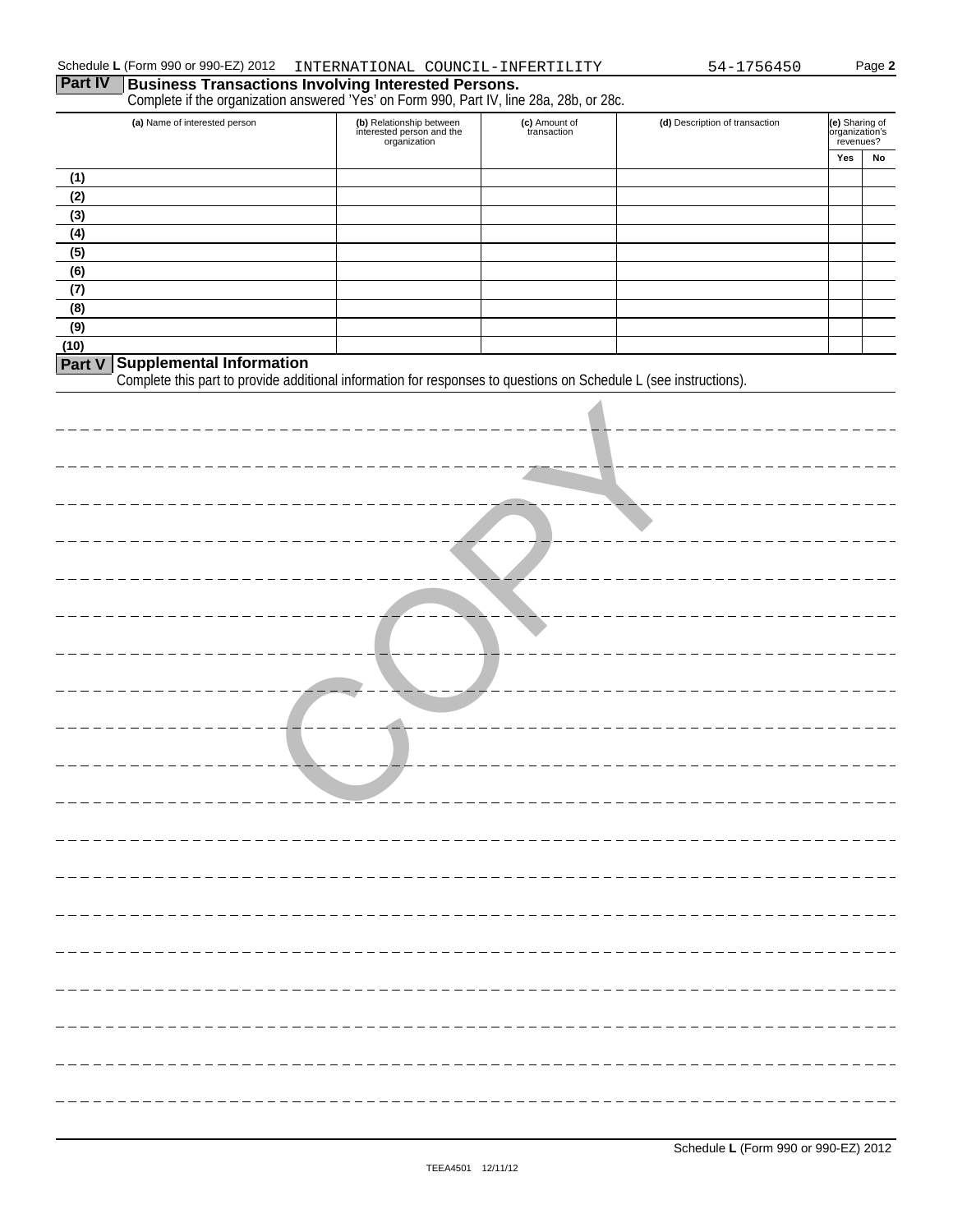| <b>SCHEDULE O</b>                                      | Supplemental Information to Form 990 or 990-EZ                                                                                         |                                                     | OMB No. 1545-0047                   |  |  |
|--------------------------------------------------------|----------------------------------------------------------------------------------------------------------------------------------------|-----------------------------------------------------|-------------------------------------|--|--|
| (Form 990 or 990-EZ)                                   | Complete to provide information for responses to specific questions on<br>Form 990 or 990-EZ or to provide any additional information. |                                                     | 2012                                |  |  |
| Department of the Treasury<br>Internal Revenue Service | Attach to Form 990 or 990-EZ.                                                                                                          |                                                     | <b>Open to Public</b><br>Inspection |  |  |
| Name of the organization                               | INTERNATIONAL COUNCIL-INFERTILITY                                                                                                      | <b>Employer identification number</b><br>54-1756450 |                                     |  |  |
|                                                        |                                                                                                                                        |                                                     |                                     |  |  |
| Pt VI, Line 11b                                        | PDF VERSION OF 990 FORM CIRCULATED TO BOARD FOR REVIEW AND APPROVAL                                                                    |                                                     |                                     |  |  |
| Pt VI, Line 15a                                        | SALARIES ARE COMPARED TO LIKE 501C3 ORGANIZATIONS                                                                                      |                                                     |                                     |  |  |
| Pt VI, Line 15b                                        | SALARIES ARE COMPARED TO LIKE 501C3 ORGANIZATIONS                                                                                      |                                                     |                                     |  |  |
|                                                        |                                                                                                                                        |                                                     |                                     |  |  |
|                                                        |                                                                                                                                        |                                                     |                                     |  |  |
|                                                        |                                                                                                                                        |                                                     |                                     |  |  |
|                                                        |                                                                                                                                        |                                                     |                                     |  |  |
|                                                        |                                                                                                                                        |                                                     |                                     |  |  |
|                                                        |                                                                                                                                        |                                                     |                                     |  |  |
|                                                        |                                                                                                                                        |                                                     |                                     |  |  |
|                                                        |                                                                                                                                        |                                                     |                                     |  |  |
|                                                        |                                                                                                                                        |                                                     |                                     |  |  |
|                                                        |                                                                                                                                        |                                                     |                                     |  |  |
|                                                        |                                                                                                                                        |                                                     |                                     |  |  |
|                                                        |                                                                                                                                        |                                                     |                                     |  |  |
|                                                        |                                                                                                                                        |                                                     |                                     |  |  |
|                                                        |                                                                                                                                        |                                                     |                                     |  |  |
|                                                        |                                                                                                                                        |                                                     |                                     |  |  |
|                                                        |                                                                                                                                        |                                                     |                                     |  |  |
|                                                        |                                                                                                                                        |                                                     |                                     |  |  |
|                                                        |                                                                                                                                        |                                                     |                                     |  |  |
|                                                        |                                                                                                                                        |                                                     |                                     |  |  |
|                                                        |                                                                                                                                        |                                                     |                                     |  |  |
|                                                        |                                                                                                                                        |                                                     |                                     |  |  |
|                                                        |                                                                                                                                        |                                                     |                                     |  |  |
|                                                        |                                                                                                                                        |                                                     |                                     |  |  |
|                                                        |                                                                                                                                        |                                                     |                                     |  |  |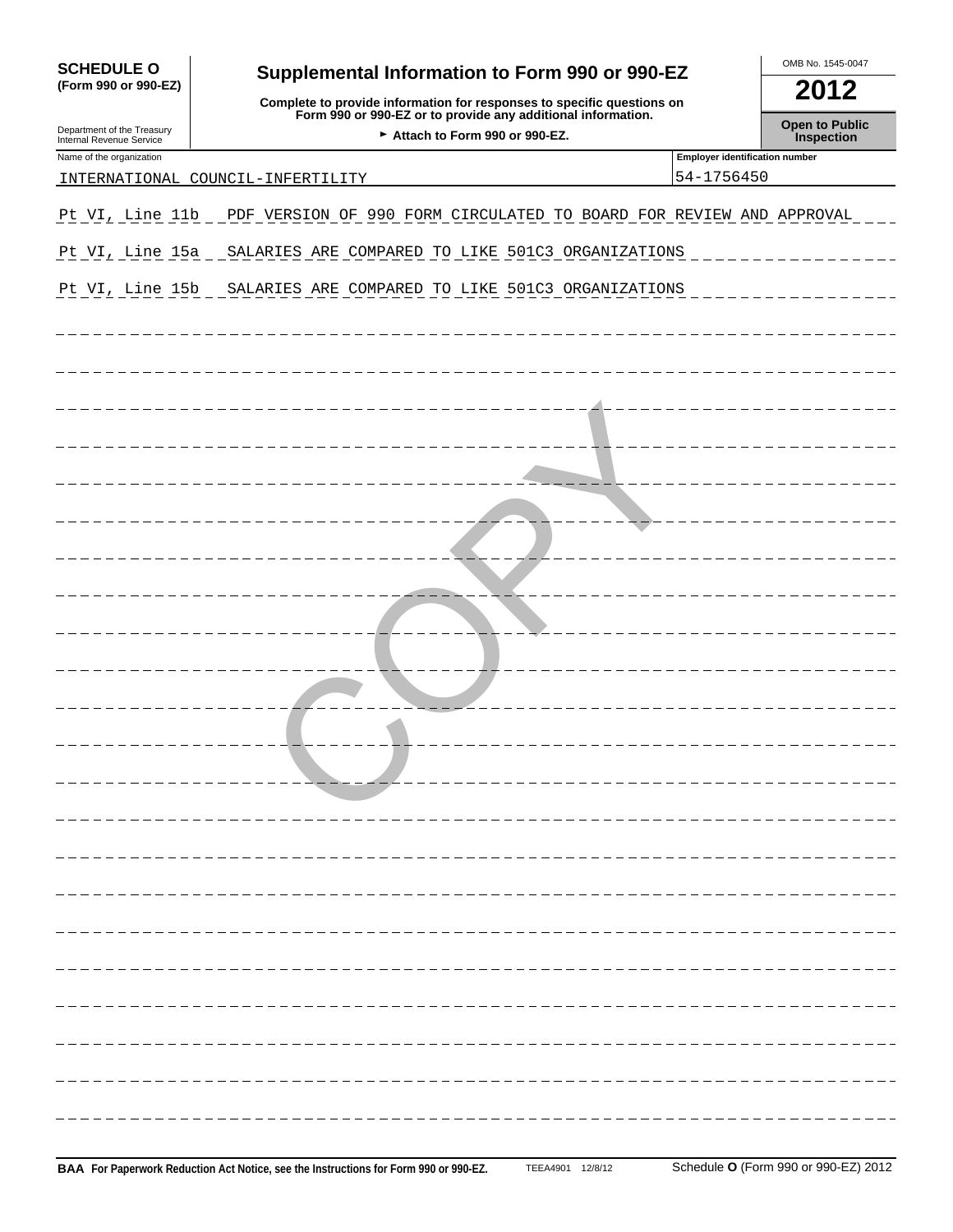|         | Form $4562$                                                    |                                            | <b>Depreciation and Amortization</b>                                                                            |                              |                   |                  |              | OMB No. 1545-0172             |     |
|---------|----------------------------------------------------------------|--------------------------------------------|-----------------------------------------------------------------------------------------------------------------|------------------------------|-------------------|------------------|--------------|-------------------------------|-----|
|         |                                                                |                                            | (Including Information on Listed Property)                                                                      |                              |                   |                  |              |                               |     |
|         | Department of the Treasury<br>(99)<br>Internal Revenue Service |                                            | $\triangleright$ See separate instructions.                                                                     | Attach to your tax return.   |                   |                  |              | Attachment<br>Sequence No.    | 179 |
|         | Name(s) shown on return                                        |                                            |                                                                                                                 |                              |                   |                  |              | <b>Identifying number</b>     |     |
|         | INTERNATIONAL COUNCIL-INFERTILITY                              |                                            |                                                                                                                 |                              |                   |                  |              | 54-1756450                    |     |
|         | Business or activity to which this form relates                |                                            |                                                                                                                 |                              |                   |                  |              |                               |     |
| Part I  | Form 990 / Form 990EZ                                          |                                            | <b>Election To Expense Certain Property Under Section 179</b>                                                   |                              |                   |                  |              |                               |     |
|         |                                                                |                                            | Note: If you have any listed property, complete Part V before you complete Part I.                              |                              |                   |                  |              |                               |     |
| 1       |                                                                |                                            |                                                                                                                 |                              |                   |                  | $\mathbf{1}$ |                               |     |
| 2       |                                                                |                                            |                                                                                                                 |                              |                   |                  | $\mathbf{2}$ |                               |     |
| 3       |                                                                |                                            | Threshold cost of section 179 property before reduction in limitation (see instructions) $\cdots$               |                              |                   |                  | 3            |                               |     |
| 4       |                                                                |                                            |                                                                                                                 |                              |                   |                  | 4            |                               |     |
| 5       |                                                                |                                            | Dollar limitation for tax year. Subtract line 4 from line 1. If zero or less, enter -0-. If married filing      |                              |                   |                  | 5            |                               |     |
| 6       |                                                                | (a) Description of property                |                                                                                                                 | (b) Cost (business use only) |                   | (C) Elected cost |              |                               |     |
|         |                                                                |                                            |                                                                                                                 |                              |                   |                  |              |                               |     |
|         |                                                                |                                            |                                                                                                                 |                              |                   |                  |              |                               |     |
|         |                                                                |                                            |                                                                                                                 |                              |                   |                  |              |                               |     |
| 8       |                                                                |                                            | Total elected cost of section 179 property. Add amounts in column (c), lines 6 and 7                            |                              |                   |                  | 8            |                               |     |
| 9<br>10 |                                                                |                                            |                                                                                                                 |                              |                   |                  | 9<br>10      |                               |     |
| 11      |                                                                |                                            | Business income limitation. Enter the smaller of business income (not less than zero) or line 5 (see instrs)    |                              |                   |                  | 11           |                               |     |
| $12 \,$ |                                                                |                                            | Section 179 expense deduction. Add lines 9 and 10, but do not enter more than line 11.                          |                              |                   |                  | 12           |                               |     |
| 13      |                                                                |                                            | Carryover of disallowed deduction to 2013. Add lines 9 and 10, less line 12. $\blacktriangleright$ 13           |                              |                   |                  |              |                               |     |
|         |                                                                |                                            | Note: Do not use Part II or Part III below for listed property. Instead, use Part V.                            |                              |                   |                  |              |                               |     |
| Part II |                                                                |                                            | Special Depreciation Allowance and Other Depreciation (Do not include listed property.) (See instructions.)     |                              |                   |                  |              |                               |     |
| 14      |                                                                |                                            | Special depreciation allowance for qualified property (other than listed property) placed in service during the |                              |                   |                  | 14           |                               |     |
| 15      |                                                                |                                            |                                                                                                                 |                              |                   |                  | 15           |                               |     |
| 16      |                                                                |                                            |                                                                                                                 |                              |                   |                  | 16           |                               |     |
|         | <b>Part III</b>                                                |                                            | MACRS Depreciation (Do not include listed property.) (See instructions.)                                        |                              |                   |                  |              |                               |     |
|         |                                                                |                                            | <b>Section A</b>                                                                                                |                              |                   |                  |              |                               |     |
| 17      |                                                                |                                            | MACRS deductions for assets placed in service in tax years beginning before 2012.                               |                              |                   |                  | 17           |                               |     |
| 18      |                                                                |                                            | If you are electing to group any assets placed in service during the tax year into one or more general          |                              |                   |                  |              |                               |     |
|         |                                                                |                                            | Section B - Assets Placed in Service During 2012 Tax Year Using the General Depreciation System                 |                              |                   |                  |              |                               |     |
|         | (a)<br>Classification of property                              | (b) Month and<br>year placed<br>in service | (C) Basis for depreciation<br>(business/investment use<br>$\text{only} \rightarrow \text{see}$ instructions)    | (d)<br>Recovery period       | (e)<br>Convention | (f)<br>Method    |              | (g) Depreciation<br>deduction |     |
|         | 19 a 3-year property $\cdots$                                  |                                            |                                                                                                                 |                              |                   |                  |              |                               |     |
|         | <b>b</b> 5-year property $\cdots$                              |                                            |                                                                                                                 |                              |                   |                  |              |                               |     |
|         |                                                                |                                            |                                                                                                                 |                              |                   |                  |              |                               |     |

| 17 | MACRS deductions for assets placed in service in tax years beginning before 2012.                                                                                                                                                                                      |                                            |                                                                                                     |                        |                   | 17            | $0$ .                         |
|----|------------------------------------------------------------------------------------------------------------------------------------------------------------------------------------------------------------------------------------------------------------------------|--------------------------------------------|-----------------------------------------------------------------------------------------------------|------------------------|-------------------|---------------|-------------------------------|
| 18 | If you are electing to group any assets placed in service during the tax year into one or more general<br>asset accounts, check here $\ldots$ , $\ldots$ , $\ldots$ , $\ldots$ , $\ldots$ , $\ldots$ , $\ldots$ , $\ldots$ , $\ldots$ , $\ldots$ , $\ldots$ , $\ldots$ |                                            |                                                                                                     |                        |                   |               |                               |
|    |                                                                                                                                                                                                                                                                        |                                            | Section B - Assets Placed in Service During 2012 Tax Year Using the General Depreciation System     |                        |                   |               |                               |
|    | (a)<br>Classification of property                                                                                                                                                                                                                                      | (b) Month and<br>year placed<br>in service | (C) Basis for depreciation<br>(business/investment use<br>$\text{only}$ - see instructions)         | (d)<br>Recovery period | (e)<br>Convention | (f)<br>Method | (g) Depreciation<br>deduction |
|    | 19 a 3-year property                                                                                                                                                                                                                                                   |                                            |                                                                                                     |                        |                   |               |                               |
|    |                                                                                                                                                                                                                                                                        |                                            |                                                                                                     |                        |                   |               |                               |
|    | c 7-year property                                                                                                                                                                                                                                                      |                                            |                                                                                                     |                        |                   |               |                               |
|    | d 10-year property <b>contains the state of the state of the state of the state of the state of the state of the state of the state of the state of the state of the state of the state of the state of the state of the state o</b>                                   |                                            |                                                                                                     |                        |                   |               |                               |
|    | e 15-year property                                                                                                                                                                                                                                                     |                                            |                                                                                                     |                        |                   |               |                               |
|    | f 20-year property $\cdots$                                                                                                                                                                                                                                            |                                            |                                                                                                     |                        |                   |               |                               |
|    | $925$ -year property $\cdots$                                                                                                                                                                                                                                          |                                            |                                                                                                     | 25 yrs                 |                   | S/L           |                               |
|    | h Residential rental                                                                                                                                                                                                                                                   |                                            |                                                                                                     | $27.5$ $yrs$           | MM                | S/L           |                               |
|    | property                                                                                                                                                                                                                                                               |                                            |                                                                                                     | 27.5 yrs               | MM                | S/L           |                               |
|    | <i>i</i> Nonresidential real                                                                                                                                                                                                                                           |                                            |                                                                                                     | $39$ $yrs$             | MM                | S/L           |                               |
|    | property exercise the contract of the contract of the contract of the contract of the contract of the contract of the contract of the contract of the contract of the contract of the contract of the contract of the contract                                         |                                            |                                                                                                     |                        | MМ                | S/L           |                               |
|    |                                                                                                                                                                                                                                                                        |                                            | Section C - Assets Placed in Service During 2012 Tax Year Using the Alternative Depreciation System |                        |                   |               |                               |
|    | 20 a Class life                                                                                                                                                                                                                                                        |                                            |                                                                                                     |                        |                   | S/L           |                               |
|    | $b$ 12-year $\cdots$                                                                                                                                                                                                                                                   |                                            |                                                                                                     | 12 yrs                 |                   | S/L           |                               |
|    | $c$ 40-year $\ldots$ $\ldots$ $\ldots$                                                                                                                                                                                                                                 |                                            |                                                                                                     | 40 yrs                 | MM                | S/L           |                               |
|    | Part IV   Summary (See instructions.)                                                                                                                                                                                                                                  |                                            |                                                                                                     |                        |                   |               |                               |
| 21 |                                                                                                                                                                                                                                                                        |                                            |                                                                                                     |                        |                   | 21            |                               |
| 22 | Total. Add amounts from line 12, lines 14 through 17, lines 19 and 20 in column (g), and line 21. Enter here and on<br>the appropriate lines of your return. Partnerships and S corporations - see instructions.                                                       |                                            |                                                                                                     |                        |                   | 22            | 0.                            |
| 23 | For assets shown above and placed in service during the current year, enter<br>the portion of the basis attributable to section 263A costs $\ldots$ 23                                                                                                                 |                                            |                                                                                                     |                        |                   |               |                               |

**BAA For Paperwork Reduction Act Notice, see separate instructions.** FDIZ0812 08/19/12 FORM 4562 (2012)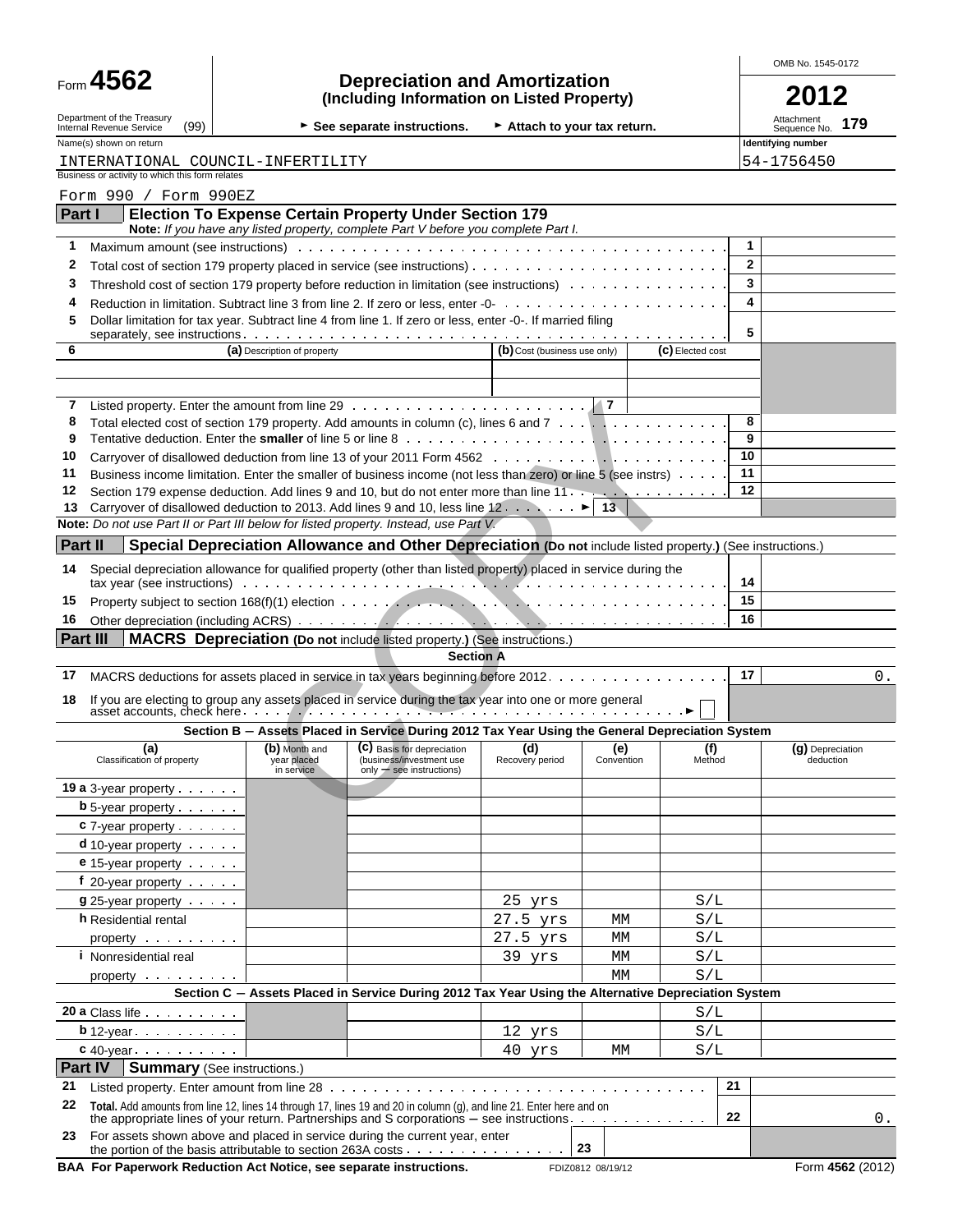|          | Form 4562 (2012)                                                                                               |                             |                                 | INTERNATIONAL COUNCIL-INFERTILITY                                                                                                                                                                                                                                                              |                   |                                   |            |                  |                        |                  |                |                                                           | 54-1756450          |                                      | Page 2              |
|----------|----------------------------------------------------------------------------------------------------------------|-----------------------------|---------------------------------|------------------------------------------------------------------------------------------------------------------------------------------------------------------------------------------------------------------------------------------------------------------------------------------------|-------------------|-----------------------------------|------------|------------------|------------------------|------------------|----------------|-----------------------------------------------------------|---------------------|--------------------------------------|---------------------|
|          | Part V                                                                                                         | recreation, or amusement.)  |                                 | <b>Listed Property</b> (Include automobiles, certain other vehicles, certain computers, and property used for entertainment,                                                                                                                                                                   |                   |                                   |            |                  |                        |                  |                |                                                           |                     |                                      |                     |
|          |                                                                                                                |                             |                                 | Note: For any vehicle for which you are using the standard mileage rate or deducting lease expense, complete only 24a, 24b,<br>columns (a) through (c) of Section A, all of Section B, and Section C if applicable.                                                                            |                   |                                   |            |                  |                        |                  |                |                                                           |                     |                                      |                     |
|          |                                                                                                                |                             |                                 | Section A - Depreciation and Other Information (Caution: See the instructions for limits for passenger automobiles.)                                                                                                                                                                           |                   |                                   |            |                  |                        |                  |                |                                                           |                     |                                      |                     |
|          |                                                                                                                |                             |                                 | 24 a Do you have evidence to support the business/investment use claimed?                                                                                                                                                                                                                      |                   | <b>Yes</b>                        |            |                  |                        |                  |                | <b>No</b> 24b If 'Yes,' is the evidence written? $\ldots$ |                     | Yes                                  | <b>No</b>           |
|          | (a)<br>Type of property                                                                                        | (b)<br>Date placed          | (c)<br>Business/                | (d)<br>Cost or                                                                                                                                                                                                                                                                                 |                   | (e)<br>Basis for depreciation     |            | (f)<br>Recovery  |                        |                  | (g)<br>Method/ |                                                           | (h)<br>Depreciation |                                      | (i)<br>Elected      |
|          | (list vehicles first)                                                                                          | in service                  | investment<br>use<br>percentage | other basis                                                                                                                                                                                                                                                                                    |                   | (business/investment<br>use only) |            | period           |                        |                  | Convention     |                                                           | deduction           |                                      | section 179<br>cost |
| 25       |                                                                                                                |                             |                                 | Special depreciation allowance for qualified listed property placed in service during the tax year and                                                                                                                                                                                         |                   |                                   |            |                  |                        |                  |                |                                                           |                     |                                      |                     |
| 26       | Property used more than 50% in a qualified business use:                                                       |                             |                                 |                                                                                                                                                                                                                                                                                                |                   |                                   |            |                  |                        |                  | 25             |                                                           |                     |                                      |                     |
|          |                                                                                                                |                             |                                 |                                                                                                                                                                                                                                                                                                |                   |                                   |            |                  |                        |                  |                |                                                           |                     |                                      |                     |
|          |                                                                                                                |                             |                                 |                                                                                                                                                                                                                                                                                                |                   |                                   |            |                  |                        |                  |                |                                                           |                     |                                      |                     |
| 27       | Property used 50% or less in a qualified business use:                                                         |                             |                                 |                                                                                                                                                                                                                                                                                                |                   |                                   |            |                  |                        |                  |                |                                                           |                     |                                      |                     |
|          |                                                                                                                |                             |                                 |                                                                                                                                                                                                                                                                                                |                   |                                   |            |                  |                        |                  |                |                                                           |                     |                                      |                     |
|          |                                                                                                                |                             |                                 |                                                                                                                                                                                                                                                                                                |                   |                                   |            |                  |                        |                  |                |                                                           |                     |                                      |                     |
|          |                                                                                                                |                             |                                 |                                                                                                                                                                                                                                                                                                |                   |                                   |            |                  |                        |                  |                |                                                           |                     |                                      |                     |
| 28<br>29 |                                                                                                                |                             |                                 | Add amounts in column (h), lines 25 through 27. Enter here and on line 21, page 1                                                                                                                                                                                                              |                   |                                   |            |                  |                        |                  | 28             |                                                           | 29                  |                                      |                     |
|          |                                                                                                                |                             |                                 | Section B - Information on Use of Vehicles                                                                                                                                                                                                                                                     |                   |                                   |            |                  |                        |                  |                |                                                           |                     |                                      |                     |
|          |                                                                                                                |                             |                                 | Complete this section for vehicles used by a sole proprietor, partner, or other 'more than 5% owner,' or related person. If you provided vehicles<br>to your employees, first answer the questions in Section C to see if you meet an exception to completing this section for those vehicles. |                   |                                   |            |                  |                        |                  |                |                                                           |                     |                                      |                     |
|          |                                                                                                                |                             |                                 |                                                                                                                                                                                                                                                                                                |                   |                                   |            |                  |                        |                  |                |                                                           |                     |                                      |                     |
| 30       | Total business/investment miles driven<br>during the year (do not include                                      |                             |                                 | (a)<br>Vehicle 1                                                                                                                                                                                                                                                                               | (b)               | Vehicle 2                         |            | (C)<br>Vehicle 3 |                        | (d)<br>Vehicle 4 |                | (e)<br>Vehicle 5                                          |                     | (f)<br>Vehicle 6                     |                     |
|          | commuting miles). $\ldots$                                                                                     |                             |                                 |                                                                                                                                                                                                                                                                                                |                   |                                   |            |                  |                        |                  |                |                                                           |                     |                                      |                     |
| 31<br>32 | Total commuting miles driven during the year<br>Total other personal (noncommuting)                            |                             |                                 |                                                                                                                                                                                                                                                                                                |                   |                                   |            |                  |                        |                  |                |                                                           |                     |                                      |                     |
|          | miles driven research research in the set of the set of the set of the set of the set of the set of the set of |                             |                                 |                                                                                                                                                                                                                                                                                                |                   |                                   |            |                  |                        |                  |                |                                                           |                     |                                      |                     |
| 33       | Total miles driven during the year. Add                                                                        |                             |                                 |                                                                                                                                                                                                                                                                                                |                   |                                   |            |                  |                        |                  |                |                                                           |                     |                                      |                     |
|          |                                                                                                                |                             |                                 | <b>Yes</b><br>No                                                                                                                                                                                                                                                                               | Yes               | No                                | <b>Yes</b> | No               |                        | <b>Yes</b>       | No             | Yes                                                       | No                  | Yes                                  | No                  |
| 34       | Was the vehicle available for personal use                                                                     |                             |                                 |                                                                                                                                                                                                                                                                                                |                   |                                   |            |                  |                        |                  |                |                                                           |                     |                                      |                     |
| 35       | Was the vehicle used primarily by a more<br>than 5% owner or related person? $\ldots$ .                        |                             |                                 |                                                                                                                                                                                                                                                                                                |                   |                                   |            |                  |                        |                  |                |                                                           |                     |                                      |                     |
| 36       | Is another vehicle available for                                                                               |                             |                                 |                                                                                                                                                                                                                                                                                                |                   |                                   |            |                  |                        |                  |                |                                                           |                     |                                      |                     |
|          | $personal use?$                                                                                                |                             |                                 |                                                                                                                                                                                                                                                                                                |                   |                                   |            |                  |                        |                  |                |                                                           |                     |                                      |                     |
|          | 5% owners or related persons (see instructions).                                                               |                             |                                 | Section C - Questions for Employers Who Provide Vehicles for Use by Their Employees<br>Answer these questions to determine if you meet an exception to completing Section B for vehicles used by employees who are not more than                                                               |                   |                                   |            |                  |                        |                  |                |                                                           |                     |                                      |                     |
| 37       |                                                                                                                |                             |                                 | Do you maintain a written policy statement that prohibits all personal use of vehicles, including commuting,                                                                                                                                                                                   |                   |                                   |            |                  |                        |                  |                |                                                           |                     | Yes                                  | No                  |
|          |                                                                                                                |                             |                                 |                                                                                                                                                                                                                                                                                                |                   |                                   |            |                  |                        |                  |                |                                                           |                     |                                      |                     |
| 38       |                                                                                                                |                             |                                 | Do you maintain a written policy statement that prohibits personal use of vehicles, except commuting, by your<br>employees? See the instructions for vehicles used by corporate officers, directors, or 1% or more owners.                                                                     |                   |                                   |            |                  |                        |                  |                |                                                           |                     |                                      |                     |
| 39       |                                                                                                                |                             |                                 |                                                                                                                                                                                                                                                                                                |                   |                                   |            |                  |                        |                  |                |                                                           |                     |                                      |                     |
| 40       |                                                                                                                |                             |                                 | Do you provide more than five vehicles to your employees, obtain information from your employees about the use of the                                                                                                                                                                          |                   |                                   |            |                  |                        |                  |                |                                                           |                     |                                      |                     |
| 41       |                                                                                                                |                             |                                 | Do you meet the requirements concerning qualified automobile demonstration use? (See instructions.)<br>Note: If your answer to 37, 38, 39, 40, or 41 is 'Yes,' do not complete Section B for the covered vehicles.                                                                             |                   |                                   |            |                  |                        |                  |                |                                                           |                     |                                      |                     |
|          | <b>Part VI</b><br>Amortization                                                                                 |                             |                                 |                                                                                                                                                                                                                                                                                                |                   |                                   |            |                  |                        |                  |                |                                                           |                     |                                      |                     |
|          |                                                                                                                | (a)<br>Description of costs |                                 | (b)<br>Date amortization<br>begins                                                                                                                                                                                                                                                             |                   | (c)<br>Amortizable<br>amount      |            |                  | (d)<br>Code<br>section |                  |                | (e)<br>Amortization<br>period or<br>percentage            |                     | (f)<br>Amortization<br>for this year |                     |
| 42       |                                                                                                                |                             |                                 | Amortization of costs that begins during your 2012 tax year (see instructions):                                                                                                                                                                                                                |                   |                                   |            |                  |                        |                  |                |                                                           |                     |                                      |                     |
|          |                                                                                                                |                             |                                 |                                                                                                                                                                                                                                                                                                |                   |                                   |            |                  |                        |                  |                |                                                           |                     |                                      |                     |
| 43       |                                                                                                                |                             |                                 |                                                                                                                                                                                                                                                                                                |                   |                                   |            |                  |                        |                  |                | 43                                                        |                     |                                      |                     |
| 44       |                                                                                                                |                             |                                 |                                                                                                                                                                                                                                                                                                |                   |                                   |            |                  |                        |                  |                | 44                                                        |                     |                                      |                     |
|          |                                                                                                                |                             |                                 |                                                                                                                                                                                                                                                                                                | FDIZ0812 08/19/12 |                                   |            |                  |                        |                  |                |                                                           |                     | Form 4562 (2012)                     |                     |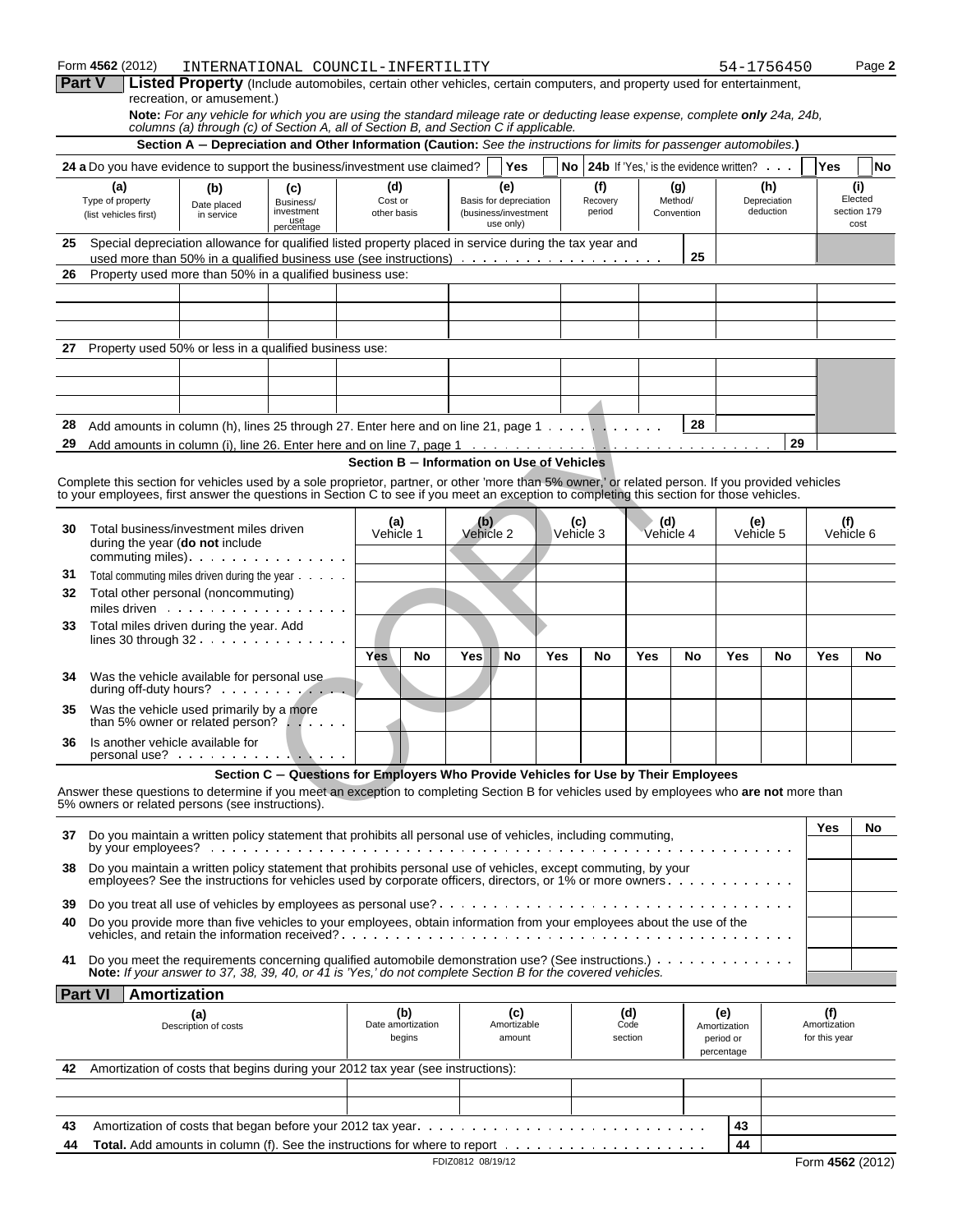| <b>Form 8879-EO</b>                                                                                                                                                                                                 | for an Exempt Organization                                                                                                                                                                                                                                                                                                                                                                                                                                                                                                                                                                                                                                                                                                                                                                                                                                     |                         | OMB No. 1545-1878                             |
|---------------------------------------------------------------------------------------------------------------------------------------------------------------------------------------------------------------------|----------------------------------------------------------------------------------------------------------------------------------------------------------------------------------------------------------------------------------------------------------------------------------------------------------------------------------------------------------------------------------------------------------------------------------------------------------------------------------------------------------------------------------------------------------------------------------------------------------------------------------------------------------------------------------------------------------------------------------------------------------------------------------------------------------------------------------------------------------------|-------------------------|-----------------------------------------------|
|                                                                                                                                                                                                                     | For calendar year 2012, or fiscal year beginning for the set of the set of the set of the set of the set of the set of the set of the set of the set of the set of the set of the set of the set of the set of the set of the                                                                                                                                                                                                                                                                                                                                                                                                                                                                                                                                                                                                                                  |                         |                                               |
| Department of the Treasury<br>Internal Revenue Service<br>Name of exempt organization                                                                                                                               | ► Do not send to the IRS. Keep for your records.                                                                                                                                                                                                                                                                                                                                                                                                                                                                                                                                                                                                                                                                                                                                                                                                               |                         | 2012<br><b>Employer identification number</b> |
|                                                                                                                                                                                                                     |                                                                                                                                                                                                                                                                                                                                                                                                                                                                                                                                                                                                                                                                                                                                                                                                                                                                |                         |                                               |
| Name and title of officer                                                                                                                                                                                           | INTERNATIONAL COUNCIL-INFERTILITY                                                                                                                                                                                                                                                                                                                                                                                                                                                                                                                                                                                                                                                                                                                                                                                                                              | 54-1756450              |                                               |
| NANCY HEMENWAY                                                                                                                                                                                                      | EXECUTIVE DIRECTOR                                                                                                                                                                                                                                                                                                                                                                                                                                                                                                                                                                                                                                                                                                                                                                                                                                             |                         |                                               |
| <b>Part I</b>                                                                                                                                                                                                       | Type of Return and Return Information (Whole Dollars Only)                                                                                                                                                                                                                                                                                                                                                                                                                                                                                                                                                                                                                                                                                                                                                                                                     |                         |                                               |
|                                                                                                                                                                                                                     | Check the box for the return for which you are using this Form 8879-EO and enter the applicable amount, if any, from the return. If you<br>check the box on line 1a, 2a, 3a, 4a, or 5a, below, and the amount on that line for the return being filed with this form was blank, then<br>leave line 1b, 2b, 3b, 4b, or 5b, whichever is applicable, blank (do not enter -0-). But, if you entered -0- on the return, then enter -0- on<br>the applicable line below. Do not complete more than 1 line in Part I.                                                                                                                                                                                                                                                                                                                                                |                         |                                               |
|                                                                                                                                                                                                                     | 1 a Form 990 check here $\cdots$ $\downarrow$ $\lfloor x \rfloor$ b Total revenue, if any (Form 990, Part VIII, column (A), line 12) $\cdots$ 1 b                                                                                                                                                                                                                                                                                                                                                                                                                                                                                                                                                                                                                                                                                                              |                         | 99,817.                                       |
| 2 a Form 990-EZ check here $\cdots$                                                                                                                                                                                 | <b>b</b> Total revenue, if any (Form 990-EZ, line 9) $\ldots$ 2b                                                                                                                                                                                                                                                                                                                                                                                                                                                                                                                                                                                                                                                                                                                                                                                               |                         |                                               |
| 3 a Form 1120-POL check here $\cdots$                                                                                                                                                                               | <b>b</b> Total tax (Form 1120-POL, line 22) $\ldots$ $\ldots$ $\ldots$ $\ldots$ $\ldots$ $\ldots$ 3b                                                                                                                                                                                                                                                                                                                                                                                                                                                                                                                                                                                                                                                                                                                                                           |                         |                                               |
| 4 a Form 990-PF check here $\cdots$                                                                                                                                                                                 | b Tax based on investment income (Form 990-PF, Part VI, line 5) 4b                                                                                                                                                                                                                                                                                                                                                                                                                                                                                                                                                                                                                                                                                                                                                                                             |                         |                                               |
| 5 a Form 8868 check here $\ldots$                                                                                                                                                                                   | <b>b</b> Balance Due (Form 8868, Part I, line 3c or Part II, line 8c) $\ldots \ldots \ldots$ 5b                                                                                                                                                                                                                                                                                                                                                                                                                                                                                                                                                                                                                                                                                                                                                                |                         |                                               |
|                                                                                                                                                                                                                     |                                                                                                                                                                                                                                                                                                                                                                                                                                                                                                                                                                                                                                                                                                                                                                                                                                                                |                         |                                               |
|                                                                                                                                                                                                                     | <b>Part II   Declaration and Signature Authorization of Officer</b><br>Under penalties of perjury, I declare that I am an officer of the above organization and that I have examined a copy of the organization's 2012                                                                                                                                                                                                                                                                                                                                                                                                                                                                                                                                                                                                                                         |                         |                                               |
|                                                                                                                                                                                                                     | the IRS (a) an acknowledgement of receipt or reason for rejection of the transmission, (b) the reason for any delay in processing the return or<br>refund, and (c) the date of any refund. If applicable, I authorize the U.S. Treasury and its designated Financial Agent to initiate an electronic                                                                                                                                                                                                                                                                                                                                                                                                                                                                                                                                                           |                         |                                               |
|                                                                                                                                                                                                                     | funds withdrawal (direct debit) entry to the financial institution account indicated in the tax preparation software for payment of the<br>organization's federal taxes owed on this return, and the financial institution to debit the entry to this account. To revoke a payment, I must<br>contact the U.S. Treasury Financial Agent at 1-888-353-4537 no later than 2 business days prior to the payment (settlement) date. I also<br>authorize the financial institutions involved in the processing of the electronic payment of taxes to receive confidential information necessary to<br>answer inquiries and resolve issues related to the payment. I have selected a personal identification number (PIN) as my signature for the<br>organization's electronic return and, if applicable, the organization's consent to electronic funds withdrawal. |                         |                                               |
|                                                                                                                                                                                                                     |                                                                                                                                                                                                                                                                                                                                                                                                                                                                                                                                                                                                                                                                                                                                                                                                                                                                |                         |                                               |
| authorize                                                                                                                                                                                                           | to enter my PIN<br>ERO firm name                                                                                                                                                                                                                                                                                                                                                                                                                                                                                                                                                                                                                                                                                                                                                                                                                               | Enter five numbers, but | as my signature                               |
| the return's disclosure consent screen.                                                                                                                                                                             | on the organization's tax year 2012 electronically filed return. If I have indicated within this return that a copy of the return is being filed with<br>a state agency(ies) regulating charities as part of the IRS Fed/State program, I also authorize the aforementioned ERO to enter my PIN on<br>As an officer of the organization, I will enter my PIN as my signature on the organization's tax year 2012 electronically filed return. If I have<br>indicated within this return that a copy of the return is being filed with a state agency(ies) regulating charities as part of the IRS Fed/State<br>program, I will enter my PIN on the return's disclosure consent screen.                                                                                                                                                                         | do not enter all zeros  |                                               |
|                                                                                                                                                                                                                     | 10/29/2013<br>Date $\blacktriangleright$                                                                                                                                                                                                                                                                                                                                                                                                                                                                                                                                                                                                                                                                                                                                                                                                                       |                         |                                               |
| intermediate service provider, transmitter, or electronic return originator (ERO) to send the organization's return to the IRS and to receive from<br>Officer's PIN: check one box only<br>X<br>Officer's signature |                                                                                                                                                                                                                                                                                                                                                                                                                                                                                                                                                                                                                                                                                                                                                                                                                                                                |                         |                                               |
|                                                                                                                                                                                                                     |                                                                                                                                                                                                                                                                                                                                                                                                                                                                                                                                                                                                                                                                                                                                                                                                                                                                |                         | 54953800002<br>do not enter all zeros         |
|                                                                                                                                                                                                                     | I certify that the above numeric entry is my PIN, which is my signature on the 2012 electronically filed return for the organization indicated<br>above. I confirm that I am submitting this return in accordance with the requirements of Pub 4163, Modernized e-File (MeF) Information for                                                                                                                                                                                                                                                                                                                                                                                                                                                                                                                                                                   |                         |                                               |
| <b>Part III Certification and Authentication</b><br>Authorized IRS e-file Providers for Business Returns.<br>ERO's signature                                                                                        | Wicla Obti<br>10/29/2013<br>Date $\blacktriangleright$                                                                                                                                                                                                                                                                                                                                                                                                                                                                                                                                                                                                                                                                                                                                                                                                         |                         |                                               |

**IRS** *e-file* **Signature Authorization** 

**BAA For Paperwork Reduction Act Notice, see instructions.** Form 8879-EO